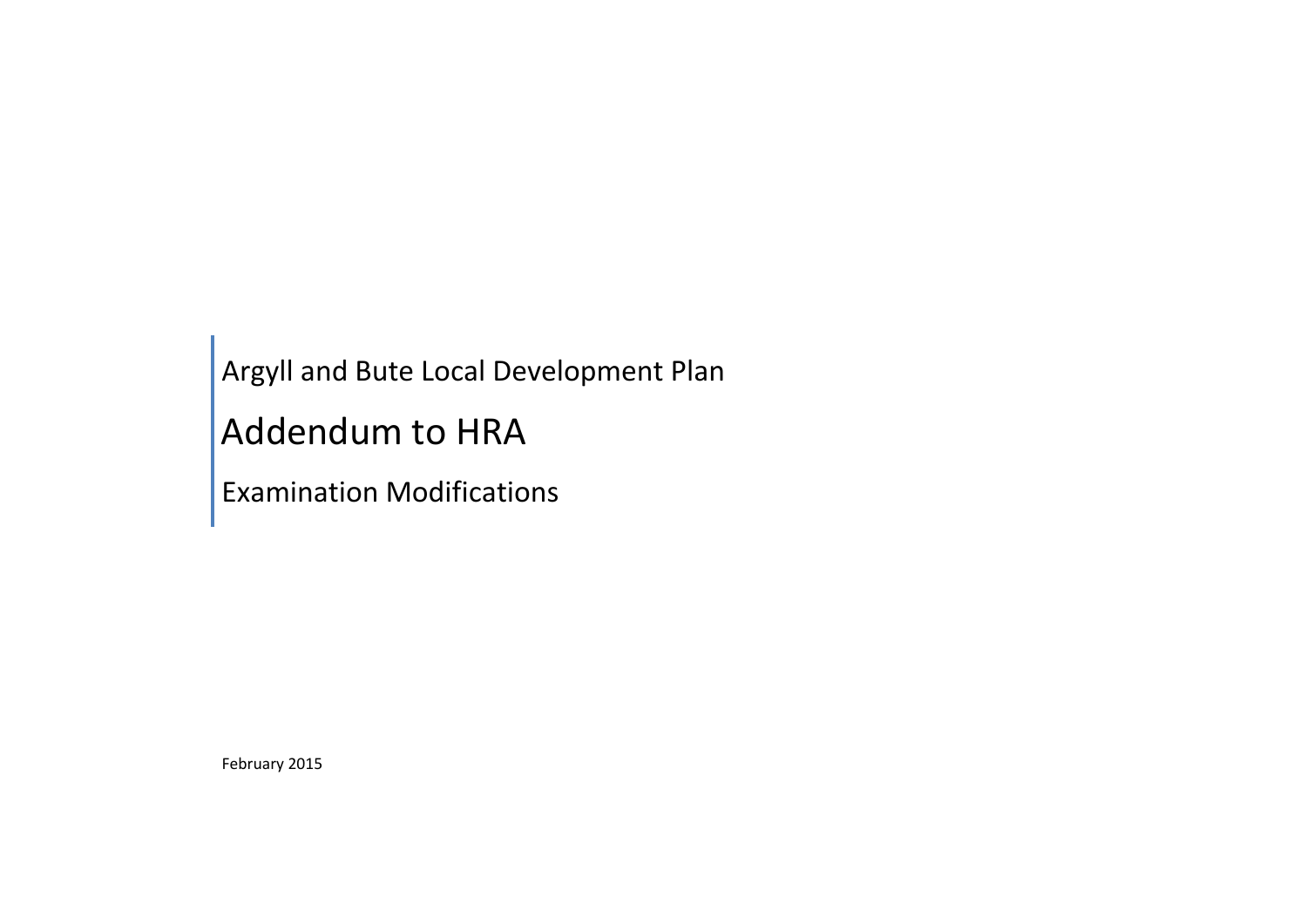| <b>ISSUE</b>                                                  | <b>REPORTER'S</b><br><b>RECOMMENDATION</b>                                                                                                                                                                                                                                                                                        | <b>HRA</b><br><b>Required</b> | <b>Reason</b>        | <b>Additional Information</b>                                                                                                                                                                                             |
|---------------------------------------------------------------|-----------------------------------------------------------------------------------------------------------------------------------------------------------------------------------------------------------------------------------------------------------------------------------------------------------------------------------|-------------------------------|----------------------|---------------------------------------------------------------------------------------------------------------------------------------------------------------------------------------------------------------------------|
| <b>Bute and Cowal</b>                                         |                                                                                                                                                                                                                                                                                                                                   |                               |                      |                                                                                                                                                                                                                           |
| <b>ISS001 Housing</b>                                         | No modifications.                                                                                                                                                                                                                                                                                                                 | <b>No</b>                     | No change to LDP     |                                                                                                                                                                                                                           |
| Land: Innellan                                                |                                                                                                                                                                                                                                                                                                                                   |                               |                      |                                                                                                                                                                                                                           |
| <b>IS002A Housing</b><br>Land: Sandbank                       | No modifications.                                                                                                                                                                                                                                                                                                                 | <b>No</b>                     | No change to LDP     |                                                                                                                                                                                                                           |
| IS002B Housing<br>Land: Sandbank                              | No modifications.                                                                                                                                                                                                                                                                                                                 | <b>No</b>                     | No change to LDP     |                                                                                                                                                                                                                           |
| <b>ISS003 Housing</b><br>Land: Dunoon                         | No modifications.                                                                                                                                                                                                                                                                                                                 | <b>No</b>                     | No change to LDP     |                                                                                                                                                                                                                           |
| <b>ISS004 Business</b><br>& Industrial Land:<br>Ardyne        | No modifications.                                                                                                                                                                                                                                                                                                                 | <b>No</b>                     | No change to LDP     |                                                                                                                                                                                                                           |
| <b>ISS006 Housing</b><br>Land: Strachur                       | No modifications.                                                                                                                                                                                                                                                                                                                 | <b>No</b>                     | No change to LDP     |                                                                                                                                                                                                                           |
| <b>ISS007</b><br>Development<br>Land: Cairndow -<br>Inverfyne | No modifications.                                                                                                                                                                                                                                                                                                                 | <b>No</b>                     | No change to LDP     |                                                                                                                                                                                                                           |
| <b>ISS009 Housing</b><br>Land: Cairndow -<br>Village          | No modifications.                                                                                                                                                                                                                                                                                                                 | <b>No</b>                     | No change to LDP     |                                                                                                                                                                                                                           |
| ISS010 Quarry:<br>Clachan,<br>Cairndow                        | Modify the local development plan<br>by:<br>1. Adding an icon for hard rock<br>extraction at Clachan Quarry (in<br>addition to the icon for sand and<br>gravel) within the maximising our<br>resources diagram on page 57 of<br>the written statement.<br>2. Amending schedule 8.1, mineral<br>allocations, MIN-AL 9/2 Cairndow - | <b>No</b>                     | Does not affect HRA. | No material change to allocation.<br>HRA on MIN-AL 9/2 states;<br>"Min-AI 9/2 will not have a<br>significant effect on the<br>qualifying interests or<br>conservation objectives of the<br>Glen Etive and Glen Fyne SPA." |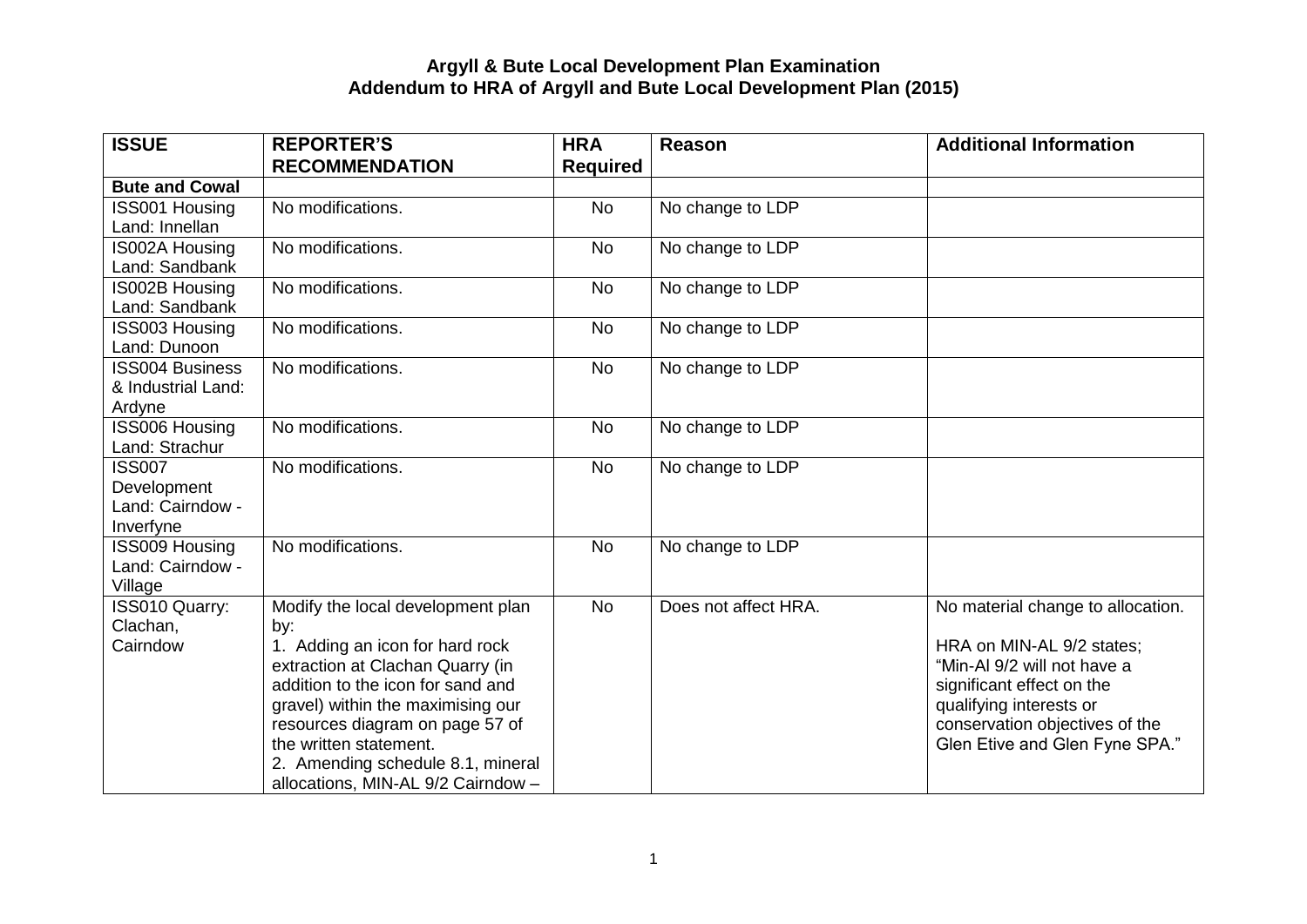|                                                          | Clachan Quarry to state under use:<br>Hard Rock and Sand and Gravel.                                                                                                                                                                                                                                          |           |                      |                                                                                                                                                                      |
|----------------------------------------------------------|---------------------------------------------------------------------------------------------------------------------------------------------------------------------------------------------------------------------------------------------------------------------------------------------------------------|-----------|----------------------|----------------------------------------------------------------------------------------------------------------------------------------------------------------------|
| IS011A Housing<br>Land: Port<br>Bannatyne A              | No modifications.                                                                                                                                                                                                                                                                                             | <b>No</b> | No change to LDP     |                                                                                                                                                                      |
| IS011B Housing<br>Land: Port<br>Bannatyne B              | No modifications.                                                                                                                                                                                                                                                                                             | <b>No</b> | No change to LDP     |                                                                                                                                                                      |
| IS011C Housing<br>Land: Port<br>Bannatyne C              | No modifications.                                                                                                                                                                                                                                                                                             | <b>No</b> | No change to LDP     |                                                                                                                                                                      |
| IS011D Housing<br>Land: Port<br>Bannatyne D              | No modifications.                                                                                                                                                                                                                                                                                             | <b>No</b> | No change to LDP     |                                                                                                                                                                      |
| ISS012 Retail:<br>Dunoon                                 | Modify the local development plan<br>by:<br>1. Within Schedule 8.1, for PDA<br>2/5 Dunoon Dunloskin, under use,<br>the deletion of housing and its<br>replacement by housing/retail.<br>2. Extending the site of PDA 2/5 as<br>shown on the proposals map to<br>include the Walker Home and<br>Garden Centre. | <b>No</b> | Does not affect HRA. | PDA 2/5 subject to HRA;<br>"Could have no<br>significant effect<br>on a European<br>site."                                                                           |
| <b>ISS014</b><br>Development<br>Land: North Bute         | Modify the local development plan<br>by:<br>Including MAST 1/13, North Bute<br>for Mixed Use;<br>Tourism/Leisure/Access/Community<br>Use (Low impact development), in<br>Schedule 8.1.                                                                                                                        | <b>No</b> | Does not affect HRA  | MAST 1/13 subject to HRA;<br>"None of the foregoing<br>Strategic Masterplan Areas are<br>considered likely to have any<br>significant effect on a European<br>site." |
| <b>ISS015 Extension</b><br>to Settlement:<br>Colintraive | Modify the local development plan<br>by:<br>Deleting the site from the<br>settlement zone, and designating                                                                                                                                                                                                    | <b>No</b> | Does not affect HRA. |                                                                                                                                                                      |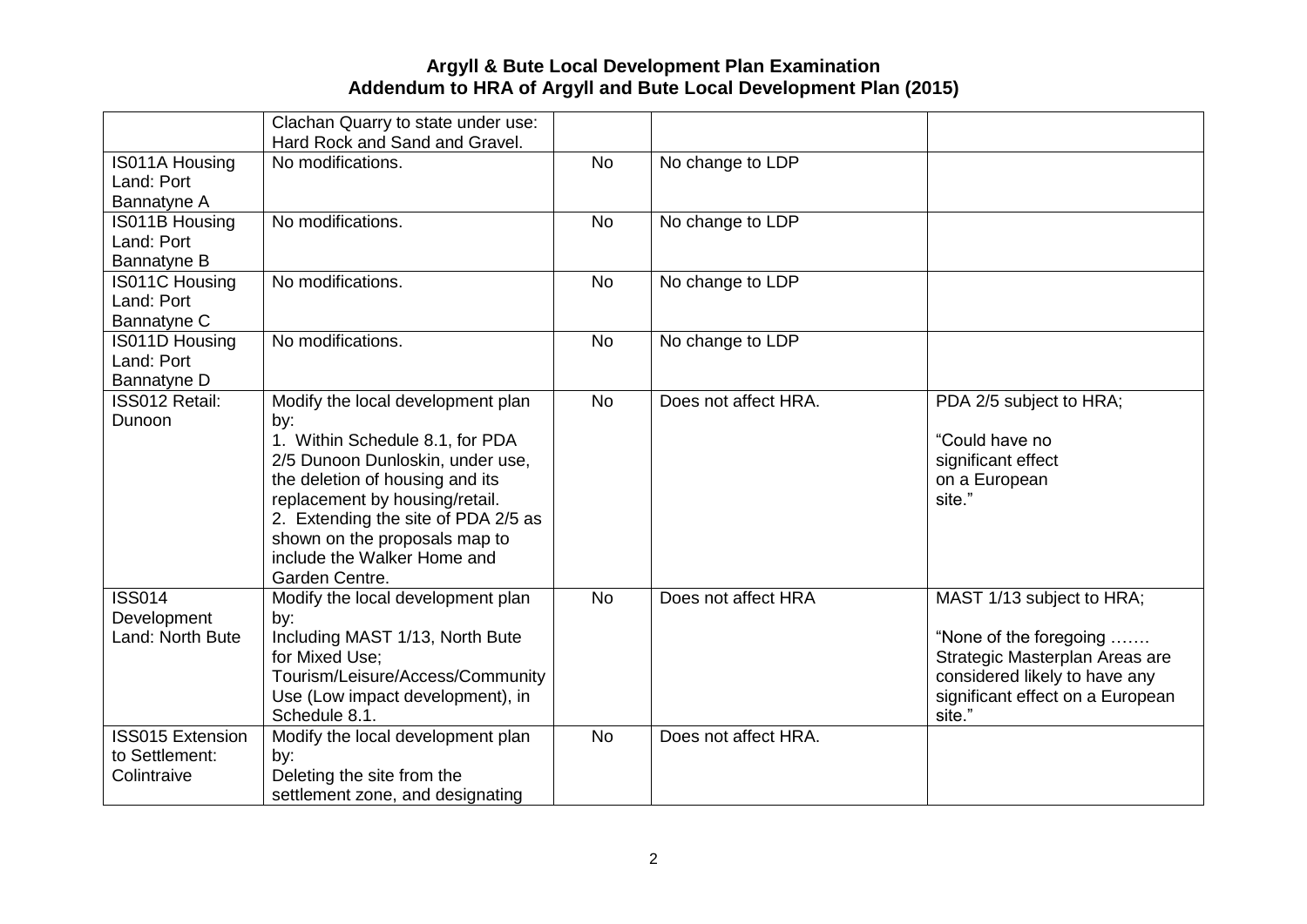|                                      | the site as countryside zone on the                                |           |                       |                                  |
|--------------------------------------|--------------------------------------------------------------------|-----------|-----------------------|----------------------------------|
|                                      | proposals map for Colintraive.                                     |           |                       |                                  |
| <b>ISS019 Extension</b>              | No modifications.                                                  | <b>No</b> | No change to LDP      |                                  |
| to Caravan Site:                     |                                                                    |           |                       |                                  |
| <b>West Cowal</b>                    |                                                                    |           |                       |                                  |
| <b>ISS020 Rural</b>                  | No modifications.                                                  | <b>No</b> | No change to LDP      |                                  |
| <b>Opportunity Area:</b>             |                                                                    |           |                       |                                  |
| Colintraive                          |                                                                    |           |                       |                                  |
| ISS021 Housing                       | No modifications.                                                  | <b>No</b> | No change to LDP      |                                  |
| Land: Glendaruel                     |                                                                    |           |                       |                                  |
| <b>ISS022 Housing</b><br><b>Site</b> | No modifications.                                                  | <b>No</b> | No change to LDP      |                                  |
| Developability:                      |                                                                    |           |                       |                                  |
| Dunoon                               |                                                                    |           |                       |                                  |
| ISS023 Housing                       | Modify the local development plan                                  | <b>No</b> | Does not affect HRA   | H-AL 2/10 subject to HRA;        |
| Land: Kames                          | by:                                                                |           |                       |                                  |
|                                      | Altering the indicative capacity                                   |           |                       | "Could have no                   |
|                                      | (number of units) for H-AL 2/10 in                                 |           |                       | significant effect               |
|                                      | Schedule 8.1 from 39 to 15.                                        |           |                       | on a European                    |
|                                      |                                                                    |           |                       | site."                           |
| ISS024 Housing                       | No modifications.                                                  | <b>No</b> | No change to LDP      |                                  |
| Land:                                |                                                                    |           |                       |                                  |
| Tighnabruaich A                      |                                                                    |           |                       |                                  |
| <b>ISS025 Housing</b>                | Modify the local development plan                                  | <b>No</b> | Site removed from LDP | HRA stated;                      |
| Land:                                | by:                                                                |           |                       |                                  |
| Tighnabruaich B                      | Deleting potential development<br>area PDA 1002 from schedule 8.1. |           |                       | PDA 1002 subject to HRA;         |
|                                      | and removing the designation of the                                |           |                       | Could have no significant effect |
|                                      | site from Bute and Cowal Proposals                                 |           |                       | on a European site.              |
|                                      | Map 2, thus retaining the                                          |           |                       |                                  |
|                                      | designation of the site as existing                                |           |                       |                                  |
|                                      | countryside zone only.                                             |           |                       |                                  |
| ISS026 Mixed                         | No modifications.                                                  | <b>No</b> | No change to LDP      |                                  |
| Use:                                 |                                                                    |           |                       |                                  |
| Tighnabruaich                        |                                                                    |           |                       |                                  |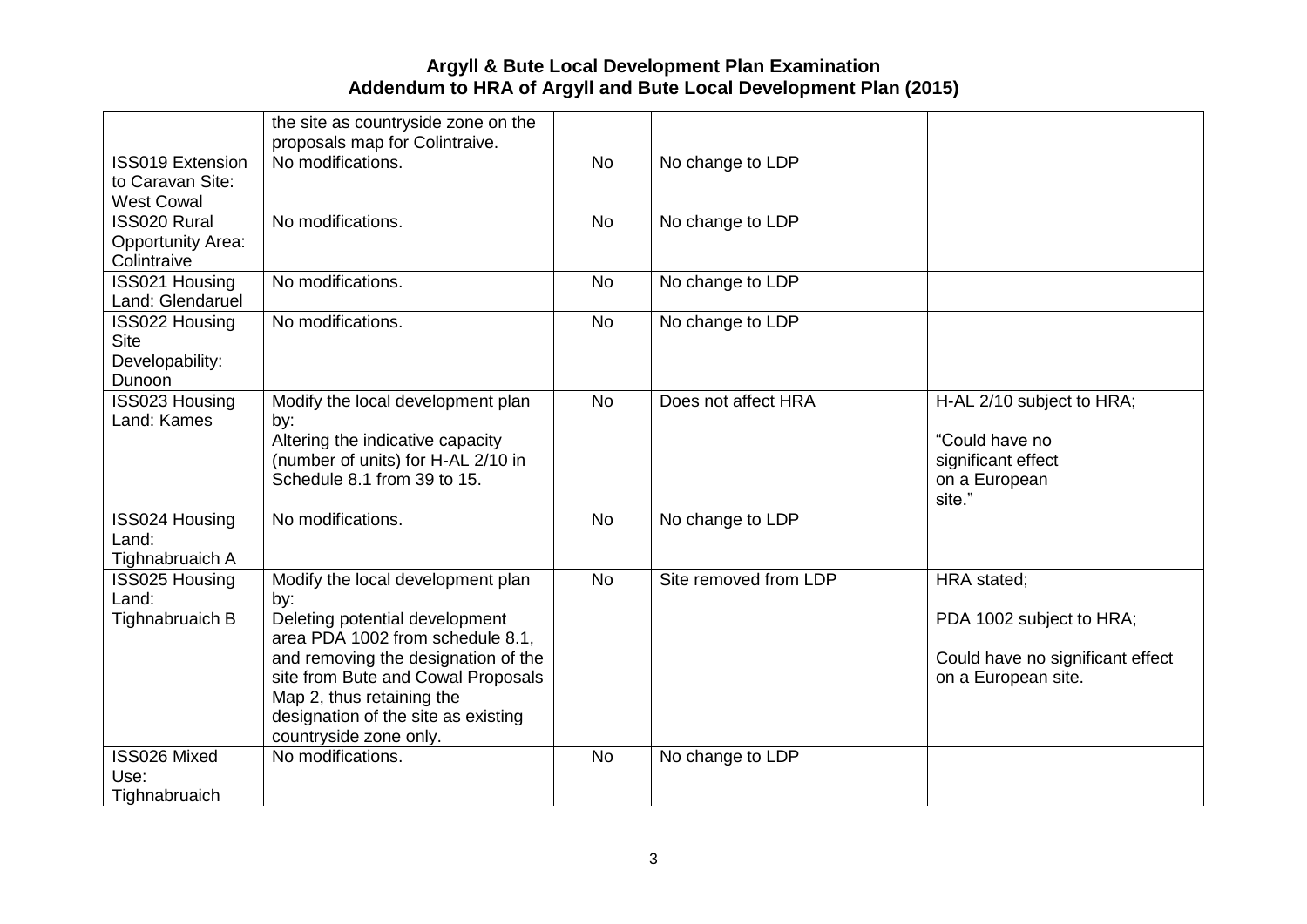| <b>ISS028 Potential</b><br>Development Area                                        | No modifications.                                                                                                                                                                                                                                                        | <b>No</b> | No change to LDP    |                                                                          |
|------------------------------------------------------------------------------------|--------------------------------------------------------------------------------------------------------------------------------------------------------------------------------------------------------------------------------------------------------------------------|-----------|---------------------|--------------------------------------------------------------------------|
| 2/102: Strachur<br><b>ISS029</b><br>Community<br>Facility CFR AL-<br>2/1: Strachur | Modify the local development plan<br>by:<br>Deleting CFR-AL 2/1 from Schedule<br>8.1 and the proposals map, and<br>designating the site on the<br>proposals map as an open space<br>protection area.                                                                     | <b>No</b> | Does not affect HRA | HRA stated;<br>"Could have no significant effect<br>on a European site." |
| <b>ISS030 Potential</b><br>Development Area<br>PDA 9/16:<br>Ardkinglas             | No modifications.                                                                                                                                                                                                                                                        | <b>No</b> | No change to LDP    |                                                                          |
| Helensburgh and<br>Lomond                                                          |                                                                                                                                                                                                                                                                          |           |                     |                                                                          |
| <b>ISS100 Business</b><br>& Industrial Land:<br>Blackwood,<br>Colgrain             | No modifications.                                                                                                                                                                                                                                                        | <b>No</b> | No change to LDP    |                                                                          |
| <b>ISS101 Re-</b><br>designation of<br>AFA 3/4:<br>Craigendoran                    | No modifications.                                                                                                                                                                                                                                                        | <b>No</b> | No change to LDP    |                                                                          |
| <b>ISS102 Business</b><br>& Industrial Land:<br>Craigendoran                       | No modifications.                                                                                                                                                                                                                                                        | <b>No</b> | No change to LDP    |                                                                          |
| ISS104 Green<br>Belt: Helensburgh<br>& Lomond                                      | Modify the plan's glossary definition<br>of 'Green belt' to read: "a<br>development management zone<br>which comprises a substantial area<br>of countryside peripheral to the<br>settlements of Cardross.<br>Helensburgh, Rhu and Shandon<br>and which may be subject to | <b>No</b> | Does not affect HRA |                                                                          |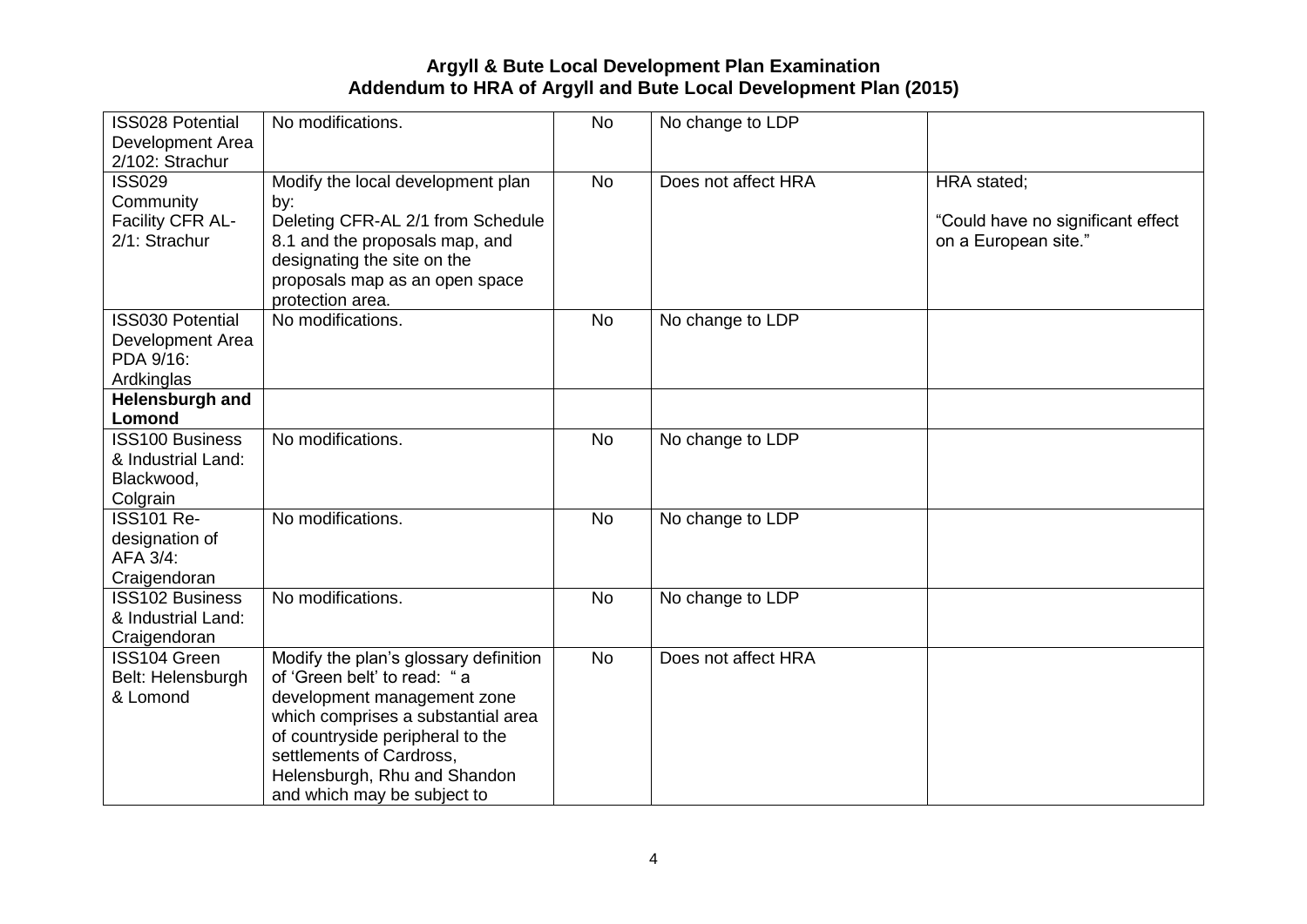|                                               | considerable pressure for<br>development."                                                                                                                                                                                                                                                                                                                                                                                                                                                                         |                 |                       |                                                                                                  |
|-----------------------------------------------|--------------------------------------------------------------------------------------------------------------------------------------------------------------------------------------------------------------------------------------------------------------------------------------------------------------------------------------------------------------------------------------------------------------------------------------------------------------------------------------------------------------------|-----------------|-----------------------|--------------------------------------------------------------------------------------------------|
| ISS105 Housing<br>Allocation:<br>Ardencaple   | Modify the plan by:<br>1. On the proposals map, removing<br>from the area of the site allocation<br>the symbol relating to the 'Strategic<br>Masterplan Area'.<br>2. On the proposals map,<br>amending the boundary of site<br>allocation H-AL 3\12 in accordance<br>with the version of the map<br>contained in production PD135, as<br>submitted to the examination by the<br>council on 22 August 2014.                                                                                                         | $\overline{No}$ | Does not affect HRA   | HRA (H-AL 3/12) stated;<br>"Could have no significant effect<br>on a European site."             |
| ISS106 Housing<br>Allocations:<br>Blairvadach | Modify the plan by:<br>1. On the proposals maps,<br>amending the boundary of<br>allocation H-AL 3/6, as shown in the<br>map contained in Production No.<br>PD137A (submitted by the council<br>in the course of the examination), to<br>exclude the area of land on its<br>south-eastern edge which is used<br>for an obstacle course in<br>association with the nearby outdoor<br>centre; and<br>2. In the schedule of housing<br>allocations on page 67, changing<br>the number of units at Site H2006<br>to 48. | <b>No</b>       | Does not affect HRA   | HRA (H-AL 3/6 and H2006)<br>states;<br>"Could have no significant effect<br>on a European site." |
| <b>ISS107 Housing</b><br>Land: Cardross       | Modify the plan by deleting the<br>housing allocation H2001 at<br>Geilston Farm, Cardross from the<br>proposals maps and the associated<br>schedules, and incorporating it                                                                                                                                                                                                                                                                                                                                         | <b>No</b>       | Site removed from LDP |                                                                                                  |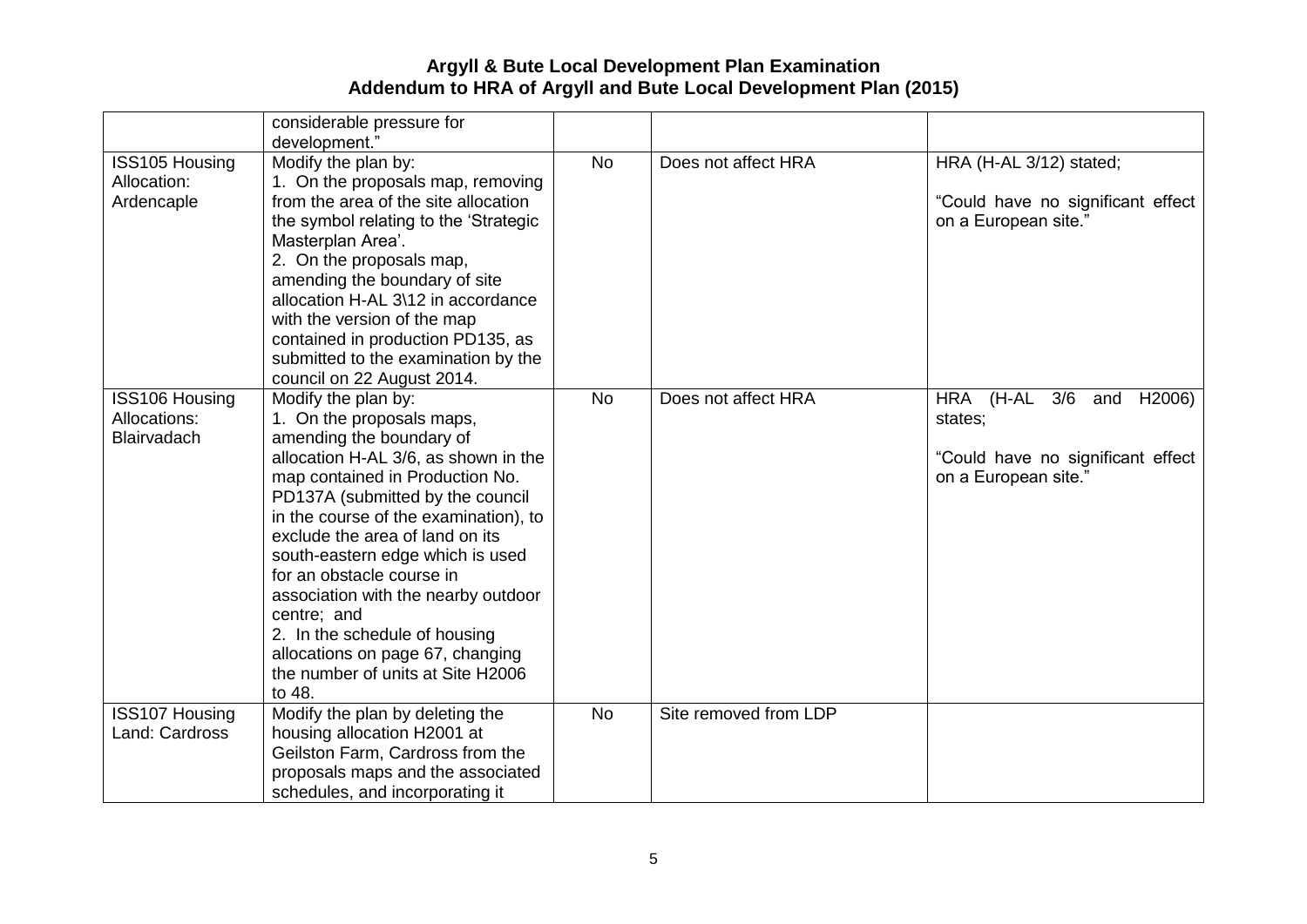|                                                                              | instead as part of the land                                                                                                                                                                                                                                                                          |           |                     |  |
|------------------------------------------------------------------------------|------------------------------------------------------------------------------------------------------------------------------------------------------------------------------------------------------------------------------------------------------------------------------------------------------|-----------|---------------------|--|
| ISS108 Housing<br>Allocation:<br>Helensburgh Golf<br>Club                    | designated as green belt.<br>No modifications.                                                                                                                                                                                                                                                       | <b>No</b> | No change to LDP    |  |
| ISS109 Housing<br>Allocation: Sawmill<br>Field                               | No modifications.                                                                                                                                                                                                                                                                                    | <b>No</b> | No change to LDP    |  |
| <b>ISS110 Spatial</b><br>Strategy:<br>Helensburgh and<br>Lomond              | Modify paragraph 2.3.2 as follows:<br>In the third bullet point, add<br>$\bullet$<br>"and a revitalised Hermitage<br>Park" at the end.<br>In the fourth bullet point,<br>delete "delivered through the<br>Greenbelt Masterplan".<br>In the sixth bullet point, add<br>", woodlands" after "forests". | <b>No</b> | Does not affect HRA |  |
| <b>ISS111 PDA 3/11</b><br>Rosneath & Open<br><b>Space Protection</b><br>Area | Modify the proposals maps by:<br>1. Extending the 'open space<br>protection area' to cover the<br>adjoining area of open grassed land<br>to the north-west; and<br>2. Removing that extended area<br>from the adjoining 'potential<br>development area' PD 3/11 to the<br>south.                     | <b>No</b> | Does not affect HRA |  |
| <b>ISS113 PDA 3/29</b><br>Rhu                                                | Modify the schedule on page 67 to<br>amend the 'density' in relation to<br>the potential development area at<br>Rhu Marina from "High" to "N/A".                                                                                                                                                     | <b>No</b> | Does not affect HRA |  |
| <b>ISS114 Business</b><br>& Industrial Land:<br>Moss Road                    | No modifications.                                                                                                                                                                                                                                                                                    | <b>No</b> | No change to LDP    |  |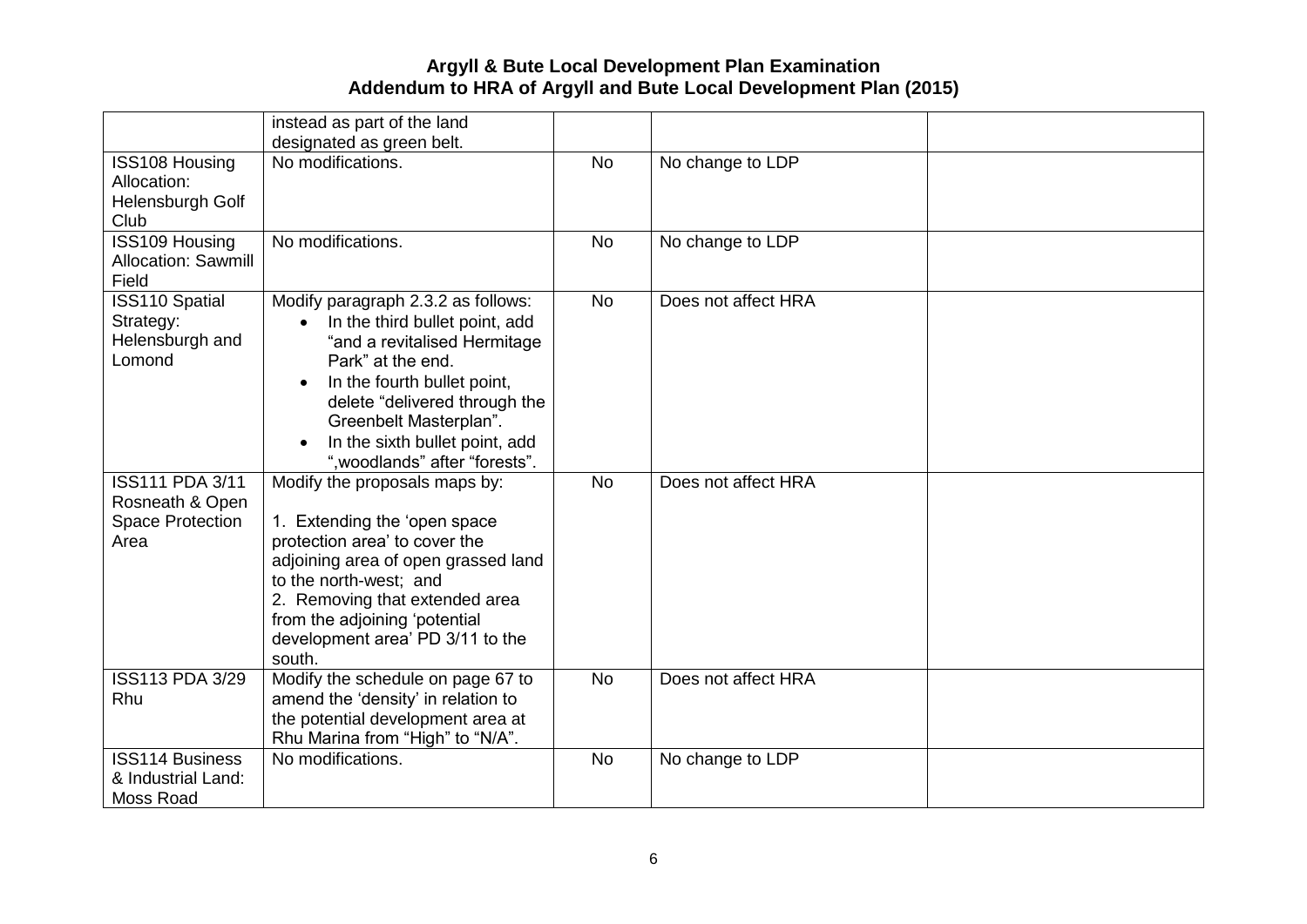| <b>ISS115 Additional</b><br><b>Protection: Castle</b><br>Wood,<br>Helensburgh | No modifications.                                                                                                                                                                                                                                                                                                                                                                                             | <b>No</b> | No change to LDP                                   |                                                                                                                         |
|-------------------------------------------------------------------------------|---------------------------------------------------------------------------------------------------------------------------------------------------------------------------------------------------------------------------------------------------------------------------------------------------------------------------------------------------------------------------------------------------------------|-----------|----------------------------------------------------|-------------------------------------------------------------------------------------------------------------------------|
| <b>ISS116 Settlement</b><br>Boundary<br>Adjustment:<br>Portincaple            | No modifications.                                                                                                                                                                                                                                                                                                                                                                                             | <b>No</b> | No change to LDP                                   |                                                                                                                         |
| <b>ISS117</b><br>Conservation<br>Area: Helensburgh                            | Modify the third bullet point of<br>paragraph 2.3.2, by adding at the<br>end: "; and with change in<br>Helensburgh's conservation areas<br>guided by a management plan."                                                                                                                                                                                                                                      | <b>No</b> | Does not affect HRA                                |                                                                                                                         |
| <b>ISS118 Additional</b><br>Recognition:<br>Duchess Wood,<br>Helensburgh      | Modify the proposals maps to show<br>the local nature reserve at Duchess<br>Woods, Helensburgh.                                                                                                                                                                                                                                                                                                               | <b>No</b> | Does not affect HRA                                |                                                                                                                         |
| <b>ISS119 Housing</b><br>Land: Ardoch                                         | Modify the proposed plan by<br>excluding this site from the green<br>belt and including it within the<br>settlement boundary of Ardoch on<br>the proposals map.                                                                                                                                                                                                                                               | Yes       | Further screening required.<br>(see page 36 below) | New settlement area identified.<br>Development within this area may<br>have impacts on the adjacent<br>Inner Clyde SPA. |
| <b>ISS120 Area for</b><br>Action: Geilston<br>House, Cardross                 | Modify the plan by including an<br>Area for Action at Geilston Estate,<br>Cardross on the proposals maps<br>and in the schedule for<br>Helensburgh and Lomond on page<br>68. The 'Use' in the schedule<br>relating to this Area for Action<br>should read: "Local, safeguarding<br>of historic property, consideration of<br>redevelopment and enhancement,<br>preparation of development brief<br>required." | Yes       | Further screening required.<br>(see page 36 below) | New AFA designation requires to<br>be subject to HRA.                                                                   |
| <b>ISS121 Potential</b>                                                       | No modifications.                                                                                                                                                                                                                                                                                                                                                                                             | <b>No</b> | No change to LDP                                   |                                                                                                                         |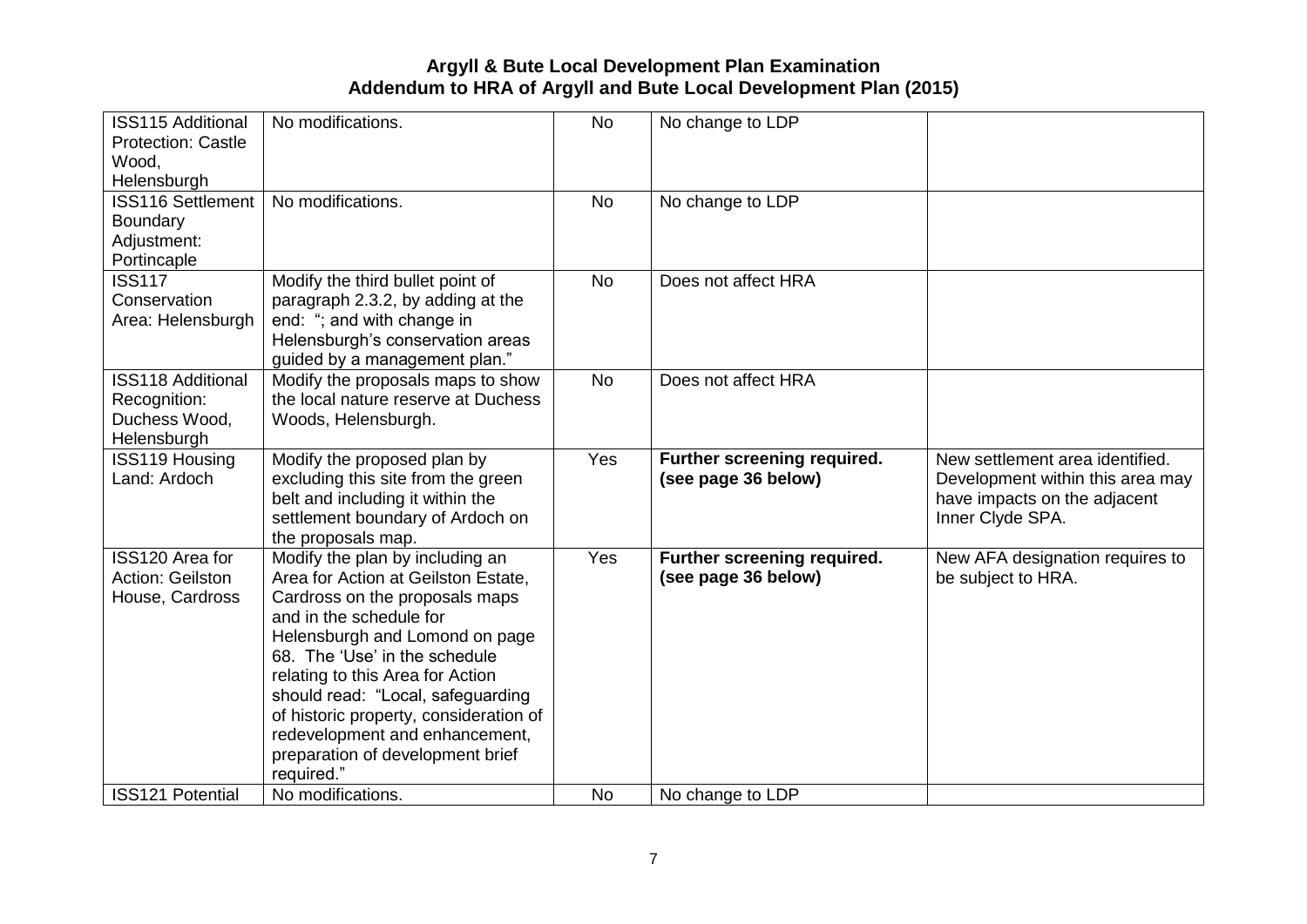| Development Area       |                   |           |                  |  |
|------------------------|-------------------|-----------|------------------|--|
| for Tourism            |                   |           |                  |  |
| Development:           |                   |           |                  |  |
| <b>Rosneath Castle</b> |                   |           |                  |  |
| Caravan Park           |                   |           |                  |  |
| ISS122 Settlement      | No modifications. | <b>No</b> | No change to LDP |  |
| Boundary               |                   |           |                  |  |
| Extension:             |                   |           |                  |  |
| Ardpeaton              |                   |           |                  |  |
| ISS123 Housing         | No modifications. | <b>No</b> | No change to LDP |  |
| Land: Bloomhill,       |                   |           |                  |  |
| Cardross               |                   |           |                  |  |
| Mid Argyll,            |                   |           |                  |  |
| <b>Kintyre and</b>     |                   |           |                  |  |
| <b>Islands</b>         |                   |           |                  |  |
| <b>IS200A Business</b> | No modifications. | <b>No</b> | No change to LDP |  |
| & Industrial Land:     |                   |           |                  |  |
| Machrihanish A         |                   |           |                  |  |
| <b>IS200B Business</b> | No modifications. | <b>No</b> | No change to LDP |  |
| & Industrial Land:     |                   |           |                  |  |
| Machrihanish B         |                   |           |                  |  |
| ISS201 Housing         | No modifications. | <b>No</b> | No change to LDP |  |
| Land: Tarbert          |                   |           |                  |  |
| IS202A Housing         | No modifications. | <b>No</b> | No change to LDP |  |
| Land:                  |                   |           |                  |  |
| Campbeltown A          |                   |           |                  |  |
| IS202B Housing         | No modifications. | <b>No</b> | No change to LDP |  |
| Land:                  |                   |           |                  |  |
| Campbeltown B          |                   |           |                  |  |
| <b>IS202C Housing</b>  | No modifications. | <b>No</b> | No change to LDP |  |
| Land:                  |                   |           |                  |  |
| Campbeltown C          |                   |           |                  |  |
| <b>IS202D Housing</b>  | No modifications. | <b>No</b> | No change to LDP |  |
| Land:                  |                   |           |                  |  |
| Campbeltown D          |                   |           |                  |  |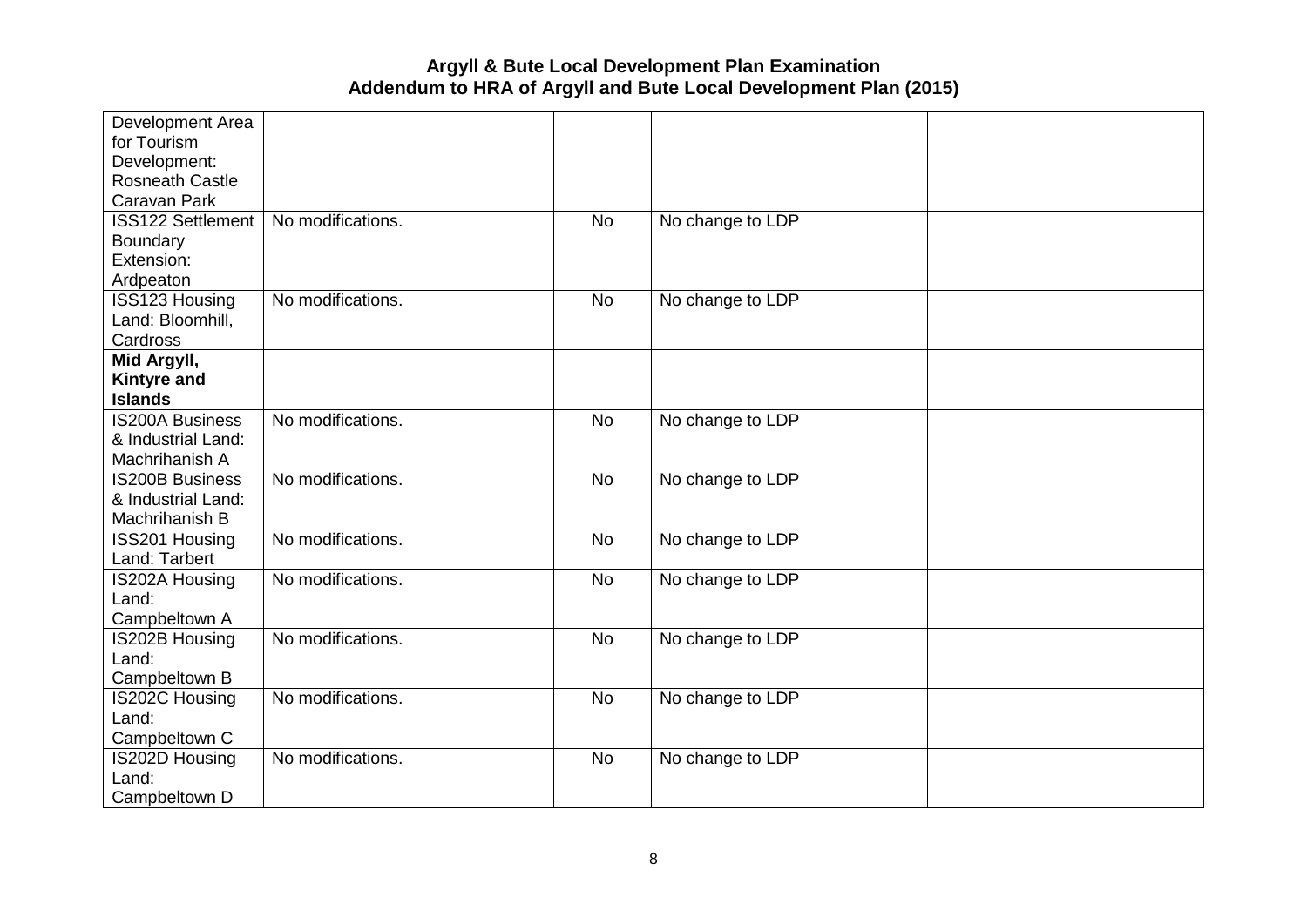| <b>IS202E Housing</b> | No modifications.                  | <b>No</b> | No change to LDP    |                           |
|-----------------------|------------------------------------|-----------|---------------------|---------------------------|
| Land:                 |                                    |           |                     |                           |
| Campbeltown E         |                                    |           |                     |                           |
| <b>IS202F Housing</b> | No modifications.                  | <b>No</b> | No change to LDP    |                           |
| Land:                 |                                    |           |                     |                           |
| Campbeltown F         |                                    |           |                     |                           |
| <b>IS202G Housing</b> | No modifications.                  | <b>No</b> | No change to LDP    |                           |
| Land:                 |                                    |           |                     |                           |
| Campbeltown G         |                                    |           |                     |                           |
| <b>IS202H Housing</b> | No modifications.                  | <b>No</b> | No change to LDP    |                           |
| Land:                 |                                    |           |                     |                           |
| Campbeltown H         |                                    |           |                     |                           |
| <b>IS202J Housing</b> | Modify the local development plan  | <b>No</b> | Does not affect HRA |                           |
| Land:                 | by renaming potential development  |           |                     |                           |
| Campbeltown J         | area PDA 14/6-Campbeltown-         |           |                     |                           |
|                       | Bellfield as "PDA 14/6-            |           |                     |                           |
|                       | Campbeltown - land to the rear of  |           |                     |                           |
|                       | Bellgrove and Auchinlee".          |           |                     |                           |
| ISS203 Housing        | No modifications.                  | <b>No</b> | No change to LDP    |                           |
| Land: Carradale       |                                    |           |                     |                           |
| ISS204 Housing        | No modifications.                  | <b>No</b> | No change to LDP    |                           |
| Land: Southend        |                                    |           |                     |                           |
| <b>IS205A Housing</b> | No modifications.                  | <b>No</b> | No change to LDP    |                           |
| Land:                 |                                    |           |                     |                           |
| Machrihanish A        |                                    |           |                     |                           |
| <b>IS205B Housing</b> | No modifications.                  | <b>No</b> | No change to LDP    |                           |
| Land:                 |                                    |           |                     |                           |
| Machrihanish B        |                                    |           |                     |                           |
| <b>ISS206 Housing</b> | No modifications.                  | <b>No</b> | No change to LDP    |                           |
| Land: Skipness        |                                    |           |                     |                           |
| <b>ISS207</b>         | The local development plan be      | <b>No</b> | Does not affect HRA | New OSPA will have no     |
| Community             | modified by designating Southend   |           |                     | conceivable effect on any |
| Facility: Southend    | playing field as an Open Space     |           |                     | European site.            |
|                       | Protection Area on Proposals Map   |           |                     |                           |
|                       | 12 for Mid Argyll, Kintyre and the |           |                     |                           |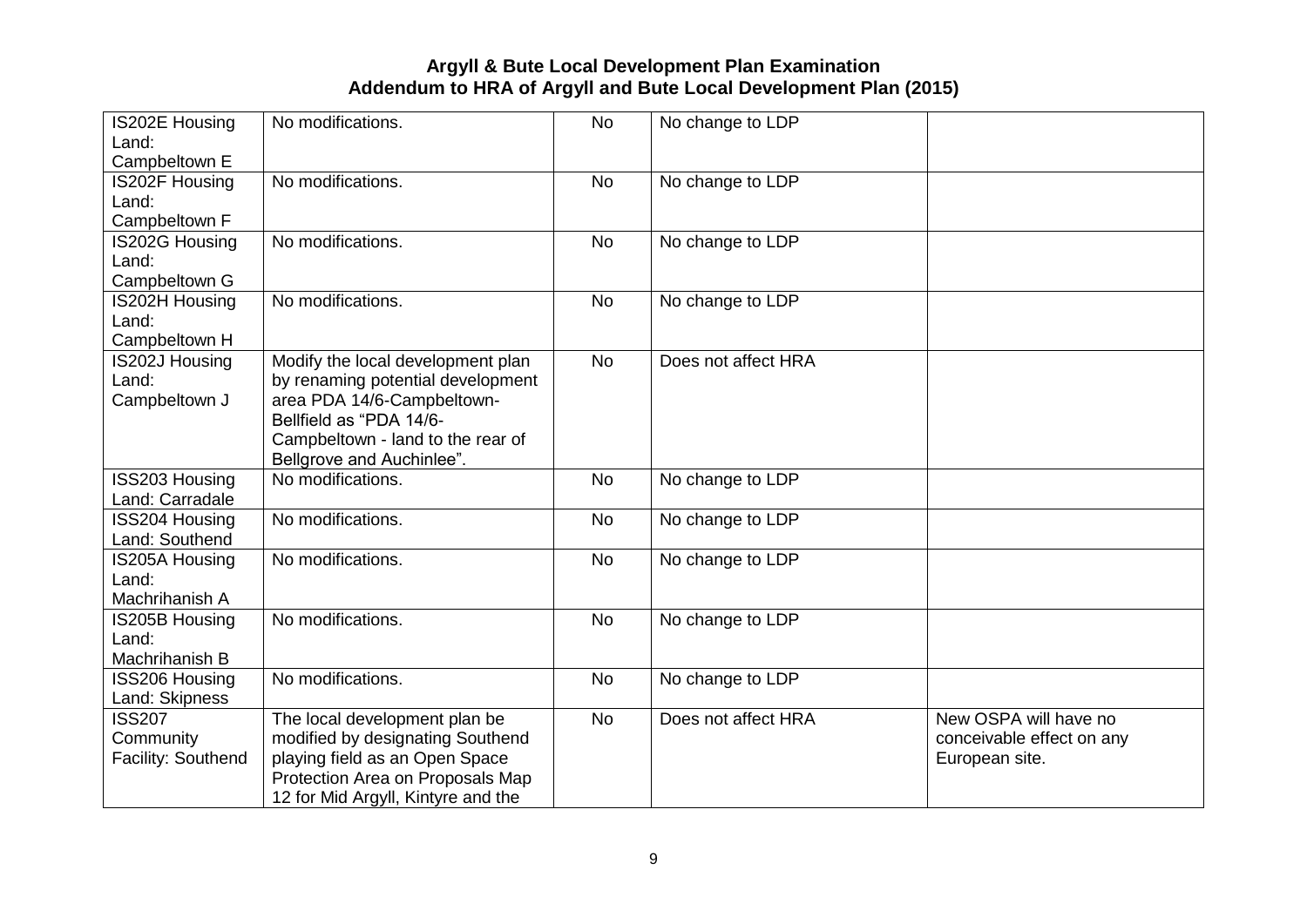|                                   | Islands.                                                                   |           |                               |                                   |
|-----------------------------------|----------------------------------------------------------------------------|-----------|-------------------------------|-----------------------------------|
| <b>ISS208</b>                     | No modifications.                                                          | <b>No</b> | No change to LDP              |                                   |
| Development                       |                                                                            |           |                               |                                   |
| Land: Kilmichael<br><b>ISS209</b> |                                                                            | <b>No</b> | Does not affect HRA           | HRA for PDA 3006 states;          |
| Development                       | Modify the local development plan<br>by including the service access at    |           |                               | "Could have no significant effect |
| Land: Craobh                      | the rear of Nos. 1-35 The Green                                            |           |                               | on a European site."              |
| Haven                             | within potential development area                                          |           |                               |                                   |
|                                   | PDA 3006, as shown on submitted                                            |           |                               |                                   |
|                                   | documents SD125-SD128.                                                     |           |                               |                                   |
| <b>IS209A</b>                     | The local development plan be                                              | <b>No</b> | Site removed from LDP         |                                   |
| Development                       | modified by the removal of MAST                                            |           |                               |                                   |
| Land: Craobh<br>Haven             | 1/7 Strategic Masterplan Craobh<br>Haven from the proposals map for        |           |                               |                                   |
|                                   | Craobh Haven and any related                                               |           |                               |                                   |
|                                   | schedules.                                                                 |           |                               |                                   |
| <b>ISS210</b>                     | The local development plan be                                              | <b>No</b> | Modification in line with HRA | Adjustment of the boundary of     |
| Development                       | modified by amending the boundary                                          |           | recommendation.               | PDA 12/51 agreed through the      |
| Land: Tayvallich                  | of potential development area                                              |           |                               | HRA.                              |
|                                   | PD12/51 to exclude all land<br>designated as part of the Tayvallich        |           |                               |                                   |
|                                   | Juniper and Coast Special Area for                                         |           |                               |                                   |
|                                   | Conservation.                                                              |           |                               |                                   |
| <b>ISS211 Potential</b>           | The local development plan be                                              | <b>No</b> | Does not affect HRA           | HRA for PDA 8/1 states;           |
| Development                       | modified by amending the boundary                                          |           |                               | "Could have no significant effect |
| Area: Scalasaig,                  | of Potential<br>Development                                                |           |                               | on a European site."              |
| Colonsay                          | Area PDA 8/1 in accordance with                                            |           |                               |                                   |
|                                   | the two plans comprising production<br>ref: PD228. This involves excluding |           |                               |                                   |
|                                   | the field at the western end of the                                        |           |                               |                                   |
|                                   | proposed potential development                                             |           |                               |                                   |
|                                   | area and extending the boundary at                                         |           |                               |                                   |
|                                   | the south-eastern end of the site.                                         |           |                               |                                   |
| <b>ISS212 Statement</b>           | The local development plan be                                              | <b>No</b> | Does not affect HRA           |                                   |
| on the Crinan                     | modified by:                                                               |           |                               |                                   |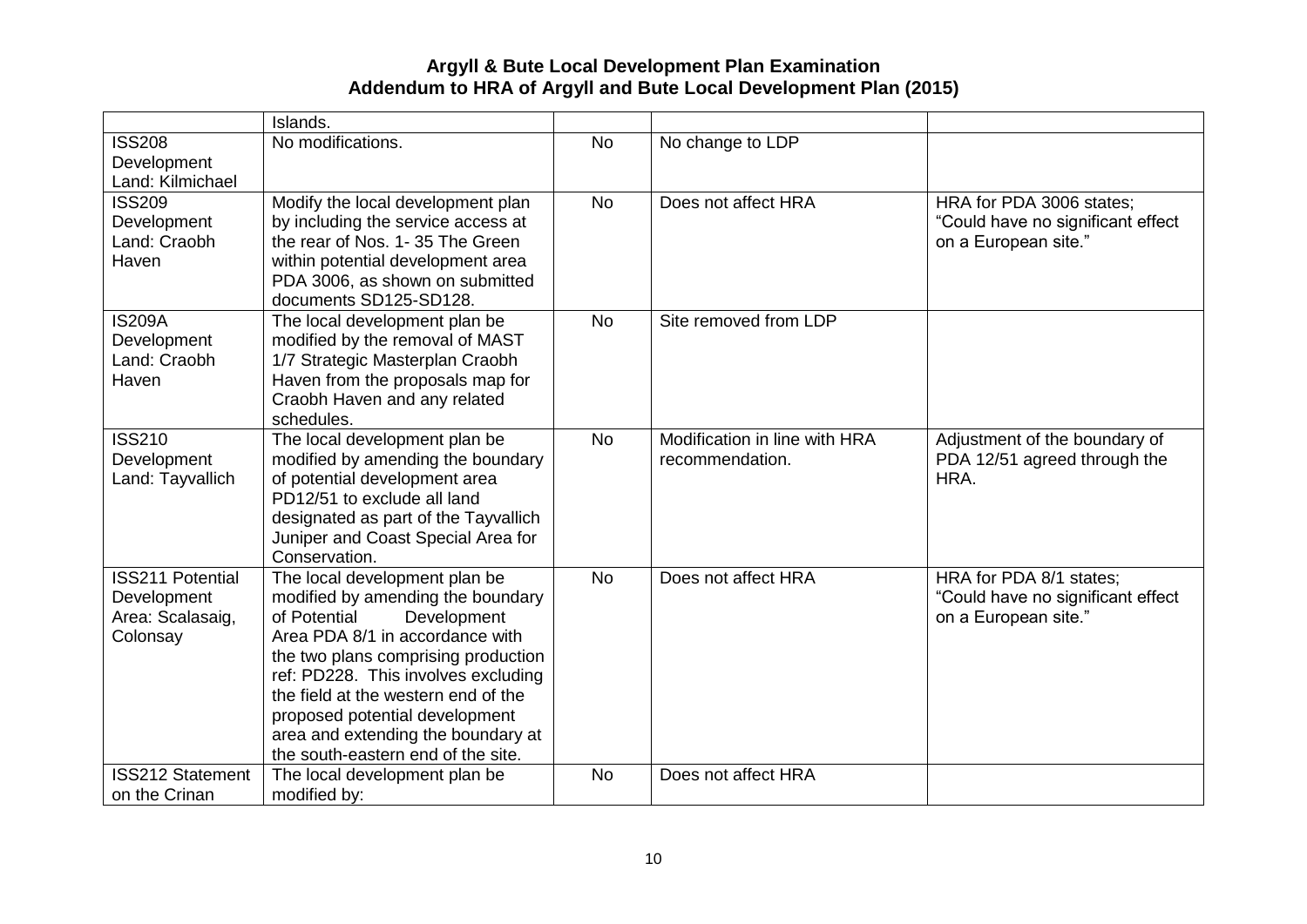| Canal                                                        | 1. Deleting the text in the second<br>bullet point of paragraph 2.5.2 and<br>replacing it by:<br>• A place of outstanding<br>natural and built heritage<br>with enhanced natural<br>assets and green networks<br>linking the Main Towns to<br>the adjacent countryside<br>and effective use of its key<br>assets such as Kilmartin<br>Glen Heritage and the<br><b>Crinan Canal</b><br>2. Making reference to the Crinan<br>Canal as an important piece of<br>infrastructure on the map<br>"Improving Our Connectivity" on<br>page 63.<br>3. Making reference to the Crinan<br>Canal as an important waterway for |           |                     |                                                                  |
|--------------------------------------------------------------|------------------------------------------------------------------------------------------------------------------------------------------------------------------------------------------------------------------------------------------------------------------------------------------------------------------------------------------------------------------------------------------------------------------------------------------------------------------------------------------------------------------------------------------------------------------------------------------------------------------|-----------|---------------------|------------------------------------------------------------------|
|                                                              | Kintyre and the Islands Spatial                                                                                                                                                                                                                                                                                                                                                                                                                                                                                                                                                                                  |           |                     |                                                                  |
| <b>ISS213</b>                                                | Strategy" on page 16.<br>No modifications.                                                                                                                                                                                                                                                                                                                                                                                                                                                                                                                                                                       | <b>No</b> | No change to LDP    |                                                                  |
| Development<br>Land: Ardfern                                 |                                                                                                                                                                                                                                                                                                                                                                                                                                                                                                                                                                                                                  |           |                     |                                                                  |
| <b>ISS214</b><br>Development<br>Land: Ardrishaig             | No modifications.                                                                                                                                                                                                                                                                                                                                                                                                                                                                                                                                                                                                | <b>No</b> | No change to LDP    |                                                                  |
| <b>ISS215</b><br>Development<br>Land: Collaig, Mid<br>Argyll | No modifications.                                                                                                                                                                                                                                                                                                                                                                                                                                                                                                                                                                                                | <b>No</b> | No change to LDP    |                                                                  |
| <b>ISS216</b><br>Development                                 | The local development plan be<br>modified by amending the                                                                                                                                                                                                                                                                                                                                                                                                                                                                                                                                                        | <b>No</b> | Does not affect HRA | Settlement zone reduced in<br>extent. Will have no effect on any |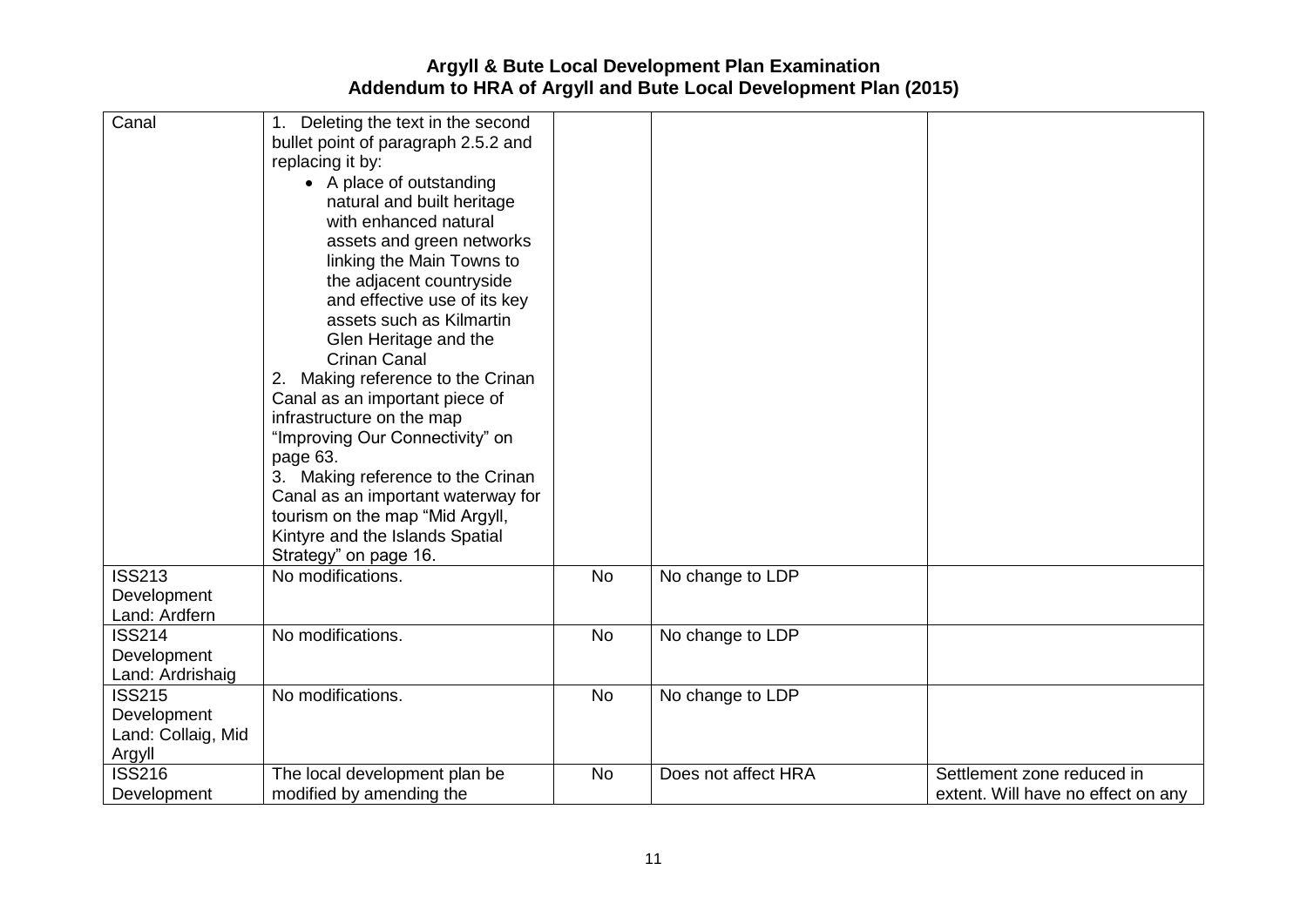| Land: Crinan &<br>Surrounding Area                                                        | Development Zone to exclude land<br>between Fuaran and Harbour<br>Cottage in accordance with Figure<br>6 of Production SD108. That part<br>of the Development Zone excluded<br>to be replaced by Countryside<br>Zone. |           |                      | European sites.                                                                        |
|-------------------------------------------------------------------------------------------|-----------------------------------------------------------------------------------------------------------------------------------------------------------------------------------------------------------------------|-----------|----------------------|----------------------------------------------------------------------------------------|
| <b>ISS217</b><br>Development<br>Land: Furnace                                             | No modifications.                                                                                                                                                                                                     | <b>No</b> | No change to LDP     |                                                                                        |
| <b>ISS218</b><br>Development<br>Land:<br>Glenegedale, Islay                               | The local development plan be<br>modified by deleting that part of<br>Potential Development Area PDA<br>10/31 located to the west of the<br>B8016 and by designating the<br>deleted area as Countryside Zone.         | <b>No</b> | Does not affect HRA. | HRA for PDA 10/31 states;<br>"Could have no significant effect<br>on a European site." |
| <b>ISS219</b><br>Development<br>Land: Lochgair                                            | No modifications.                                                                                                                                                                                                     | <b>No</b> | No change to LDP     |                                                                                        |
| <b>ISS220</b><br>Development<br>Land:<br>Lochgilphead                                     | No modifications.                                                                                                                                                                                                     | <b>No</b> | No change to LDP     |                                                                                        |
| <b>ISS221</b><br>Development<br>Land: Port<br>Charlotte and<br>Surrounding Area,<br>Islay | No modifications.                                                                                                                                                                                                     | <b>No</b> | No change to LDP     |                                                                                        |
| <b>ISS222</b><br>Development<br>Land: Port Ellen &<br>Surrounding Area,<br>Islay          | Modify the local development plan<br>by deleting the land numbered 3080<br>(as shown on the submitted Land<br>Register of Scotland title plan<br>numbered ARG4922) from<br>Proposed Housing Allocation H-AL           | <b>No</b> | Does not affect HRA. | HRA for H-AL 10/8 states;<br>"Could have no significant effect<br>on a European site." |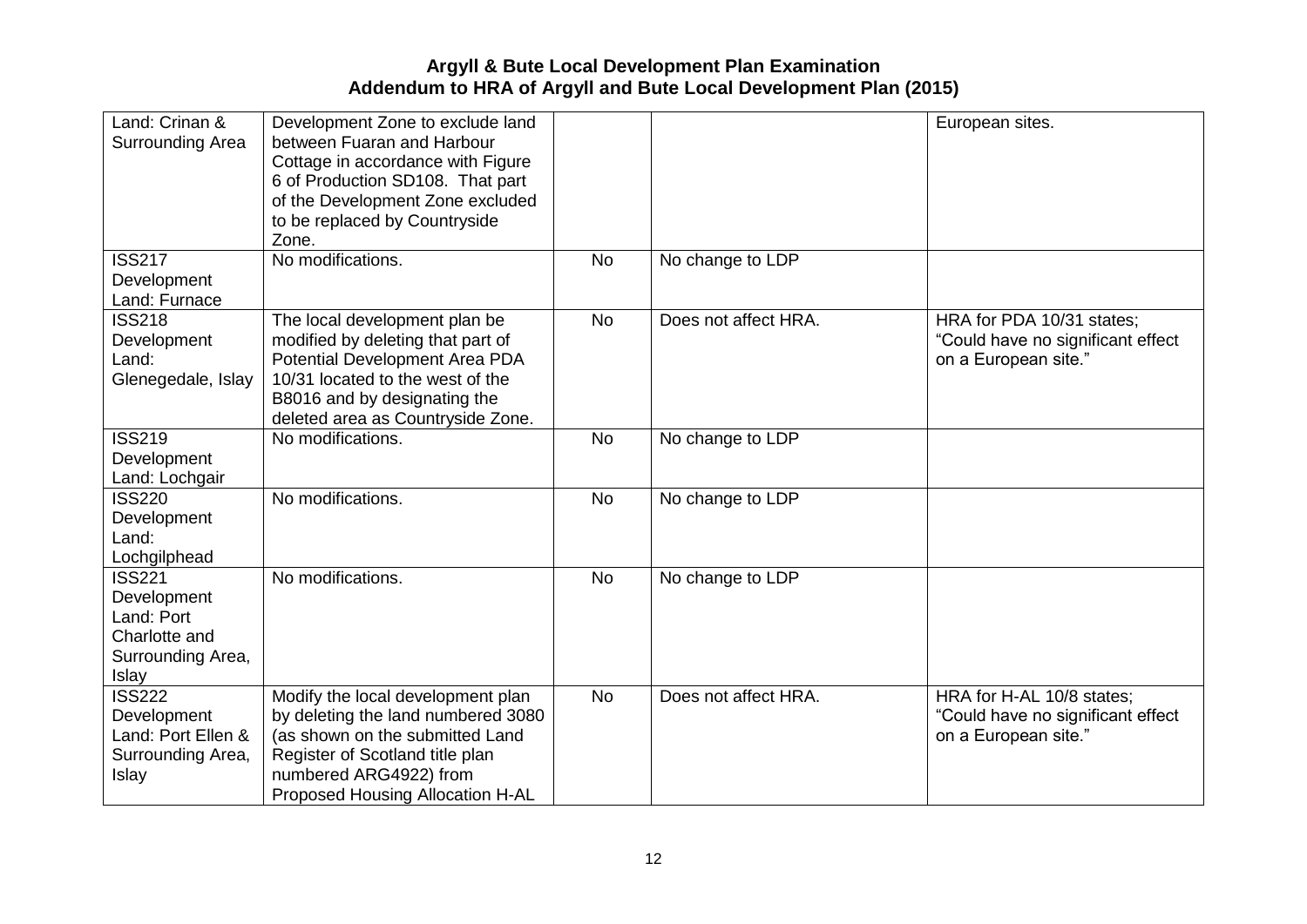|                                 | 10/8.                                             |           |                     |                               |
|---------------------------------|---------------------------------------------------|-----------|---------------------|-------------------------------|
| <b>ISS224</b>                   | No modifications.                                 | <b>No</b> | No change to LDP    |                               |
| Development                     |                                                   |           |                     |                               |
| Land: Silvercraigs,             |                                                   |           |                     |                               |
| Mid Argyll                      |                                                   |           |                     |                               |
| <b>ISS225</b>                   | No modifications.                                 | <b>No</b> | No change to LDP    |                               |
| Development                     |                                                   |           |                     |                               |
| Land: Bowmore,                  |                                                   |           |                     |                               |
| Islay                           |                                                   |           |                     |                               |
| <b>ISS226</b>                   | Modify the local development plan                 | <b>No</b> | Does not affect HRA | Modification in line with HRA |
| Development                     | by deleting the Settlement Zone for               |           |                     | recommendation.               |
| Land: Coullabus,                | Coullabus and by designating it                   |           |                     |                               |
| Islay<br><b>ISS227 Minerals</b> | instead as Countryside Zone.<br>No modifications. |           |                     |                               |
|                                 |                                                   | <b>No</b> | No change to LDP    |                               |
| Allocation:<br>Furnace          |                                                   |           |                     |                               |
| <b>ISS229 Potential</b>         | No modifications.                                 | <b>No</b> | No change to LDP    |                               |
| Development                     |                                                   |           |                     |                               |
| Area: Jura                      |                                                   |           |                     |                               |
| <b>ISS230 Potential</b>         | No modifications.                                 | <b>No</b> | No change to LDP    |                               |
| Development                     |                                                   |           |                     |                               |
| Area: Cairnbaan                 |                                                   |           |                     |                               |
| ISS231 Rural                    | No modifications.                                 | <b>No</b> | No change to LDP    |                               |
| <b>Opportunity Areas:</b>       |                                                   |           |                     |                               |
| Jura                            |                                                   |           |                     |                               |
| <b>ISS232</b>                   | No modifications.                                 | <b>No</b> | No change to LDP    |                               |
| Development                     |                                                   |           |                     |                               |
| Land: Aird                      |                                                   |           |                     |                               |
| <b>ISS233 Minerals</b>          | No modifications.                                 | <b>No</b> | No change to LDP    |                               |
| Site: Redhouse,                 |                                                   |           |                     |                               |
| Whitehouse                      |                                                   |           |                     |                               |
| Oban, Lorn and                  |                                                   |           |                     |                               |
| the Isles                       |                                                   |           |                     |                               |
| ISS300 Open                     | On Map 4 of the local development                 | <b>No</b> | Does not affect HRA |                               |
| Space: North                    | plan, designate site outlined in red              |           |                     |                               |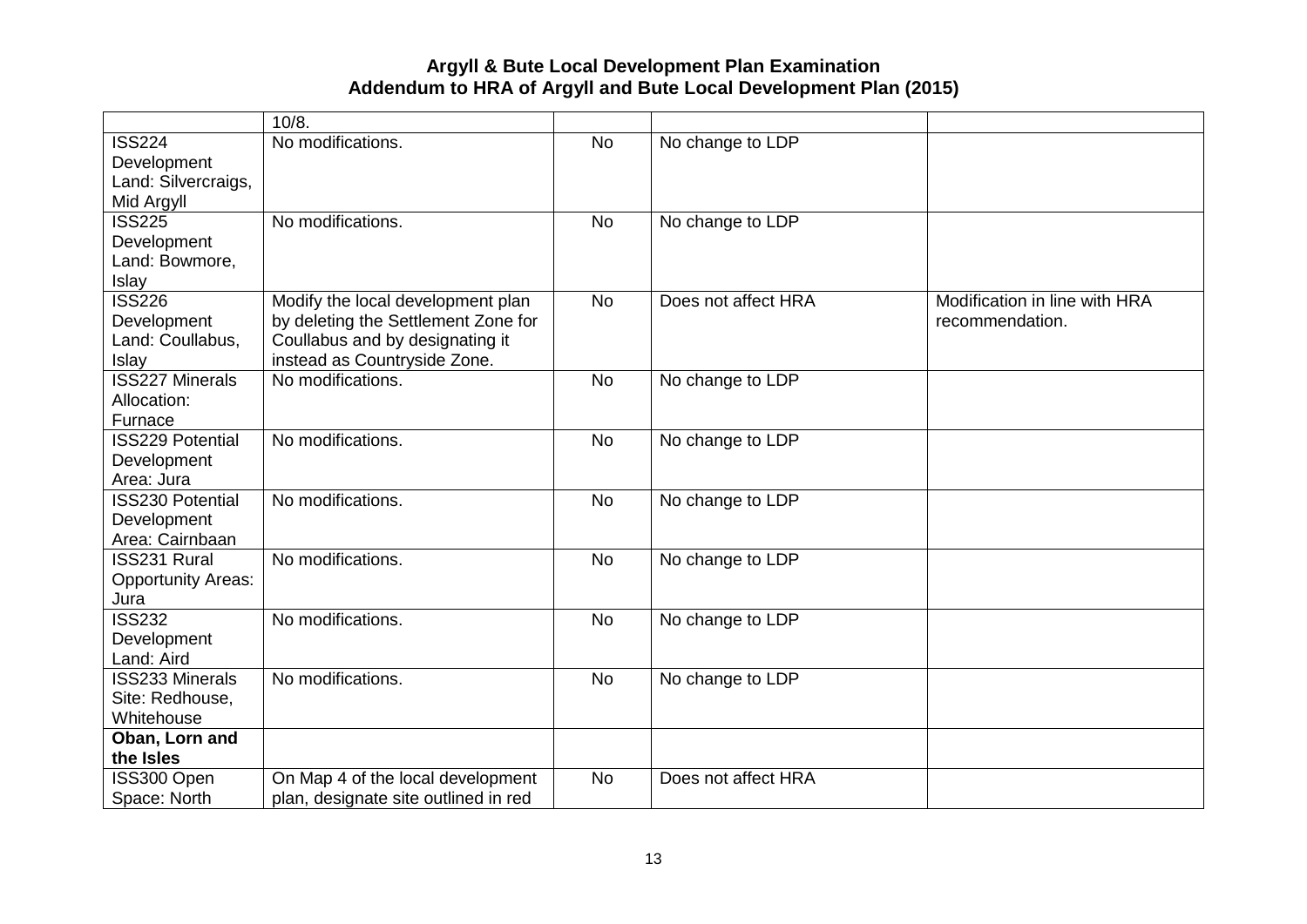| Connel                  | on Production No. PD002 as 'Open    |           |                             |                                     |
|-------------------------|-------------------------------------|-----------|-----------------------------|-------------------------------------|
|                         | Space Protection Area'.             |           |                             |                                     |
| ISS301 Open             | On Map 3B of the local              | <b>No</b> | Does not affect HRA         |                                     |
| <b>Space Protection</b> | development plan, remove the area   |           |                             |                                     |
| Area: Oban              | edged red on Production No.         |           |                             |                                     |
|                         | PD003 from the Oban Hill Open       |           |                             |                                     |
|                         | Space Protection Area.              |           |                             |                                     |
| <b>ISS302</b>           | Amend the settlement boundaries     | <b>No</b> | Does not affect HRA         | Modification in<br>line<br>with HRA |
| Development             | for Cornaigmore, Cui Dheis,         |           |                             | recommendation.                     |
| Land: Tiree             | Balemartine, Balephuil and          |           |                             |                                     |
|                         | Crossapol as shown on the           |           |                             |                                     |
|                         | council's productions 17.3A, 17.5A, |           |                             |                                     |
|                         | 17.7A, 17.10A and 17.11A            |           |                             |                                     |
| <b>ISS303</b>           | On Map 12 of the local              | <b>No</b> | Does not affect HRA         | <b>HRA</b> states;                  |
| Development             | development plan, include the area  |           |                             | "Could have no significant effect   |
| Land: Taynuilt          | edged pink on Production No.        |           |                             | on a European site."                |
|                         | PD005 within site PDA 4004 and      |           |                             |                                     |
|                         | within the Settlement Zone.         |           |                             |                                     |
| <b>ISS304</b>           | On new map of Fishnish, identify    | Yes       | Further screening required. | New PDA proposed that has not       |
| Development             | the area edged red on Production    |           | (see page 36 below)         | been subject to HRA.                |
| Land: Mull              | No. PD067 as a Potential            |           |                             |                                     |
|                         | Development Area (PDA) site for     |           |                             |                                     |
|                         | Business/Industry.                  |           |                             |                                     |
| <b>ISS305</b>           | No modifications.                   | <b>No</b> | No change to LDP            |                                     |
| Development             |                                     |           |                             |                                     |
| Land: Appin             |                                     |           |                             |                                     |
| <b>ISS306</b>           | No modifications.                   | <b>No</b> | No change to LDP            |                                     |
| Development             |                                     |           |                             |                                     |
| Land: Coll              |                                     |           |                             |                                     |
| <b>ISS307</b>           | Amend the boundary of the           | <b>No</b> | Does not affect HRA         |                                     |
| Development             | Settlement Zone at Old Kilmore      |           |                             |                                     |
| Land: Kilmore           | Parish Church to include the area   |           |                             |                                     |
|                         | edged red on Production No.         |           |                             |                                     |
|                         | PD018.                              |           |                             |                                     |
| <b>ISS308</b>           | No modifications.                   | <b>No</b> | No change to LDP            |                                     |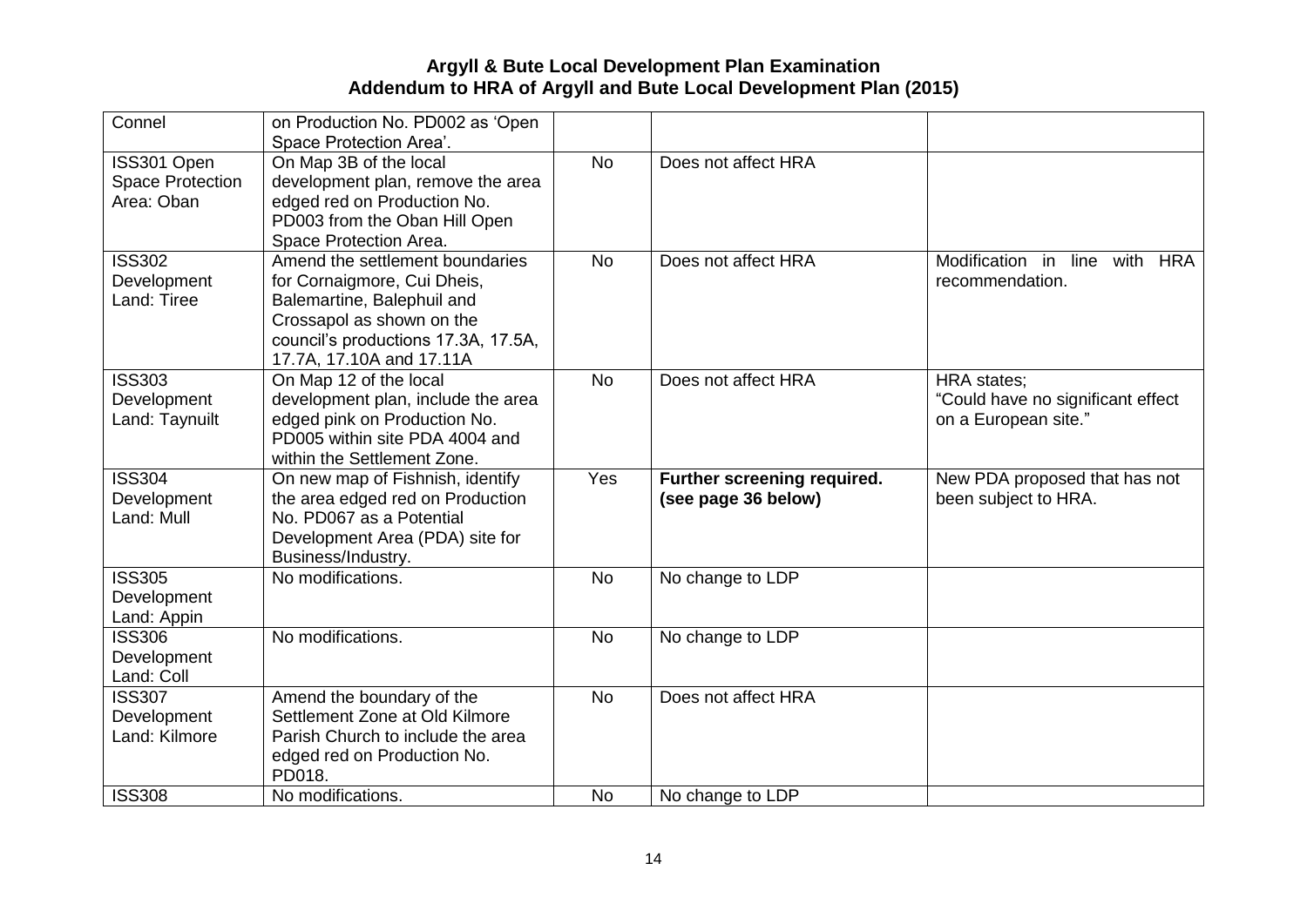| Development<br>Land: Kilchrenan     |                                                                            |           |                             |                                   |
|-------------------------------------|----------------------------------------------------------------------------|-----------|-----------------------------|-----------------------------------|
| <b>ISS309 Rural</b>                 | Remove the Rural Opportunity Area                                          | <b>No</b> | Does not affect HRA         |                                   |
| <b>Opportunity Area:</b><br>OLI     | at Shenavallie from the local<br>development plan.                         |           |                             |                                   |
| ISS310 Rural                        | Remove the Rural Opportunity                                               | <b>No</b> | Does not affect HRA         |                                   |
| <b>Opportunity Area:</b><br>Islands | Areas at Port Mary and north-east<br>of Kilchatton on the Island of Luing  |           |                             |                                   |
|                                     | from the local development plan.                                           |           |                             |                                   |
| <b>ISS311</b>                       | 1. On Map 2A, of the local                                                 | <b>No</b> | Site removed from LDP       |                                   |
| Development<br>Land: Seil           | development plan, remove site H-<br>AL 5/23.                               |           |                             |                                   |
|                                     | 2. Remove the designation 'Open                                            |           |                             |                                   |
|                                     | Space Protection Area' from the                                            |           |                             |                                   |
|                                     | area edged red on Production No.                                           |           |                             |                                   |
|                                     | PD210 [for the avoidance of doubt,<br>the site remains in the 'Countryside |           |                             |                                   |
|                                     | Zone'].                                                                    |           |                             |                                   |
|                                     | 3. Amend the settlement boundary                                           |           |                             |                                   |
|                                     | in the vicinity of Oban Seil Croft to                                      |           |                             |                                   |
|                                     | include the area edged red on                                              |           |                             |                                   |
|                                     | Production No. PD210 within the                                            |           |                             |                                   |
| <b>ISS312</b>                       | Settlement Zone.<br>Amend the entry for site H4009 in                      | <b>No</b> | Does not affect HRA         | HRA for H4009 states;             |
| Development                         | Schedule 8.4 of the local                                                  |           |                             | "Could have no significant effect |
| Land: Oban                          | development plan to read: 'No. of                                          |           |                             | on a European site."              |
|                                     | Units: 40'.                                                                |           |                             |                                   |
| <b>ISS313</b>                       | 1. On Map 4 of the local                                                   | Yes       | Further screening required. |                                   |
| Development                         | development plan, identify the area                                        |           | (see page 36 below)         |                                   |
| Land: North                         | edged red on Production No.                                                |           |                             |                                   |
| Connel                              | PD077 as a Potential Development                                           |           |                             |                                   |
|                                     | Area (PDA) for airport related<br>business/tourism.                        |           |                             |                                   |
|                                     | 2. Delete Potential Development                                            |           |                             |                                   |
|                                     | Area PDA 5/76, while retaining the                                         |           |                             |                                   |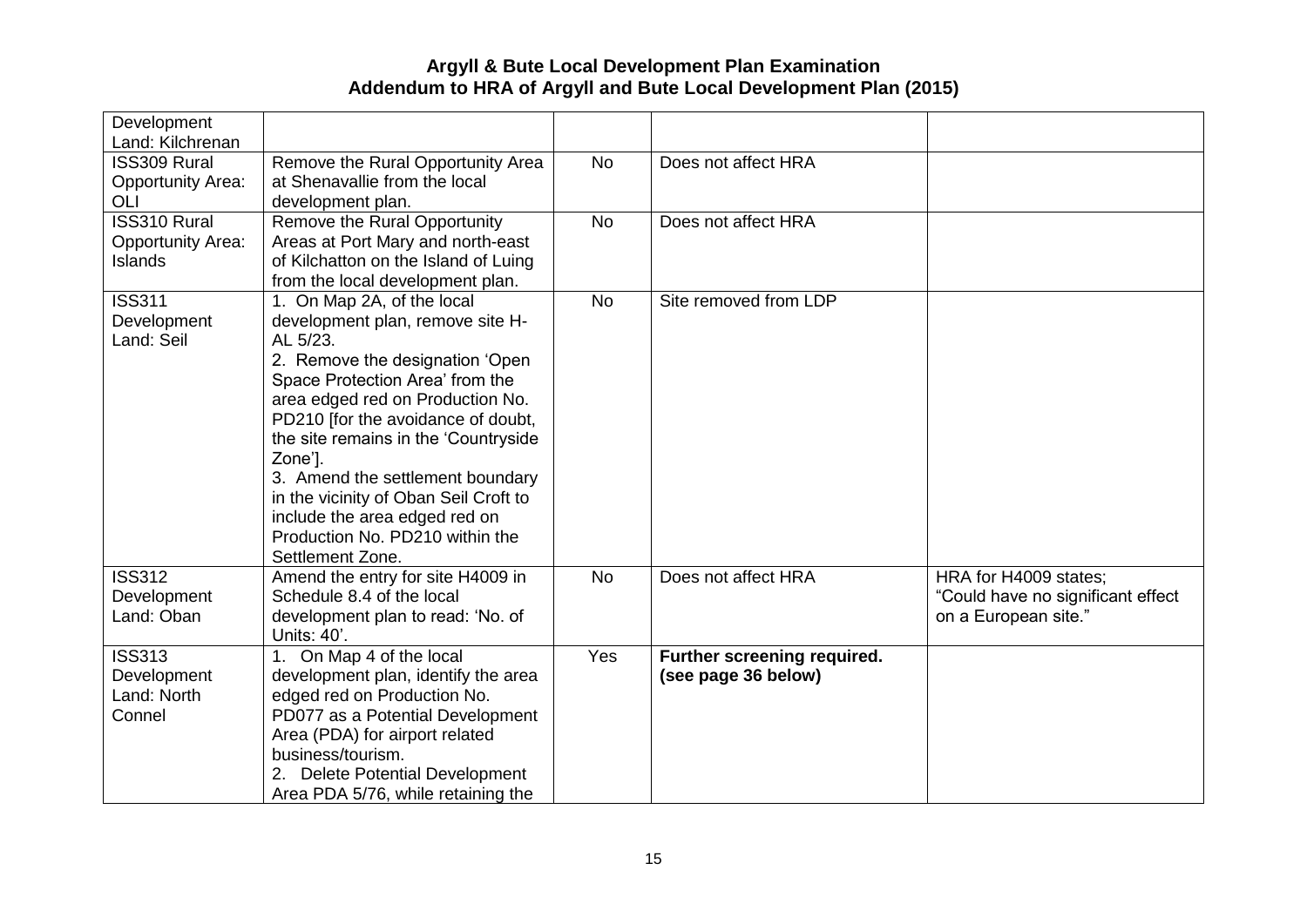|                                                                             | site in the Settlement Zone.                                                                                                                                                                                                                                                                                                                                                                                                                         |                        |                                                    |                                                                                      |
|-----------------------------------------------------------------------------|------------------------------------------------------------------------------------------------------------------------------------------------------------------------------------------------------------------------------------------------------------------------------------------------------------------------------------------------------------------------------------------------------------------------------------------------------|------------------------|----------------------------------------------------|--------------------------------------------------------------------------------------|
| <b>ISS314</b><br>Development<br>Land: Luing                                 | On Map 7A of the local<br>development plan, remove site<br>PDA4010 and amend the boundary<br>of the Settlement Zone to exclude<br>the site from the settlement of<br>Cullipool.                                                                                                                                                                                                                                                                      | <b>No</b>              | Does not affect HRA                                | Site removed from LDP.                                                               |
| <b>ISS315</b><br>Development<br>Land: Kilmelford                            | 1. On Map 1 in the local<br>development plan, amend the<br>boundary of Potential Development<br>Area PDA4008 to include the<br>rectangular area immediately west<br>of the village hall.<br>2. On Map 1 in the local<br>development plan, amend the<br>Settlement Zone at Kilmelford<br>Boatyard to exclude the area to the<br>east of the site of Planning<br>Permission ref. no. 08/00029/DET<br>(the area edged pink on Production<br>No. PD263). | <b>No</b>              | Does not affect HRA                                | HRA for PDA4008 states;<br>"Could have no significant effect<br>on a European site." |
| <b>ISS316</b><br>Development<br>Land: Kerrera                               | Designate the area edged red on<br>Production No. PD008 as a<br>Potential Development Area for<br>mixed use development.                                                                                                                                                                                                                                                                                                                             | Yes                    | Further screening required.<br>(see page 37 below) | New PDA that will require HRA.                                                       |
| <b>ISS317</b><br>Development<br>Land: Kames,<br>Kilmelford<br><b>ISS318</b> | 1. On the Proposals Map for Lorn,<br>remove the two areas identified in<br>the objector's Supporting Document<br>SD136 from the Kames Settlement<br>Zone.<br>2. On the Proposals Map for Lorn,<br>remove the Rural Opportunity Area<br>west of Kames shown on<br>Production No. PD265.<br>No modification.                                                                                                                                           | <b>No</b><br><b>No</b> | Does not affect HRA<br>No change to LDP            |                                                                                      |
|                                                                             |                                                                                                                                                                                                                                                                                                                                                                                                                                                      |                        |                                                    |                                                                                      |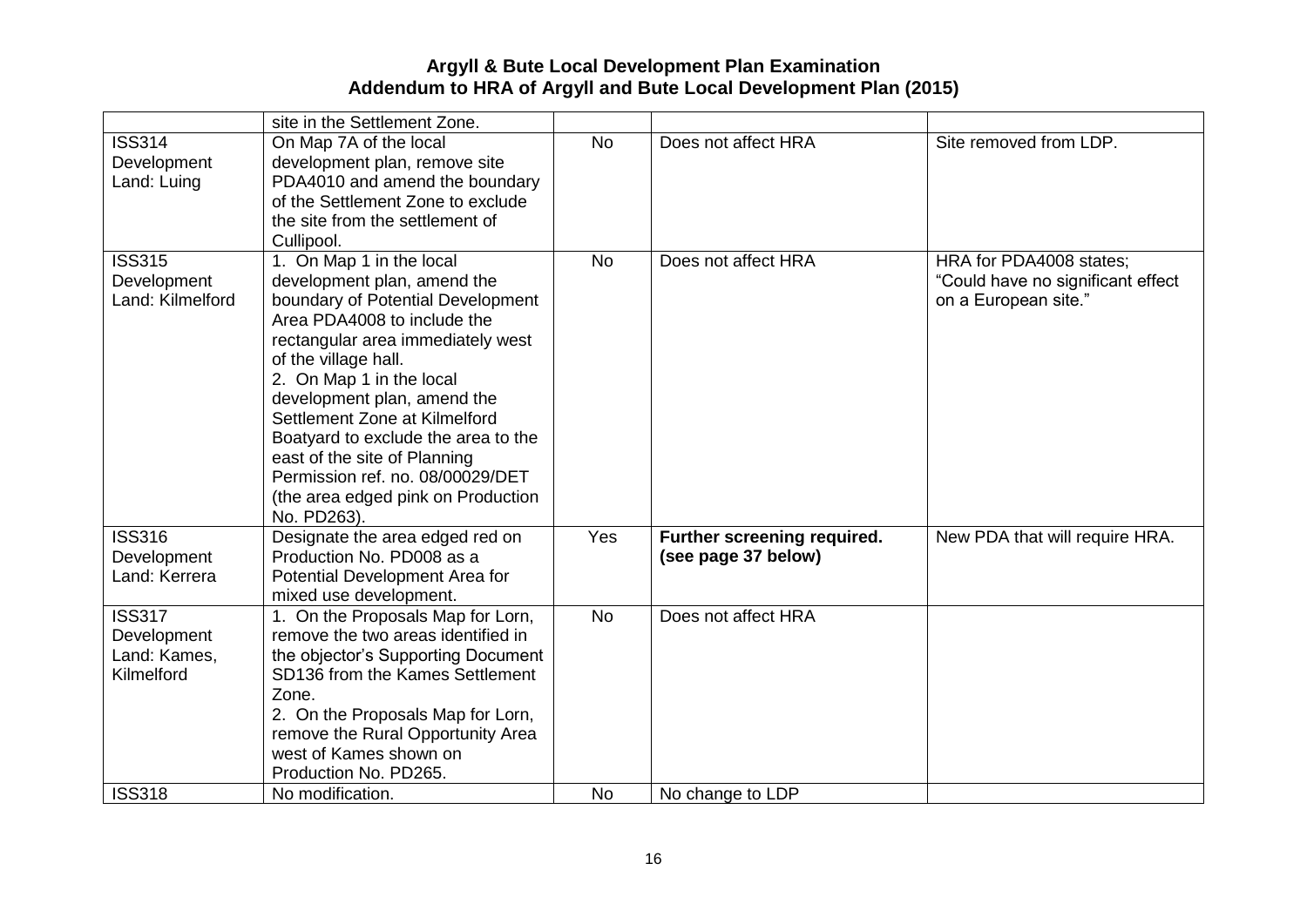| Development<br>Land: Iona                               |                                                                                                                                                                                                                                        |           |                     |                                                                                       |
|---------------------------------------------------------|----------------------------------------------------------------------------------------------------------------------------------------------------------------------------------------------------------------------------------------|-----------|---------------------|---------------------------------------------------------------------------------------|
| <b>ISS319</b><br>Development<br>Land: Easdale<br>Island | Amend the boundary of the<br>Settlement Zone to include the<br>areas of land in the north-east and<br>south-west corners of the village,<br>hatched red on the attached Map<br>(production No. PD208A), within the<br>Settlement Zone. | <b>No</b> | Does not affect HRA | Minor adjustments to the<br>settlement boundary to reflect<br>property boundaries.    |
| <b>ISS320</b><br>Development<br>Land: Dunbeg            | Amend the boundary of site H 4007<br>to exclude the western extremity of<br>the site hatched black on the<br>attached Map (Production No.<br>PD195A).                                                                                  | <b>No</b> | Does not affect HRA | HRA for H4007 states;<br>"Could have no significant effect<br>on a European site."    |
| <b>ISS322</b><br>Development<br>Land: Dalavich          | No modifications.                                                                                                                                                                                                                      | <b>No</b> | No change to LDP    |                                                                                       |
| <b>ISS323</b><br>Development<br>Land: Connel            | In Schedule 8.4 of the local<br>development plan, amend the<br>potential uses for Site PDA 5/54 to<br>read 'Marina/Leisure/Tourism'.                                                                                                   | <b>No</b> | Does not affect HRA | HRA for PDA 5/54 states;<br>"Could have no significant effect<br>on a European site." |
| <b>ISS324</b><br>Development<br>Land: Benderloch        | On Map 6 of the local development<br>plan, amend the boundary of the<br>Settlement Zone for Benderloch to<br>include the property 'Boisdale' and<br>the immediate garden ground to the<br>north.                                       | <b>No</b> | Does not affect HRA | Minor adjustment to settlement<br>zone.                                               |
| <b>ISS325</b><br>Development<br>Land: Barcaldine        | No modifications.                                                                                                                                                                                                                      | <b>No</b> | No change to LDP    |                                                                                       |
| <b>ISS326</b><br>Archaeology:<br>Luing                  | No modifications.                                                                                                                                                                                                                      | <b>No</b> | No change to LDP    |                                                                                       |
| <b>ISS327 AFA 5/10:</b><br><b>Cuan Sound</b>            | No modifications.                                                                                                                                                                                                                      | <b>No</b> | No change to LDP    |                                                                                       |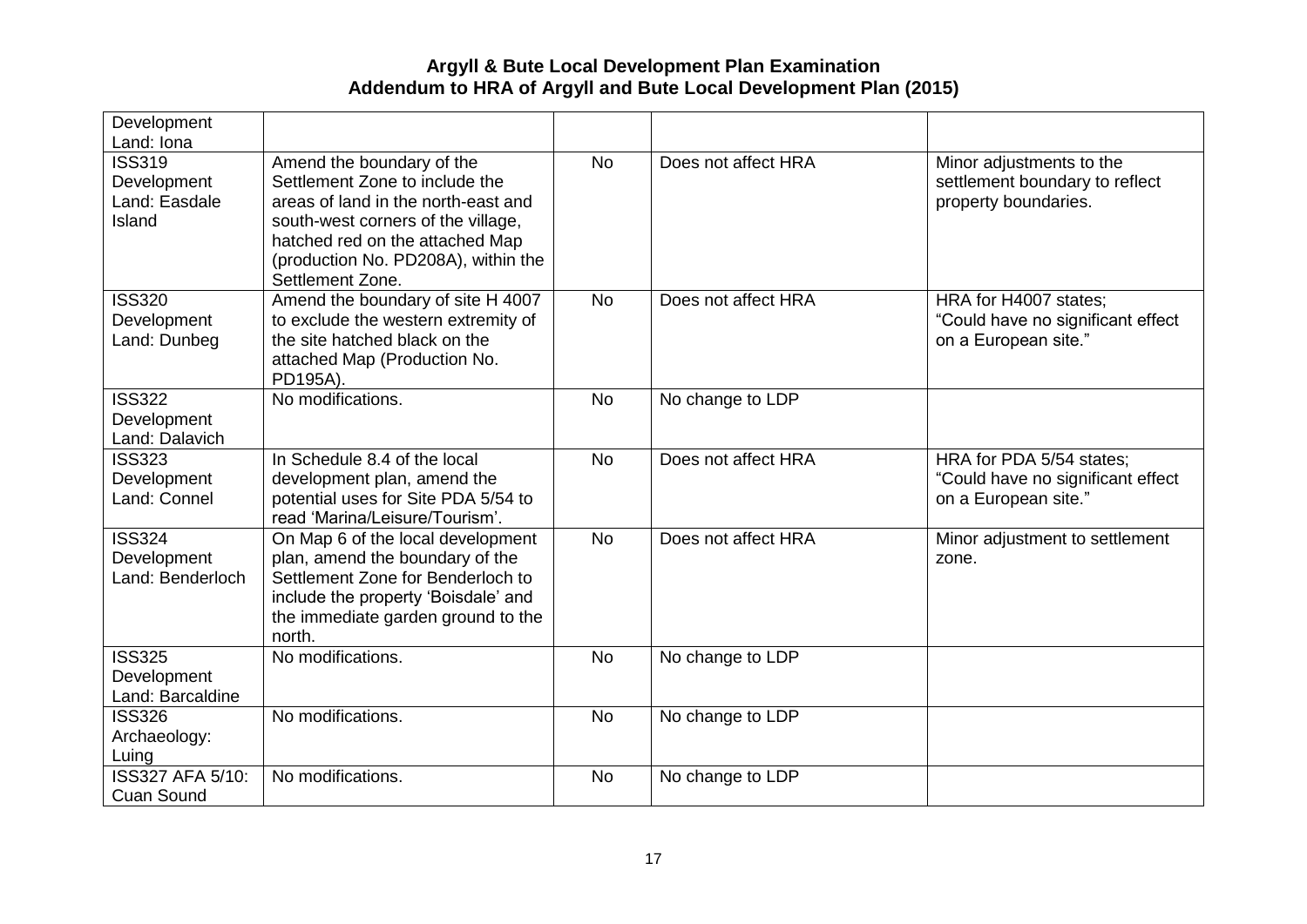| ISS328 AFA 5/11:        | No modifications.                     | <b>No</b> | No change to LDP            |                                      |
|-------------------------|---------------------------------------|-----------|-----------------------------|--------------------------------------|
| Easdale Sound           |                                       |           |                             |                                      |
| ISS329 MIN-AL           | Extend designation MIN-AL 5/1 to      | <b>No</b> | Does not affect HRA         | HRA for MIN-AL 5/1 states;           |
| 5/1: Benderloch         | include Phase 4 of the proposed       |           |                             | "Could have no significant effect    |
|                         | workings as shown on                  |           |                             | on a European site."                 |
|                         | Supplementary Document SD080.         |           |                             |                                      |
| ISS330 MIN-AL           | No modifications.                     | <b>No</b> | No change to LDP            |                                      |
| 5/2: Taynuilt,          |                                       |           |                             |                                      |
| Barrachander            |                                       |           |                             |                                      |
| ISS331 MIN-AL           | No modifications.                     | <b>No</b> | No change to LDP            |                                      |
| 5/3: Bonawe             |                                       |           |                             |                                      |
| <b>Policy</b>           |                                       |           |                             |                                      |
| <b>ISS400 Strategic</b> | Modify the plan by:                   | <b>No</b> | Does not affect HRA         | HRA for Policy LDP 8 states;         |
| <b>Issue: Housing</b>   | 1. In Policy LDP 8, after the first   |           |                             |                                      |
| <b>Land Supply</b>      | paragraph inserting the following     |           |                             | "The effects of Policy LDP 8 on      |
|                         | new paragraph: "The council will      |           |                             | any particular European site         |
|                         | maintain a five years' effective      |           |                             | cannot be identified because the     |
|                         | housing land supply at all times."    |           |                             | policy itself is too general and can |
|                         | 2. At paragraph 5.5.3, line 5, and    |           |                             | be screened out."                    |
|                         | also at paragraph 2.8.4, line 5,      |           |                             |                                      |
|                         |                                       |           |                             |                                      |
|                         | inserting "through an annual          |           |                             |                                      |
|                         | housing land audit" after 'review'.   |           |                             |                                      |
| <b>ISS401 Strategic</b> | No modifications.                     | <b>No</b> | No change to LDP            |                                      |
| <b>Issue: Key Rural</b> |                                       |           |                             |                                      |
| <b>Settlements</b>      |                                       |           |                             |                                      |
| ISS402 LDP 6:           | Modify the plan by:                   | Yes       | Further screening required. | Changes to wording of Policy LDP     |
| Supporting the          | 1. Deleting the Wind Farm Policy      |           | (see page 37 below)         | 6 require to be subject to HRA.      |
| Sustainable             | Map                                   |           |                             |                                      |
| Growth of               | 2. Replacing Policy LDP 6 with:       |           |                             |                                      |
| Renewables              | "The Council will support renewable   |           |                             |                                      |
|                         | energy developments where these       |           |                             |                                      |
|                         | are consistent with the principles of |           |                             |                                      |
|                         | sustainable development and it can    |           |                             |                                      |
|                         | be adequately demonstrated that       |           |                             |                                      |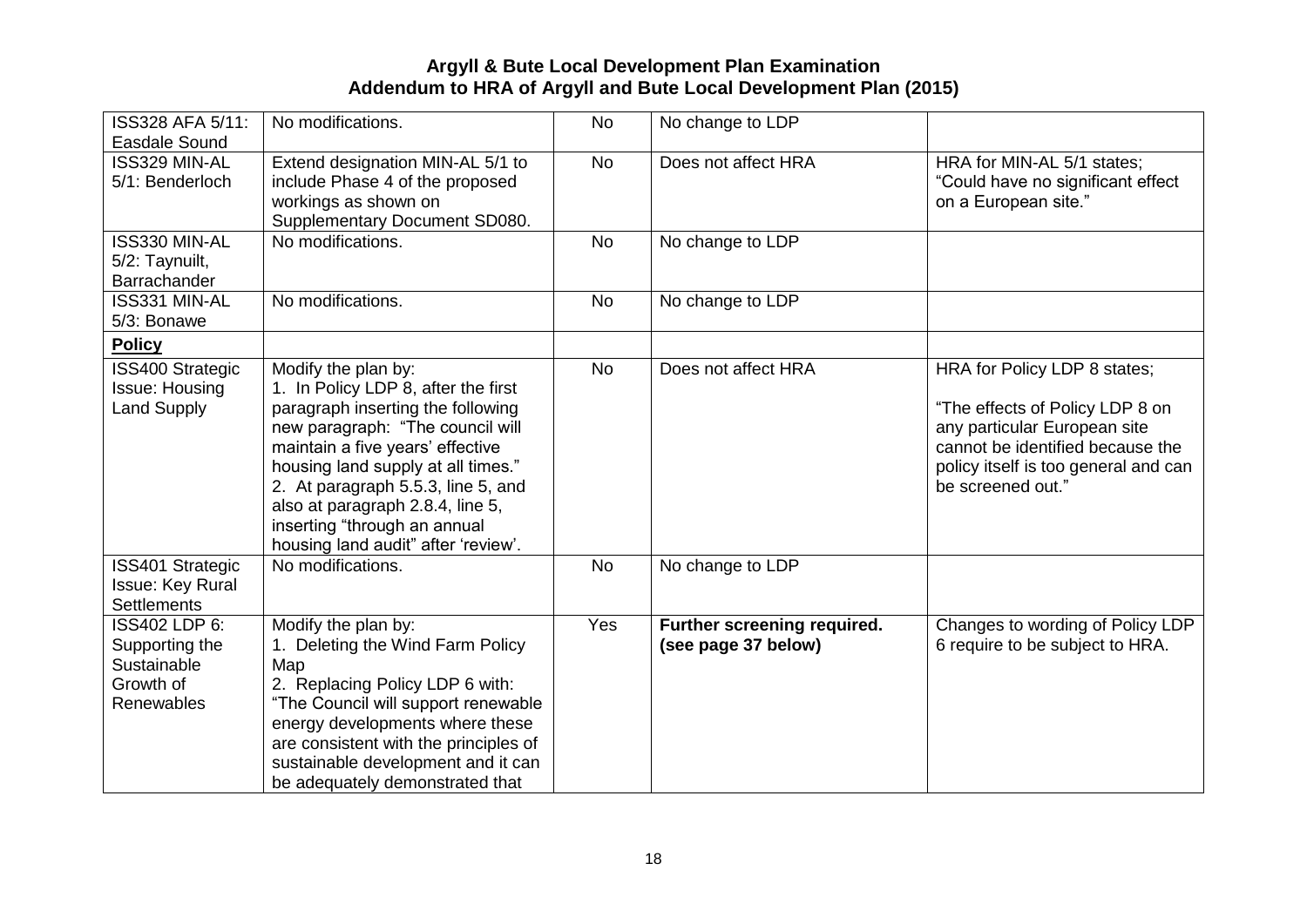| there would be no unacceptable       |                             |  |
|--------------------------------------|-----------------------------|--|
| significant adverse effects, whether |                             |  |
| individual or cumulative, including  |                             |  |
| on local communities, natural and    |                             |  |
| historic environments, landscape     |                             |  |
| character and visual amenity, and    |                             |  |
| that the proposals would be          |                             |  |
| compatible with adjacent land uses.  |                             |  |
| A spatial framework for wind farms   |                             |  |
| and wind turbine developments        |                             |  |
| over 50 metres high in line with     |                             |  |
| Scottish Planning Policy will be     |                             |  |
| prepared as supplementary            |                             |  |
| guidance. This will identify:        |                             |  |
| Areas where wind farms<br>$\bullet$  |                             |  |
| will not be acceptable               |                             |  |
| Areas of significant<br>$\bullet$    |                             |  |
| protection                           |                             |  |
| Areas which may have<br>$\bullet$    |                             |  |
| potential for wind farm              |                             |  |
| development.                         |                             |  |
| All applications for wind turbine    |                             |  |
| developments will be assessed        |                             |  |
| against the following criteria:      |                             |  |
| • net economic impact,               |                             |  |
| including local and                  |                             |  |
| community socio-economic             |                             |  |
| benefits such as                     |                             |  |
| employment, associated               | Further screening required. |  |
| business and supply chain            | (contd.)                    |  |
| opportunities;                       |                             |  |
| • the scale of contribution to       |                             |  |
| renewable energy                     |                             |  |
| generation targets;                  |                             |  |
| · effect on greenhouse gas           |                             |  |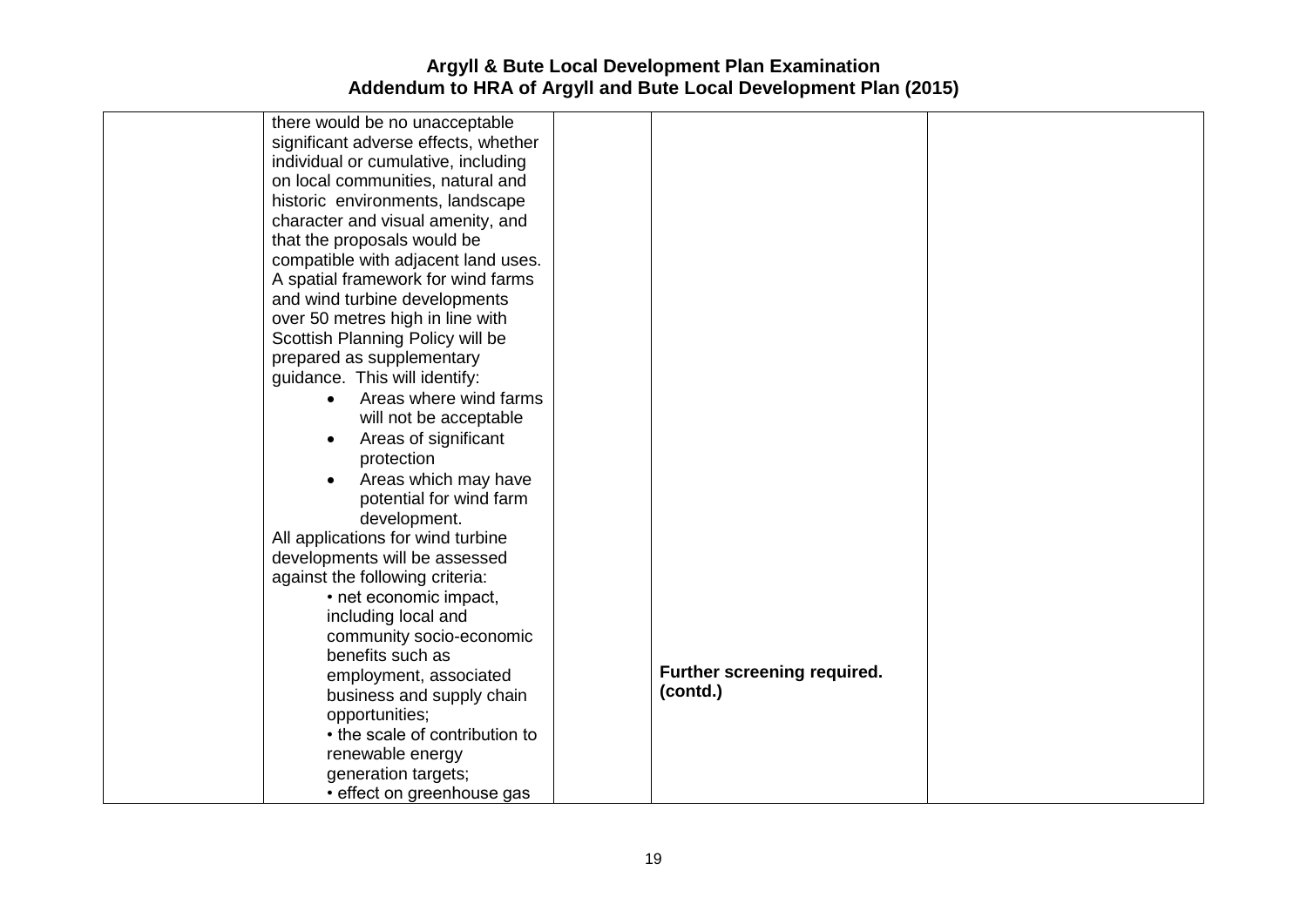| emissions;<br>• cumulative impacts arising<br>from all of the<br>considerations below;<br>• impacts on communities<br>and individual dwellings,<br>including visual impact,<br>residential amenity, noise<br>and shadow flicker;<br>· landscape and visual<br>impacts, including effects on<br>wild land;<br>• effects on the natural<br>heritage, including birds;<br>• impacts on carbon rich<br>soils, using the carbon<br>calculator;<br>• public access, including<br>impact on long distance | Further screening required.<br>(contd.) |  |
|----------------------------------------------------------------------------------------------------------------------------------------------------------------------------------------------------------------------------------------------------------------------------------------------------------------------------------------------------------------------------------------------------------------------------------------------------------------------------------------------------|-----------------------------------------|--|
| walking and cycling routes<br>and those scenic routes<br>identified in the NPF;<br>• impacts on the historic<br>environment, including<br>scheduled monuments,<br>listed buildings and their<br>settings;<br>• impacts on tourism and<br>recreation;<br>• impacts on aviation and<br>defence interests and<br>seismological recording;                                                                                                                                                             |                                         |  |
| • impacts on<br>telecommunications and<br>broadcasting installations,                                                                                                                                                                                                                                                                                                                                                                                                                              |                                         |  |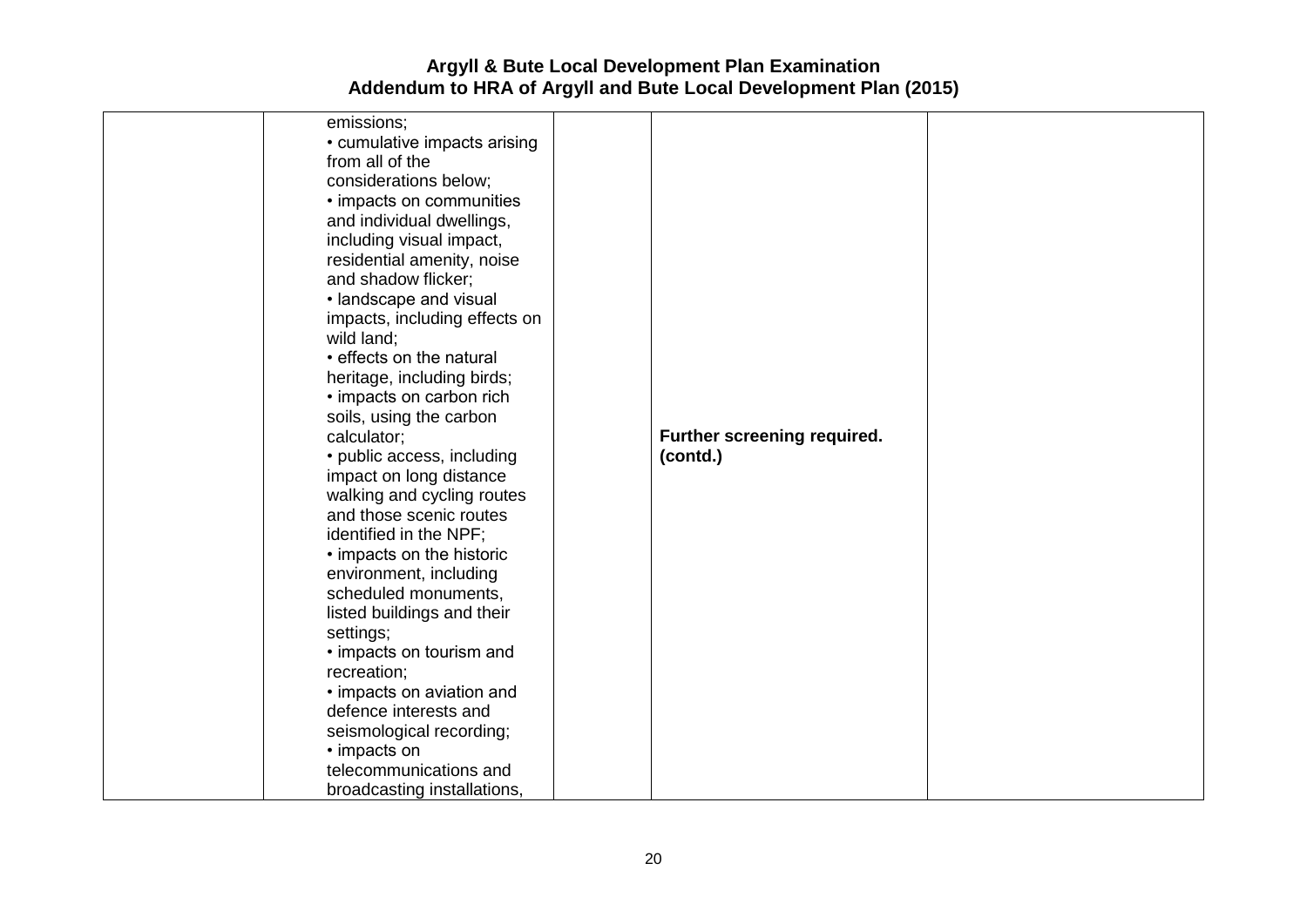| particularly ensuring that<br>transmission links are not<br>compromised;<br>· impacts on road traffic;<br>• impacts on adjacent trunk<br>roads;<br>• effects on hydrology, the<br>water environment and flood<br>risk;<br>• the need for conditions<br>relating to the<br>decommissioning of<br>developments, including<br>ancillary infrastructure, and<br>site restoration;<br>• opportunities for energy<br>storage; and | Further screening required. |  |
|-----------------------------------------------------------------------------------------------------------------------------------------------------------------------------------------------------------------------------------------------------------------------------------------------------------------------------------------------------------------------------------------------------------------------------|-----------------------------|--|
| • the need for a robust<br>planning obligation to                                                                                                                                                                                                                                                                                                                                                                           | (contd.)                    |  |
| ensure that operators<br>achieve site restoration.                                                                                                                                                                                                                                                                                                                                                                          |                             |  |
| Further information and detail on                                                                                                                                                                                                                                                                                                                                                                                           |                             |  |
| matters relating to the growth of                                                                                                                                                                                                                                                                                                                                                                                           |                             |  |
| renewables, including a spatial<br>framework for onshore wind energy                                                                                                                                                                                                                                                                                                                                                        |                             |  |
| developments, will be provided in                                                                                                                                                                                                                                                                                                                                                                                           |                             |  |
| supplementary guidance."                                                                                                                                                                                                                                                                                                                                                                                                    |                             |  |
| 3. In the first sentence of                                                                                                                                                                                                                                                                                                                                                                                                 |                             |  |
| paragraph 4.11.4, replacing                                                                                                                                                                                                                                                                                                                                                                                                 |                             |  |
| 'potential adverse impacts' with                                                                                                                                                                                                                                                                                                                                                                                            |                             |  |
| 'unacceptable significant adverse                                                                                                                                                                                                                                                                                                                                                                                           |                             |  |
| effects'.                                                                                                                                                                                                                                                                                                                                                                                                                   |                             |  |
| 4. At section 4.12, amending the                                                                                                                                                                                                                                                                                                                                                                                            |                             |  |
| reference to Scottish Planning<br>Policy from paragraphs 182 to 185,                                                                                                                                                                                                                                                                                                                                                        |                             |  |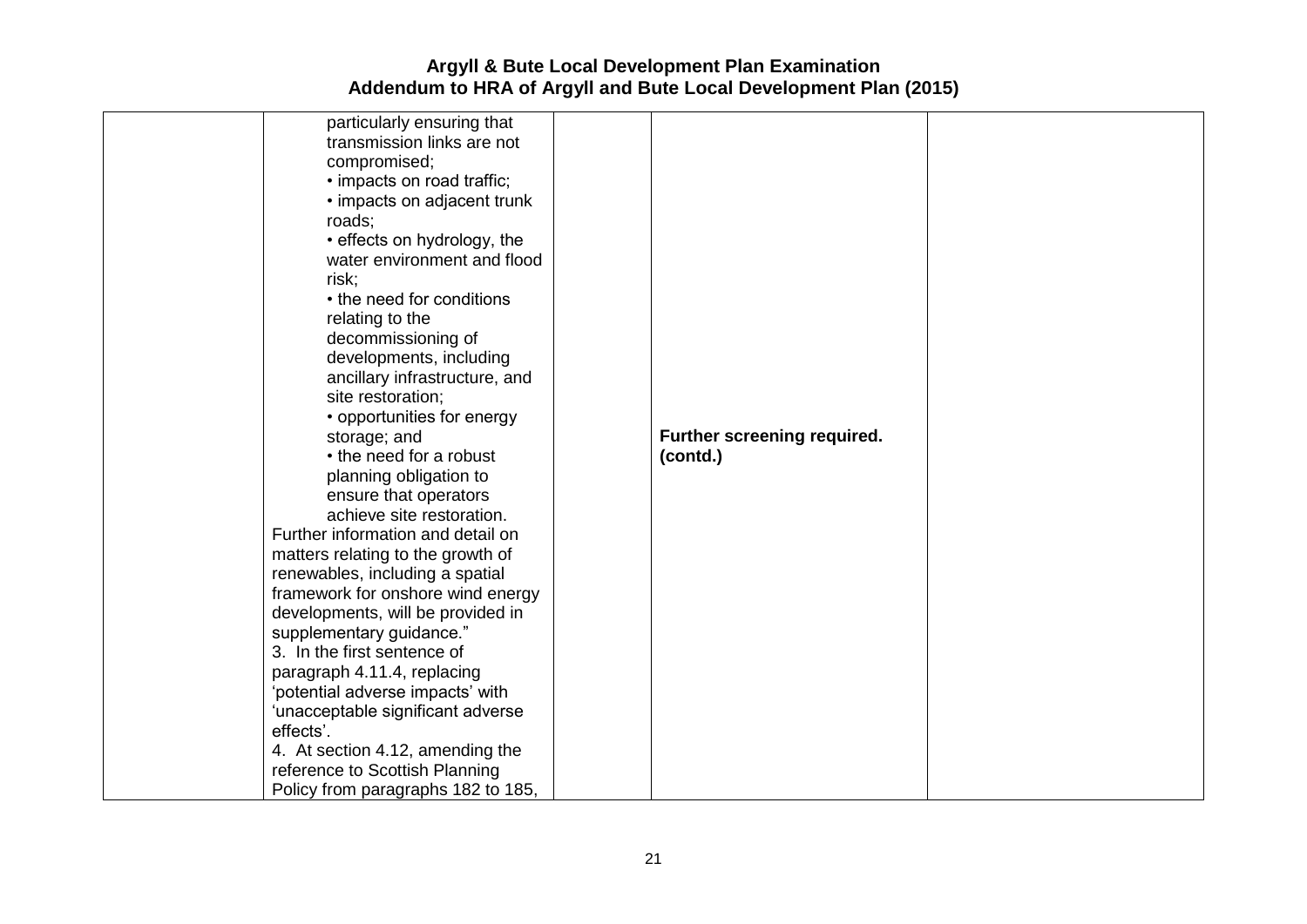|                                                                                    | to paragraphs 152 to 174.                                                                                                                                                                                                                                                                                                                                                                                                                                                                                                                                                                                                                                                                                                                        |           |                     |  |
|------------------------------------------------------------------------------------|--------------------------------------------------------------------------------------------------------------------------------------------------------------------------------------------------------------------------------------------------------------------------------------------------------------------------------------------------------------------------------------------------------------------------------------------------------------------------------------------------------------------------------------------------------------------------------------------------------------------------------------------------------------------------------------------------------------------------------------------------|-----------|---------------------|--|
| <b>ISS600 Policy</b><br>LDP: STRAT 1<br>Sustainable<br>Development                 | 1. Modify Policy LDP STRAT 1 by<br>replacing the first sentence with:<br>"In preparing new development<br>proposals, developers should seek<br>to demonstrate the following<br>sustainable development principles,<br>which the planning authority will<br>also use in deciding whether or not<br>to grant planning permission: ".<br>2. Modify paragraph 1.6.1 by<br>inserting "to support the transition to<br>a low carbon economy;" after<br>"population;"                                                                                                                                                                                                                                                                                   | <b>No</b> | Does not affect HRA |  |
| ISS601 LDP DM1:<br>Development<br>within the<br>Development<br>Management<br>Zones | Modify Policy LDP DM1, by:<br>1. Amending the first sentence of<br>Section (E) to read: "Within the<br>Countryside Zone up to small scale<br>on appropriate infill, rounding off<br>and re-development sites and<br>changes of use of existing<br>buildings."<br>2. Adding an additional footnote in<br>relation to section (F) to read: "An<br>Area Capacity Evaluation (ACE) will<br>not be required for renewable<br>energy related developments which<br>are the subject of environmental<br>impact assessment."<br>3. In sub-section F(iii), inserting<br>"aquaculture, " after "agriculture,".<br>4. Adding a fourth sub-section to<br>section (F), to read: "(iv) Small<br>scale development related to<br>outdoor sport and recreation." | <b>No</b> | Does not affect HRA |  |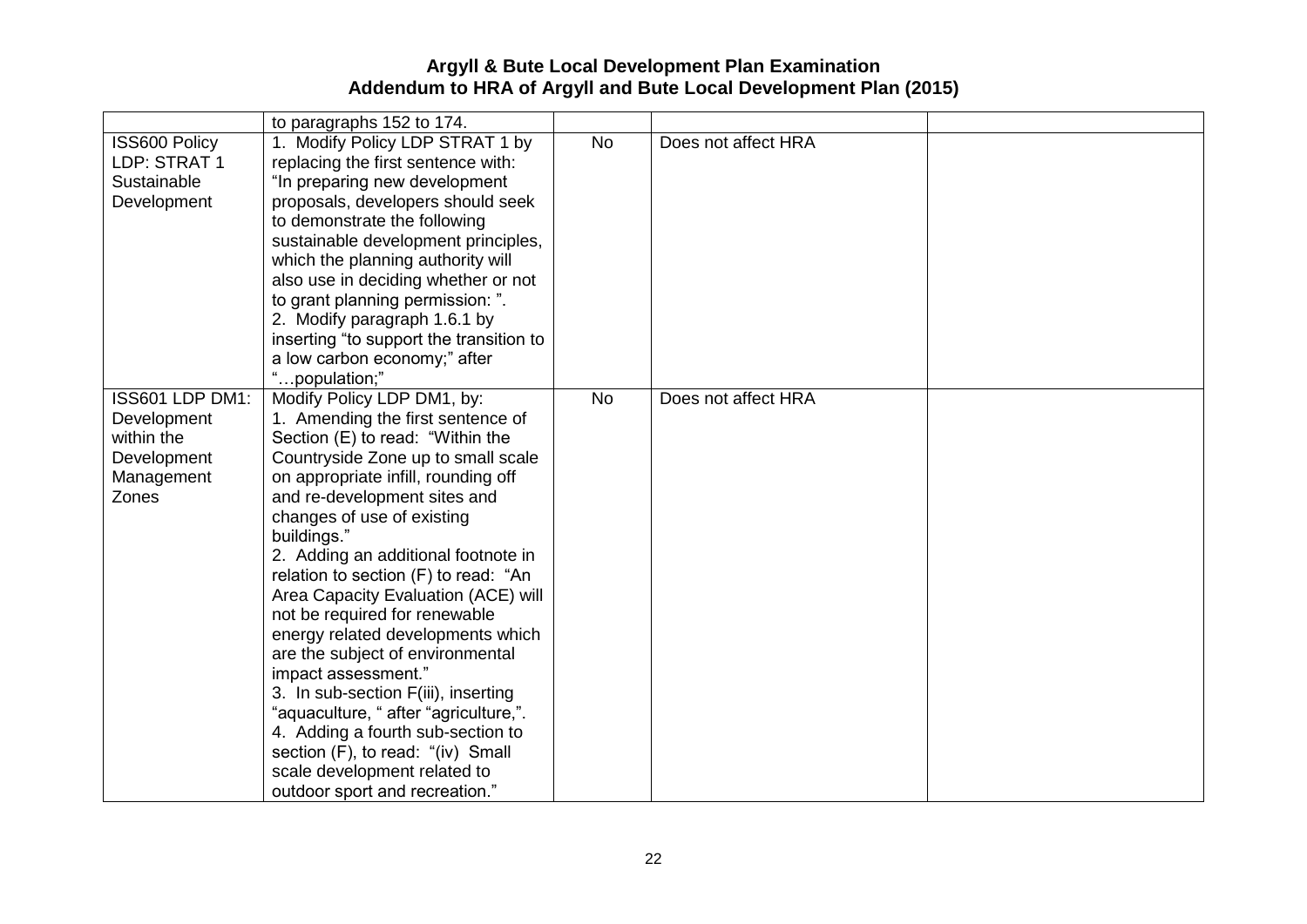| <b>ISS602</b><br>Aquaculture<br><b>ISS603 LDP</b> | Modify the plan by:<br>1. In paragraph 1.1.1, first<br>sentence: replacing " is a land<br>use planning document that sets<br>out " by " is a planning<br>document, focusing both on land<br>use and on aquaculture, that sets<br>out".<br>2. At the end of paragraphs 2.2.1,<br>2.4.1 and 2.5.1, add the following<br>sentence: "There is also potential<br>for supporting the sustainable<br>growth of the well-established<br>aquaculture industry, through both<br>new developments within marine<br>sites and associated hatcheries and<br>processing."<br>3. Add the following sentence to<br>paragraph 1.8.2: "As the planning<br>application information<br>requirements for aquaculture<br>development are detailed and most<br>finfish development requires<br>environmental impact assessment,<br>it is not intended that the<br>sustainable checklist will apply to<br>aquaculture development."<br>4. In the key to the 'Growing our<br>Economy Together' diagram on<br>page 39: Insert "Existing" before<br>"Key Aquaculture Industry<br>Locations".<br>No modifications. | <b>No</b><br><b>No</b> | Does not affect HRA<br>No change to LDP |  |
|---------------------------------------------------|----------------------------------------------------------------------------------------------------------------------------------------------------------------------------------------------------------------------------------------------------------------------------------------------------------------------------------------------------------------------------------------------------------------------------------------------------------------------------------------------------------------------------------------------------------------------------------------------------------------------------------------------------------------------------------------------------------------------------------------------------------------------------------------------------------------------------------------------------------------------------------------------------------------------------------------------------------------------------------------------------------------------------------------------------------------------------------------|------------------------|-----------------------------------------|--|
| PROP 1: The                                       |                                                                                                                                                                                                                                                                                                                                                                                                                                                                                                                                                                                                                                                                                                                                                                                                                                                                                                                                                                                                                                                                                        |                        |                                         |  |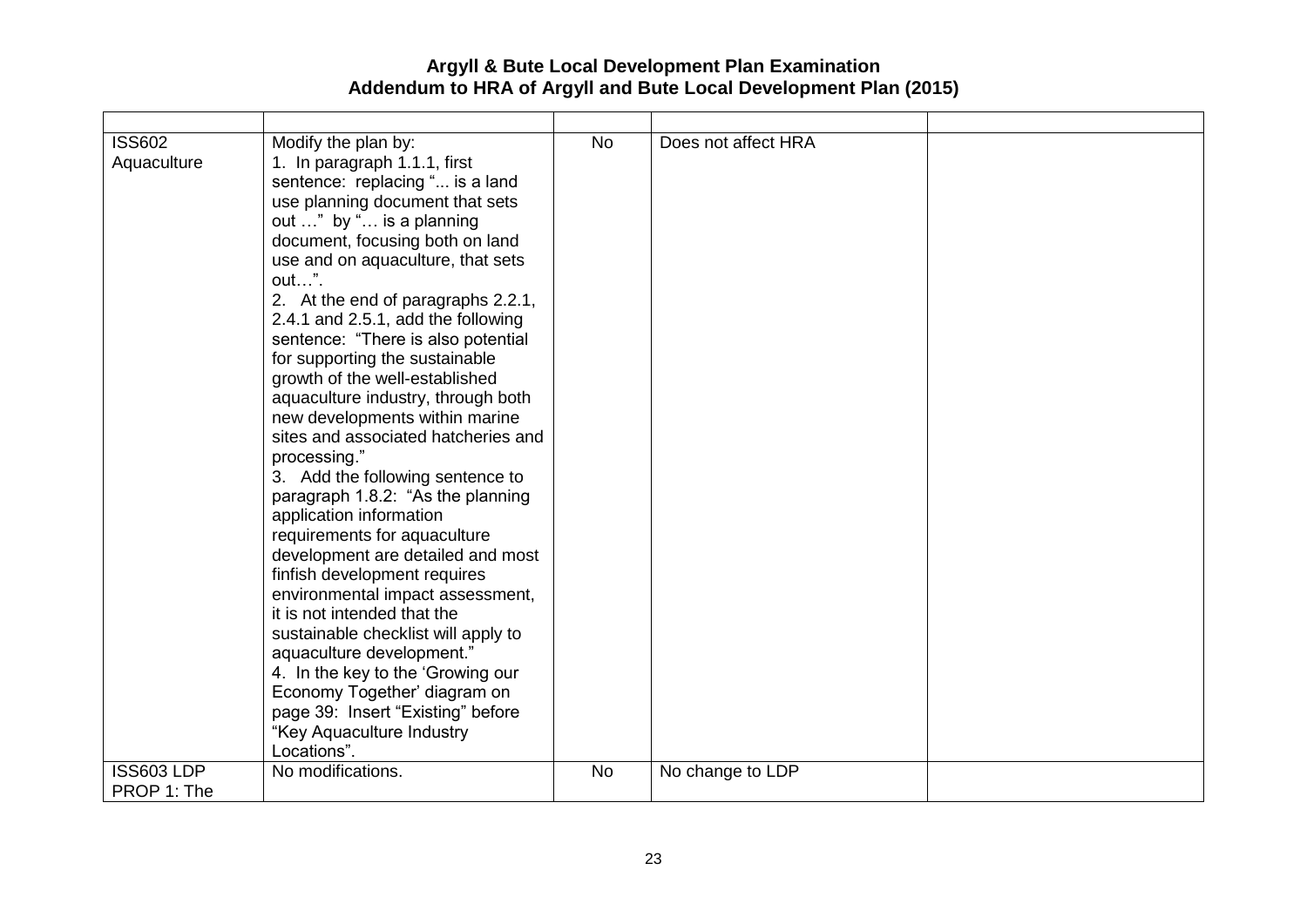| <b>Settlement Plans</b> |                                                     |           |                     |  |
|-------------------------|-----------------------------------------------------|-----------|---------------------|--|
| ISS605 LDP              | No modifications.                                   | <b>No</b> | No change to LDP    |  |
| PROP 3: The             |                                                     |           |                     |  |
| Proposed                |                                                     |           |                     |  |
| Potential               |                                                     |           |                     |  |
| Development             |                                                     |           |                     |  |
| Areas                   |                                                     |           |                     |  |
| ISS606 Policy           | 1. Modify section (B) of the second                 | <b>No</b> | Does not affect HRA |  |
| LDP 3: Supporting       | paragraph of Policy LDP 3 to read                   |           |                     |  |
| the Protection,         | as follows:                                         |           |                     |  |
| Conservation and        | "(B) does not protect, conserve                     |           |                     |  |
| Enhancement of          | or where possible enhance:                          |           |                     |  |
| our Environment         | i) the established                                  |           |                     |  |
|                         | character and local                                 |           |                     |  |
|                         | distinctiveness of the                              |           |                     |  |
|                         | landscape and seascape<br>in terms of its location, |           |                     |  |
|                         | scale, form, and design;                            |           |                     |  |
|                         | and,                                                |           |                     |  |
|                         | ii) the "Dark Skies" status                         |           |                     |  |
|                         | of the Isle of Coll.                                |           |                     |  |
|                         | 2. Replace section (D) of the                       |           |                     |  |
|                         | second paragraph of Policy LDP 3                    |           |                     |  |
|                         | with:                                               |           |                     |  |
|                         | "(D) has not been ascertained                       |           |                     |  |
|                         | that it will avoid adverse                          |           |                     |  |
|                         | effects, including cumulative                       |           |                     |  |
|                         | effects, on the integrity or                        |           |                     |  |
|                         | special qualities of international                  |           |                     |  |
|                         | or nationally designated natural                    | <b>No</b> | Does not affect HRA |  |
|                         | and built environment sites."                       |           |                     |  |
|                         | 3. Insert a new clause (E) in the                   |           |                     |  |
|                         | second paragraph of Policy LDP 3,                   |           |                     |  |
|                         | stating:                                            |           |                     |  |
|                         | "(E) has significant adverse                        |           |                     |  |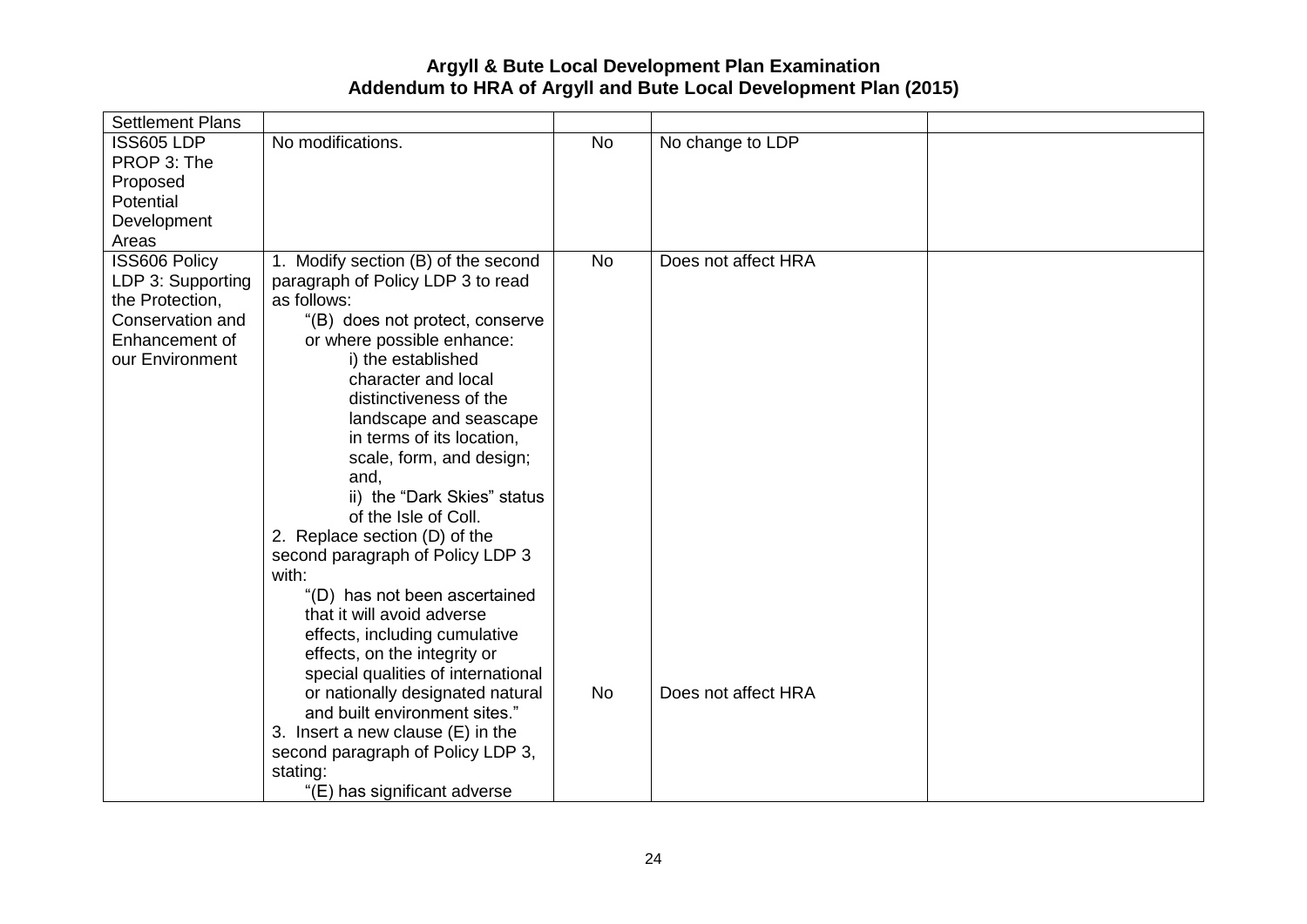|                       | effects, including cumulative                                 |           |                     |  |
|-----------------------|---------------------------------------------------------------|-----------|---------------------|--|
|                       | effects, on the special qualities                             |           |                     |  |
|                       | or integrity of locally designated                            |           |                     |  |
|                       | natural and built environment                                 |           |                     |  |
|                       | sites."                                                       |           |                     |  |
|                       | 4. Modify the first sentence of the                           |           |                     |  |
|                       | third paragraph of Policy LDP 3 to                            |           |                     |  |
|                       | read as follows: "Where there is                              |           |                     |  |
|                       | significant uncertainty concerning                            |           |                     |  |
|                       | the potential impact of a proposed                            |           |                     |  |
|                       | development on the built, human or                            |           |                     |  |
|                       | natural environment, consideration                            |           |                     |  |
|                       | will be given to the appropriate                              |           |                     |  |
|                       | application of the precautionary                              |           |                     |  |
|                       | principle, consistent with Scottish                           |           |                     |  |
|                       | Planning Policy."                                             |           |                     |  |
|                       |                                                               |           |                     |  |
| <b>ISS607 Coastal</b> | Modify the plan by:                                           | <b>No</b> | Does not affect HRA |  |
| Development and       | 1. Amending paragraph 3.9.4 to                                |           |                     |  |
| Marine Planning       | read:                                                         |           |                     |  |
|                       | "3.9.4 A Coastal Development                                  |           |                     |  |
|                       | Strategy will be prepared as                                  |           |                     |  |
|                       | supplementary guidance. It will                               |           |                     |  |
|                       | show, through a range of                                      |           |                     |  |
|                       | indicators, where coastal                                     |           |                     |  |
|                       | development may, or may not,                                  |           |                     |  |
|                       | be acceptable, and the types of                               |           |                     |  |
|                       | development that might be<br>accommodated. It will also       | <b>No</b> | Does not affect HRA |  |
|                       |                                                               |           |                     |  |
|                       | identify a spatial framework to                               |           |                     |  |
|                       | provide a sequential order of<br>preference for the different |           |                     |  |
|                       | Development Management                                        |           |                     |  |
|                       |                                                               |           |                     |  |
|                       | Zones, as defined in Policy                                   |           |                     |  |
|                       | LDP DM1.                                                      |           |                     |  |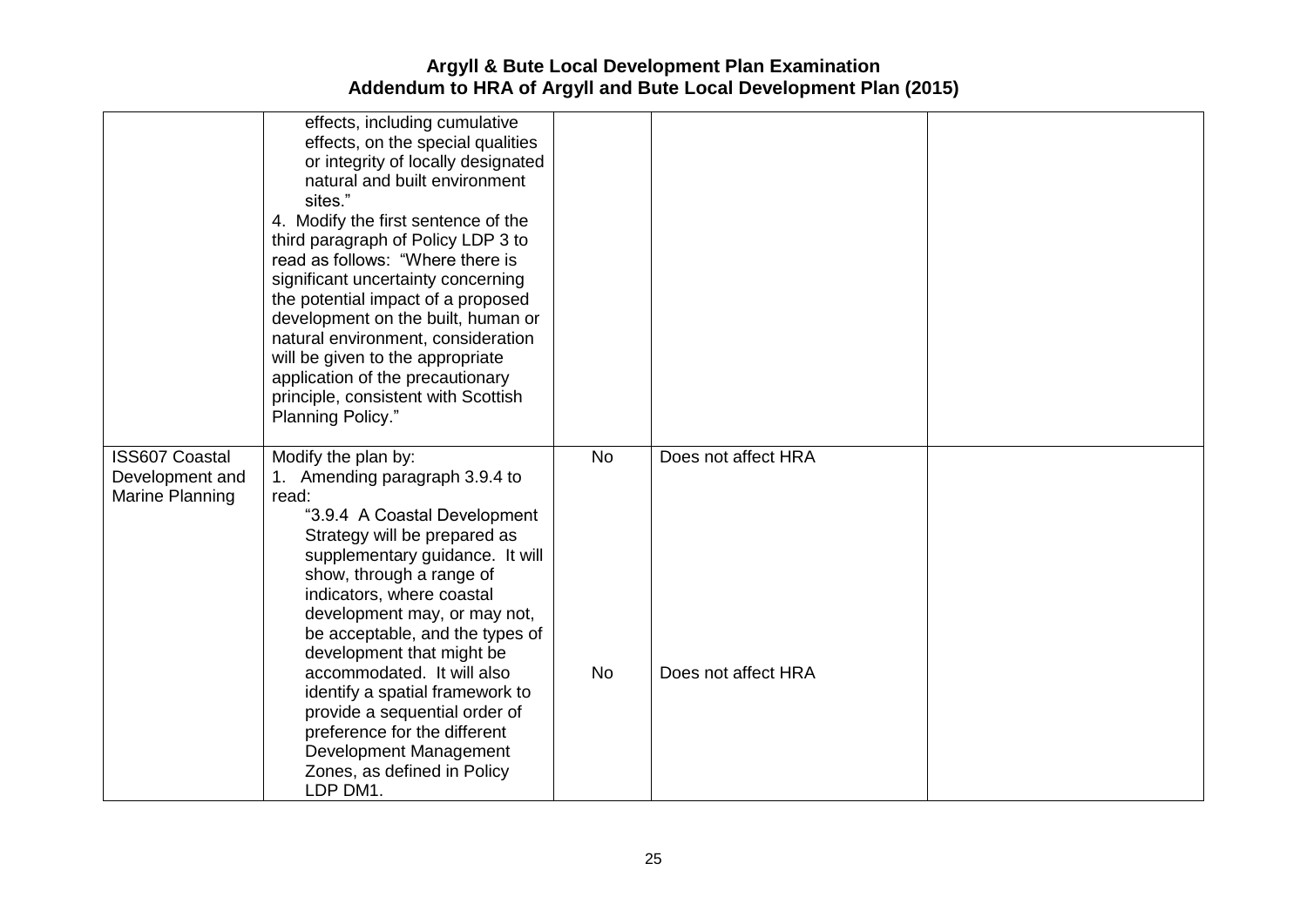| 2. Replacing the first part of      |           |                     |  |
|-------------------------------------|-----------|---------------------|--|
| paragraph 3.9.5, up to the word     |           |                     |  |
| 'criteria', with:                   |           |                     |  |
| "To assist the council in           |           |                     |  |
| supporting the sustainable          |           |                     |  |
| development of the coastal          |           |                     |  |
| zone, proposals for coastal         |           |                     |  |
| development on land should          |           |                     |  |
| demonstrate how they relate to      |           |                     |  |
| the spatial framework and the       |           |                     |  |
| regard which has been paid to       |           |                     |  |
| the relevant indicators identified  |           |                     |  |
| within the supplementary            |           |                     |  |
| guidance. These indicators          |           |                     |  |
| may include:"                       |           |                     |  |
| 3. In Policy LDP 4, under 'Other    |           |                     |  |
| relevant documents', adding:        |           |                     |  |
| "Forthcoming regional marine        |           |                     |  |
| plans".                             |           |                     |  |
| 4. In paragraph 3.9.6: replacing    |           |                     |  |
| "marine spatial plans" with "the    |           |                     |  |
| national marine plan and            |           |                     |  |
| forthcoming regional marine plans". |           |                     |  |
| 5. In the first sentence of Policy  |           |                     |  |
| LDP4: inserting "onshore proposals  |           |                     |  |
| for" after "support".               |           |                     |  |
| 6. In Policy LDP4: removing the     |           |                     |  |
| bullet point reference to the       | <b>No</b> | Does not affect HRA |  |
| proposed supplementary guidance     |           |                     |  |
| "SG LDP AQUA 1 - Aquaculture        |           |                     |  |
| Development".                       |           |                     |  |
| 7. In the second sentence of        |           |                     |  |
| paragraph 1.3.6: adding "the        |           |                     |  |
| Marine (Scotland) Act 2010," after  |           |                     |  |
| "relevant national legislation such |           |                     |  |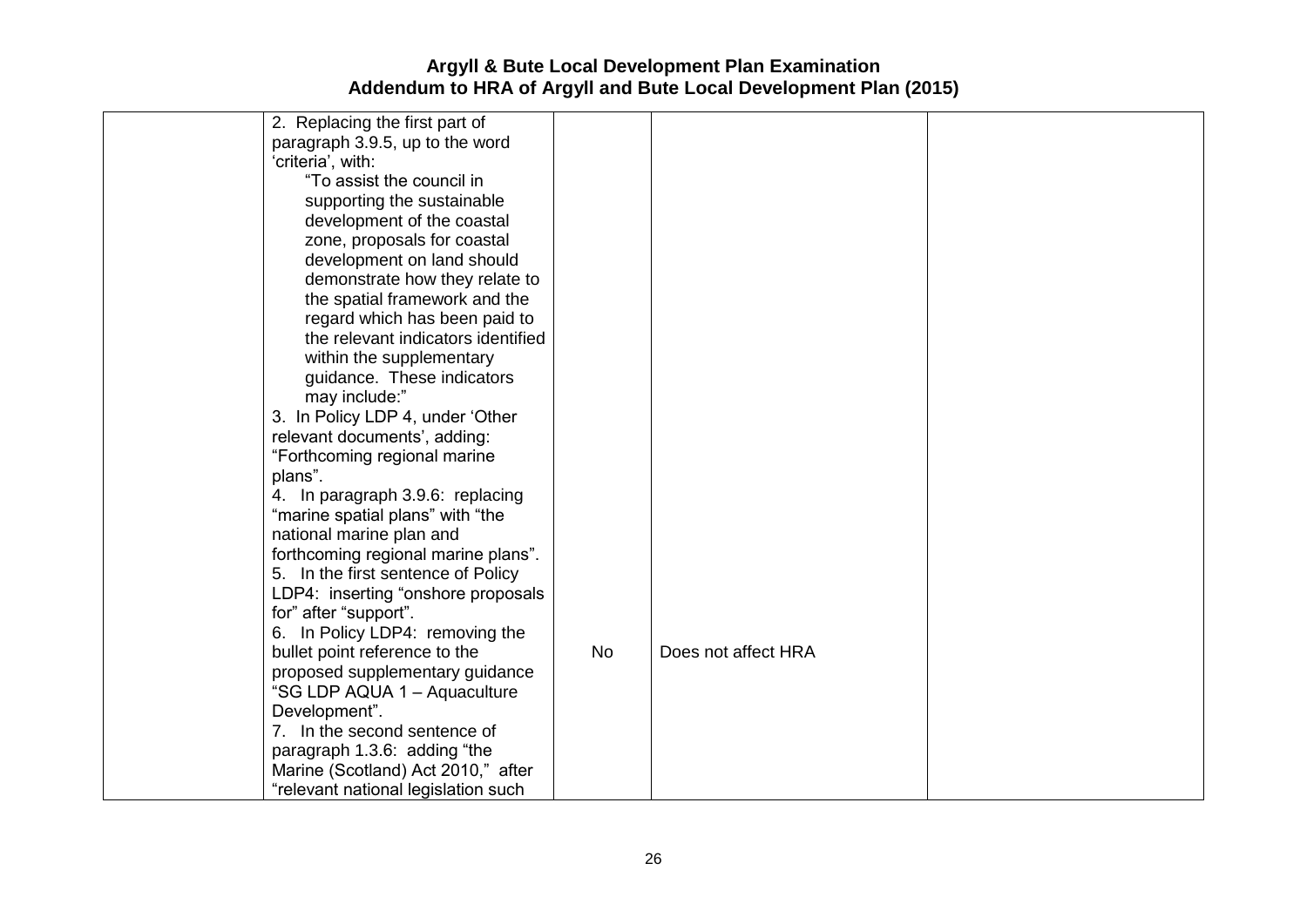|                       | $\overline{as}$ ".                   |           |                                     |  |
|-----------------------|--------------------------------------|-----------|-------------------------------------|--|
| <b>ISS608 LDP 5:</b>  | Modify the plan by adding Tarbert    | <b>No</b> | Does not affect HRA                 |  |
| Supporting the        | as one of the Key Tourist            |           |                                     |  |
| Sustainable           | Attractions shown on the map on      |           |                                     |  |
| Growth of Our         | page 39.                             |           |                                     |  |
| Economy               |                                      |           |                                     |  |
| ISS610 LDP 8:         | No modifications (but see Issue      | <b>No</b> | No change to LDP                    |  |
| Supporting the        | ISS400).                             |           |                                     |  |
| Strength of Our       |                                      |           |                                     |  |
| Communities           |                                      |           |                                     |  |
| ISS611 LDP 9:         | No modifications.                    | <b>No</b> | No change to LDP                    |  |
| Development           |                                      |           |                                     |  |
| Setting, Layout       |                                      |           |                                     |  |
| and Design            |                                      |           |                                     |  |
| <b>ISS612 Policy</b>  | No modifications.                    | <b>No</b> | No change to LDP                    |  |
| LDP 10:               |                                      |           |                                     |  |
| <b>Maximising Our</b> |                                      |           |                                     |  |
| Resources &           |                                      |           |                                     |  |
| <b>Reducing Our</b>   |                                      |           |                                     |  |
| Consumption           |                                      |           |                                     |  |
| <b>ISS613 LDP 11</b>  | Modify the plan by:                  | <b>No</b> | The Crinan canal is bounded by      |  |
| Improving Our         | 1. On the map 'Improving Our         |           | both Moine Mhor SAC and the         |  |
| Connectivity &        | Connectivity, on page 63: including  |           | Knapdale Woods SAC where the        |  |
| Infrastructure        | a map notation for the Crinan Canal  |           | Qualifying Interest in both are     |  |
|                       | with a reference to "Enhanced        |           | Otter. The reference to "enhanced   |  |
|                       | Canal Facilities" in the Key.        |           | canal facilities in the key for the |  |
|                       | 2. In paragraph 7.5: replacing the   |           | 'Improving Our Connectivity' map    |  |
|                       | second sentence with "Significant    |           | will require further screening.     |  |
|                       | recent investment by Scottish        |           | (see page 42 below)                 |  |
|                       | Water reflects its ongoing           |           |                                     |  |
|                       | commitment to providing strategic    |           |                                     |  |
|                       | capacity in water and drainage       |           |                                     |  |
|                       | infrastructure to meet the needs of  |           |                                     |  |
|                       | domestic growth in Argyll and Bute   |           |                                     |  |
|                       | as well as in the rest of Scotland." |           |                                     |  |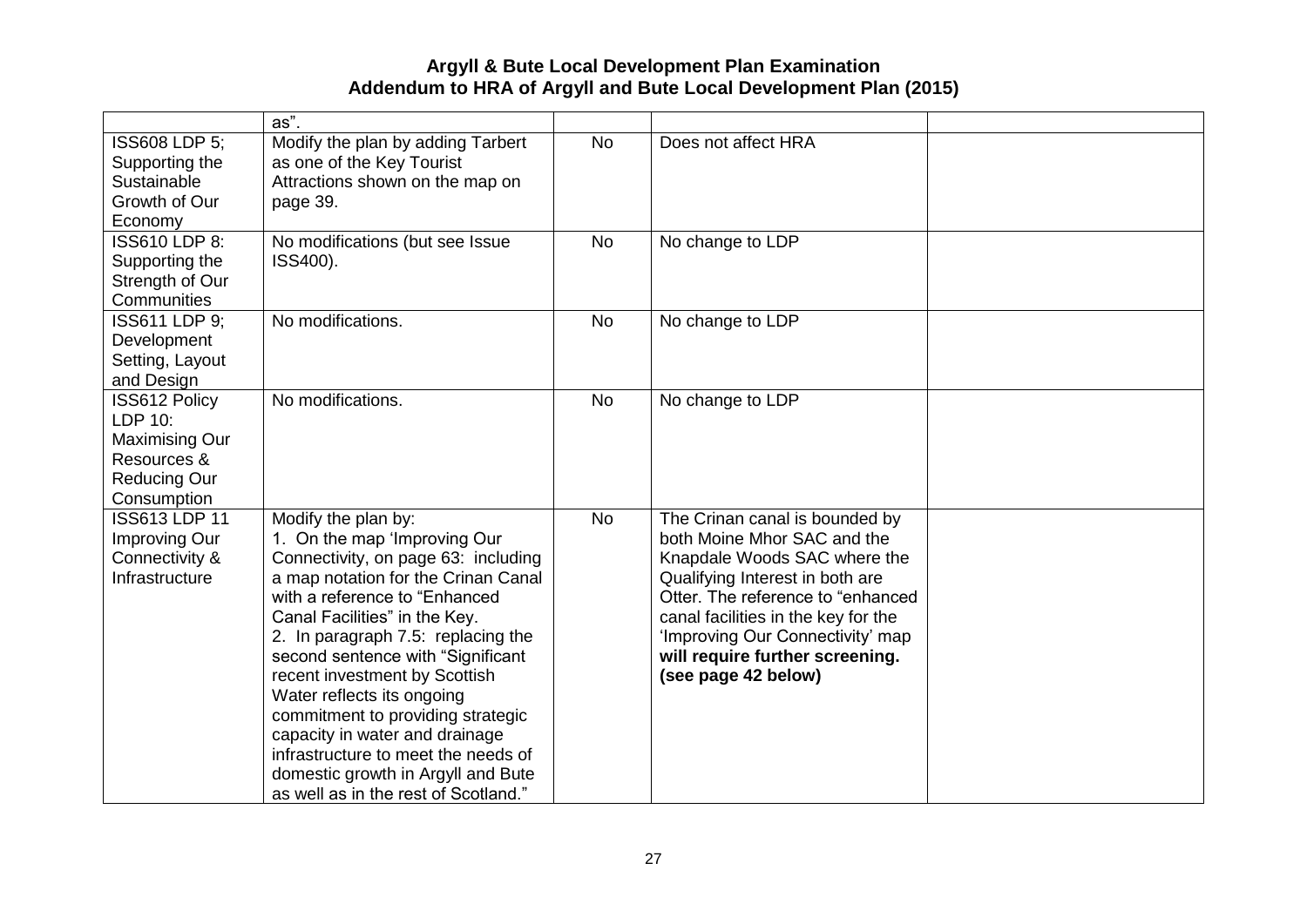| <b>ISS614 Protection</b><br>of Marine Areas<br>Suitable for<br>Aquaculture | Modify Policy LDP STRAT 1 by<br>replacing the final sustainable<br>development principle (k) with:<br>"Avoid having significant adverse<br>impacts on land, air and the water<br>environment."                                                                                                                                                                                                                                                                                                                                            | <b>No</b> | Does not affect HRA                                 |  |
|----------------------------------------------------------------------------|-------------------------------------------------------------------------------------------------------------------------------------------------------------------------------------------------------------------------------------------------------------------------------------------------------------------------------------------------------------------------------------------------------------------------------------------------------------------------------------------------------------------------------------------|-----------|-----------------------------------------------------|--|
| <b>ISS615 General</b><br>Comment: Plan<br>Complexity                       | Modify the plan by:<br>1. Deleting Paragraph 1.2.3 and<br>inserting the following sub-section:<br>"1.3 SUPPLEMENTARY<br><b>GUIDANCE</b><br>Where specifically identified<br>in relation to policies or<br>proposals in the plan,<br>supplementary guidance will<br>be prepared, adopted and<br>issued to provide the further<br>information or detail<br>specified in relation to those<br>policies or proposals."<br>2. In Policy LDP DM1: deleting<br>section 'H'.<br>3. In paragraph 2.7.1: replacing<br>the final sentence with: "All | <b>No</b> | Does not affect HRA<br>Does not affect HRA (contd.) |  |
|                                                                            | development in all of the zones will<br>also be considered in relation to all<br>other policies of the local<br>development plan and<br>supplementary guidance, where<br>these are relevant."<br>4. In Policy LDP 3: deleting<br>everything after the first sentence of<br>the paragraph after section 'D', and<br>replacing it with: "Further<br>information and detail on matters                                                                                                                                                       | <b>No</b> | Does not affect HRA (contd.)                        |  |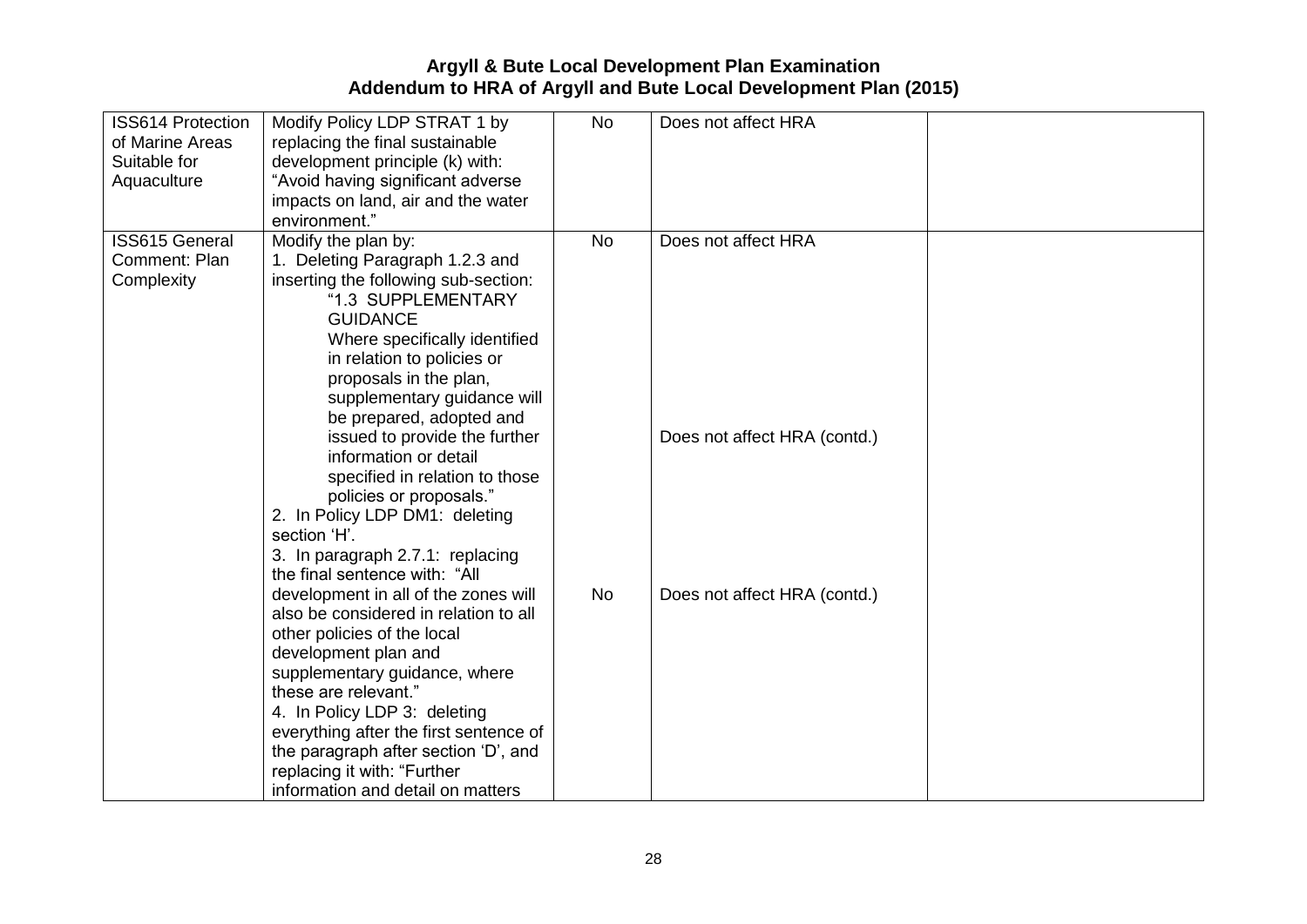| relating to the natural environment,<br>landscape, and the historic<br>environment will be provided in<br>supplementary guidance."<br>5. In Policy LDP 4:<br>Deleting the second<br>$\bullet$<br>sentence of the first<br>paragraph, together with the<br>second paragraph and its<br>associated bullet points, and<br>replacing these with:<br>"Further information and<br>detail in relation to a coastal<br>development strategy and<br>other matters relating to<br>coastal development will be<br>provided in supplementary<br>guidance."<br>Moving the listed of other<br>relevant documents to a<br>note, outwith the shaded<br>policy section.<br>6. In paragraph 3.9.4:<br>Replacing "sets out" with<br>$\bullet$<br>"will set out" in the first<br>sentence.<br>Replacing "It also<br>identifies" with "It will also<br>identify" in the second<br>sentence.<br>7. In Policy LDP 5: deleting<br>everything after the bullet points at<br>the end of the first paragraph, but | <b>No</b> | Does not affect HRA (contd.) |  |
|----------------------------------------------------------------------------------------------------------------------------------------------------------------------------------------------------------------------------------------------------------------------------------------------------------------------------------------------------------------------------------------------------------------------------------------------------------------------------------------------------------------------------------------------------------------------------------------------------------------------------------------------------------------------------------------------------------------------------------------------------------------------------------------------------------------------------------------------------------------------------------------------------------------------------------------------------------------------------------------|-----------|------------------------------|--|
|                                                                                                                                                                                                                                                                                                                                                                                                                                                                                                                                                                                                                                                                                                                                                                                                                                                                                                                                                                                        |           |                              |  |
| retaining the final paragraph as far                                                                                                                                                                                                                                                                                                                                                                                                                                                                                                                                                                                                                                                                                                                                                                                                                                                                                                                                                   |           |                              |  |
| as "fragile areas", and then adding                                                                                                                                                                                                                                                                                                                                                                                                                                                                                                                                                                                                                                                                                                                                                                                                                                                                                                                                                    |           |                              |  |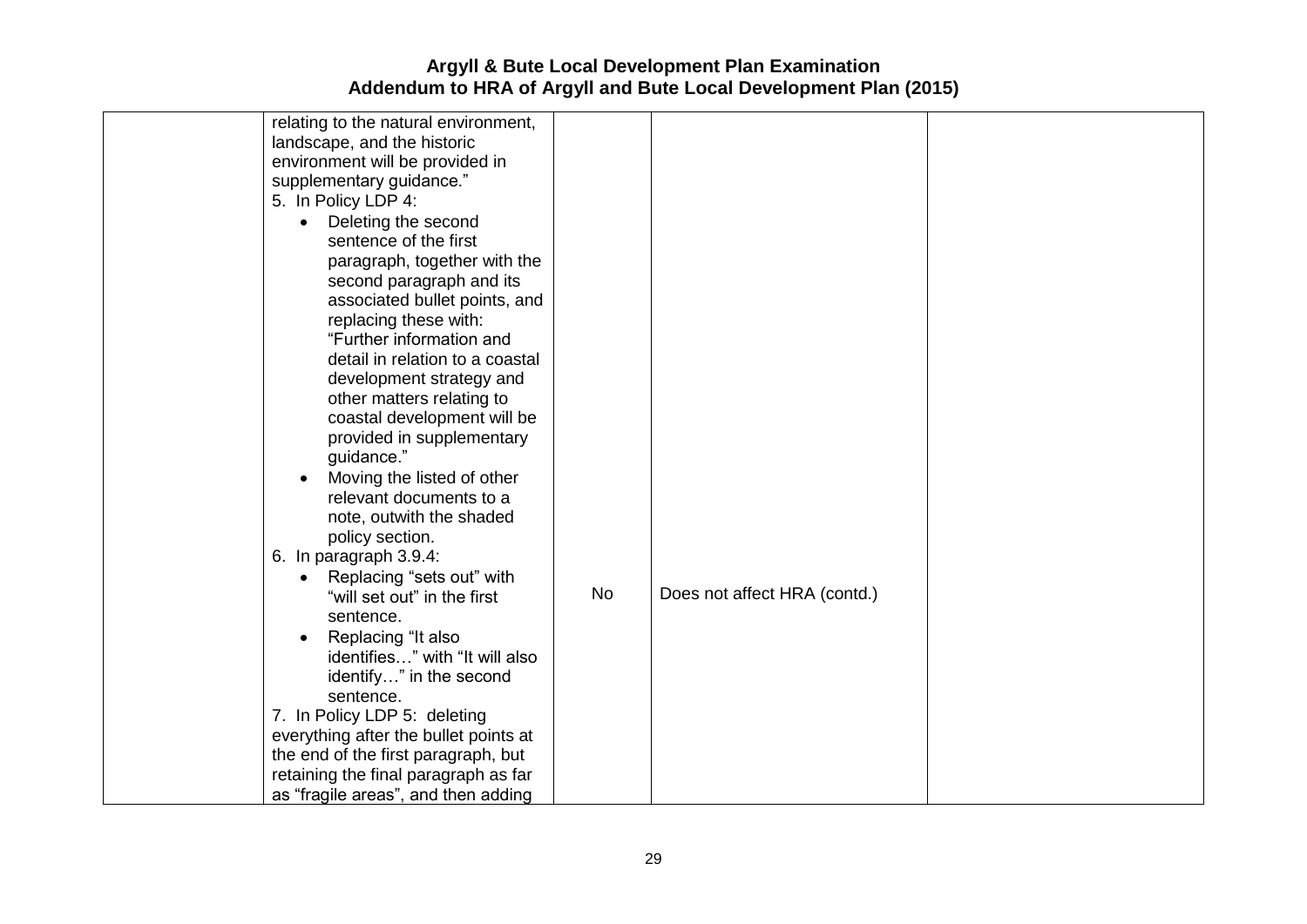| a new paragraph to read as follows:<br>"Further information and detail will<br>be provided in supplementary<br>guidance in relation to support for<br>business and industry, including the<br>main potential growth sectors of<br>marine and coastal, tourism,<br>renewables and forestry<br>developments."<br>8. In Policy LDP 7: deleting<br>everything after the fourth<br>paragraph and replacing it with:<br>"Further information and detail on<br>matters relating to retail<br>developments and to changes of<br>use to and from shops will be<br>provided in supplementary<br>guidance."<br>9. In paragraph 4.13.3: deleting<br>the phrase "together with SG that<br>provides more detail on how retail<br>applications will be assessed".<br>10. In Policy LDP 8: deleting<br>everything after the first paragraph<br>and replacing it with: "Further<br>information and detail will be<br>provided in supplementary<br>guidance on the following matters:<br>General housing<br>$\bullet$<br>development, including<br>affordable housing provision<br>and special needs access;<br>Housing green-space;<br>Residential caravans and<br>sites; | <b>No</b> | Does not affect HRA (contd.) |  |
|----------------------------------------------------------------------------------------------------------------------------------------------------------------------------------------------------------------------------------------------------------------------------------------------------------------------------------------------------------------------------------------------------------------------------------------------------------------------------------------------------------------------------------------------------------------------------------------------------------------------------------------------------------------------------------------------------------------------------------------------------------------------------------------------------------------------------------------------------------------------------------------------------------------------------------------------------------------------------------------------------------------------------------------------------------------------------------------------------------------------------------------------------------|-----------|------------------------------|--|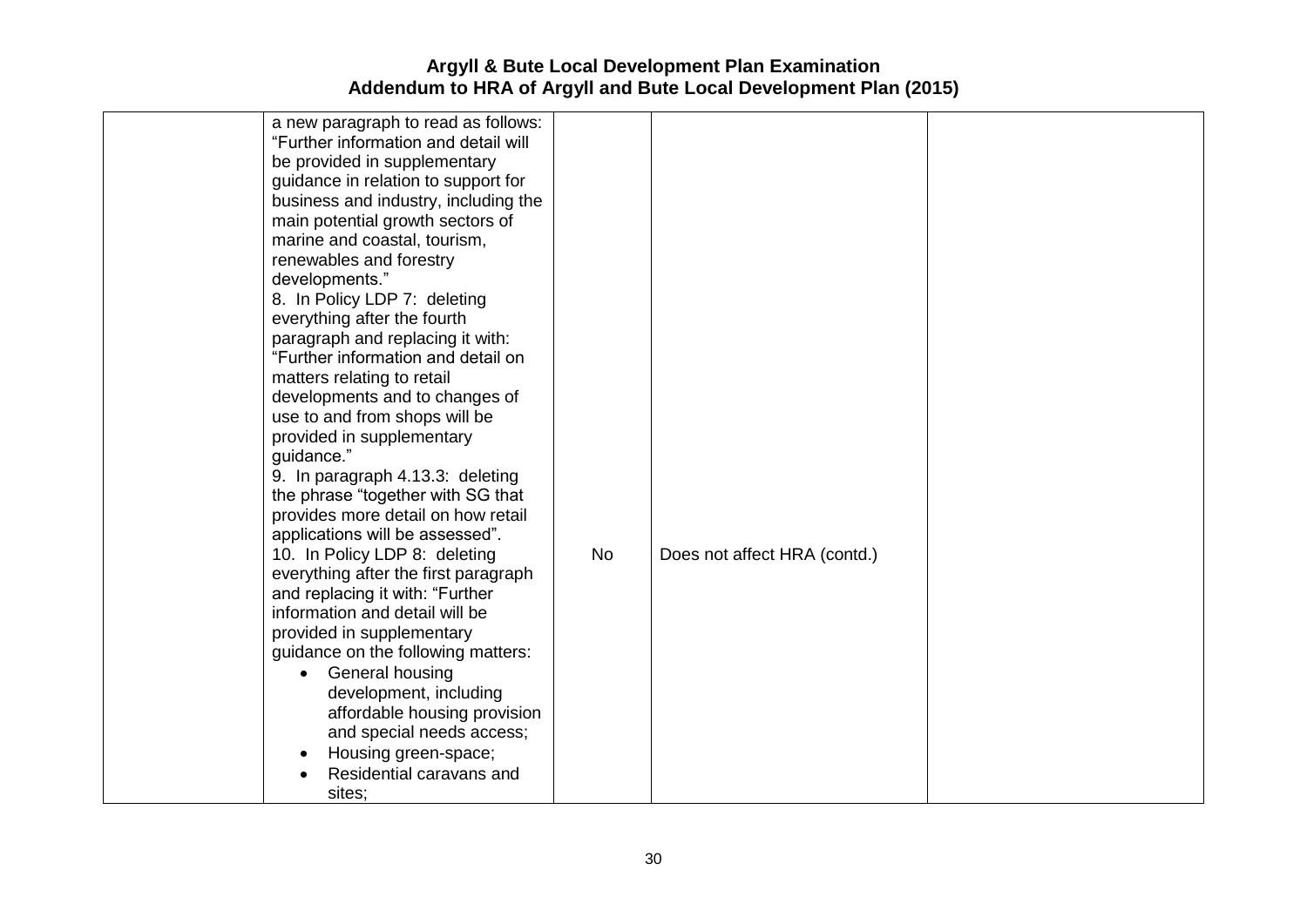| Sport, leisure, recreation<br>$\bullet$<br>and open space;<br>Key rural services;<br>$\bullet$<br>Community plans and new<br>or extended crofting<br>townships;<br>Planning gain;<br>$\bullet$<br>Enforcement action;<br>Departures from the local<br>$\bullet$<br>development plan;<br>Bad neighbour<br>$\bullet$<br>development."<br>11. In paragraph 5.5.7: deleting "in<br>SG".<br>12. In Policy LDP 9:<br>Replacing the first part of<br>the first sentence, as far as<br>"following criteria:-" with:<br>"The council will require<br>developers and their agents<br>to produce and execute a<br><b>No</b><br>Does not affect HRA (contd.)<br>high standard of appropriate<br>design in accordance with<br>the following criteria:-"<br>Deleting everything after the<br>sentence "Energy efficient<br>design and sustainable<br>building practice is strongly<br>encouraged." and replacing<br>it with: "Further information<br>and detail will be provided in<br>supplementary guidance in |                                |  |  |
|----------------------------------------------------------------------------------------------------------------------------------------------------------------------------------------------------------------------------------------------------------------------------------------------------------------------------------------------------------------------------------------------------------------------------------------------------------------------------------------------------------------------------------------------------------------------------------------------------------------------------------------------------------------------------------------------------------------------------------------------------------------------------------------------------------------------------------------------------------------------------------------------------------------------------------------------------------------------------------------------------|--------------------------------|--|--|
| and design, and to shopfront<br>and advertising design                                                                                                                                                                                                                                                                                                                                                                                                                                                                                                                                                                                                                                                                                                                                                                                                                                                                                                                                             | relation to sustainable siting |  |  |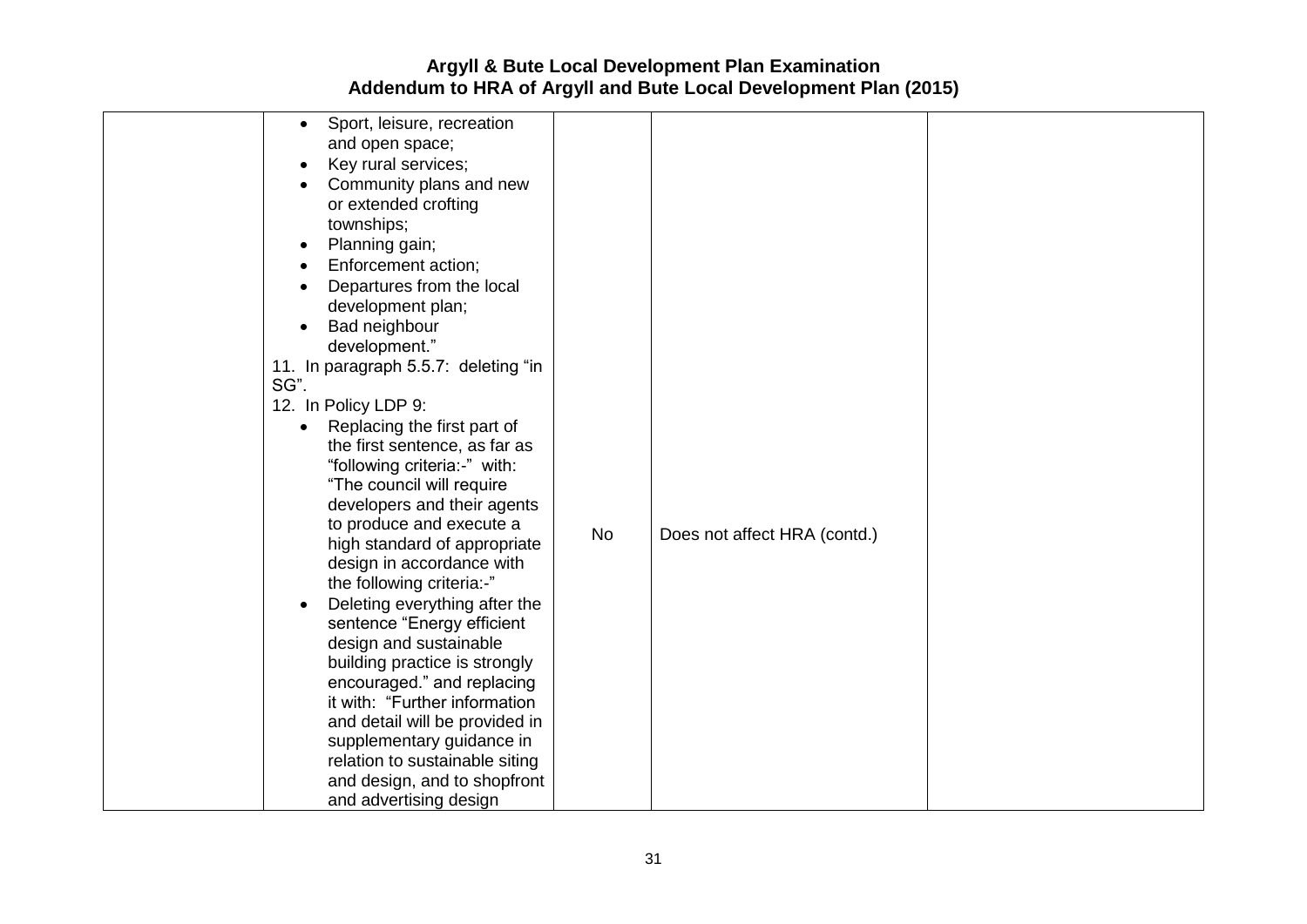| principles."<br>13. Modifying paragraph 5.7.2 by:<br>• Deleting the first and final<br>sentences.<br>Deleting the first part of the<br>second sentence, up to<br>"that".<br>14. Deleting paragraph 5.7.7.<br>15. In Policy LDP 10: deleting<br>everything after the bullet points<br>following the first paragraph, and<br>replacing it with: "Further<br>information and detail will be<br>provided in supplementary<br>guidance in relation to the following<br>matters: resources and<br>consumption; addressing climate<br>change; minerals; renewable<br>energy; and sustainable design."<br>16. In the fifth bullet point of<br>paragraph 7.7: deleting the text<br>after "champions best practice."<br>17. In Policy LDP 11:<br>Replacing the seventh bullet<br>point with: "maximum and<br>minimum car parking<br>standards are applied".<br>Replacing the ninth bullet<br>point with: "standards for<br>drainage, sewage, waste<br>water and water supply are<br>applied".<br>Deleting everything after the<br>bullet points following the<br>first paragraph, and | <b>No</b> | Does not affect HRA (contd.) |  |
|-----------------------------------------------------------------------------------------------------------------------------------------------------------------------------------------------------------------------------------------------------------------------------------------------------------------------------------------------------------------------------------------------------------------------------------------------------------------------------------------------------------------------------------------------------------------------------------------------------------------------------------------------------------------------------------------------------------------------------------------------------------------------------------------------------------------------------------------------------------------------------------------------------------------------------------------------------------------------------------------------------------------------------------------------------------------------------|-----------|------------------------------|--|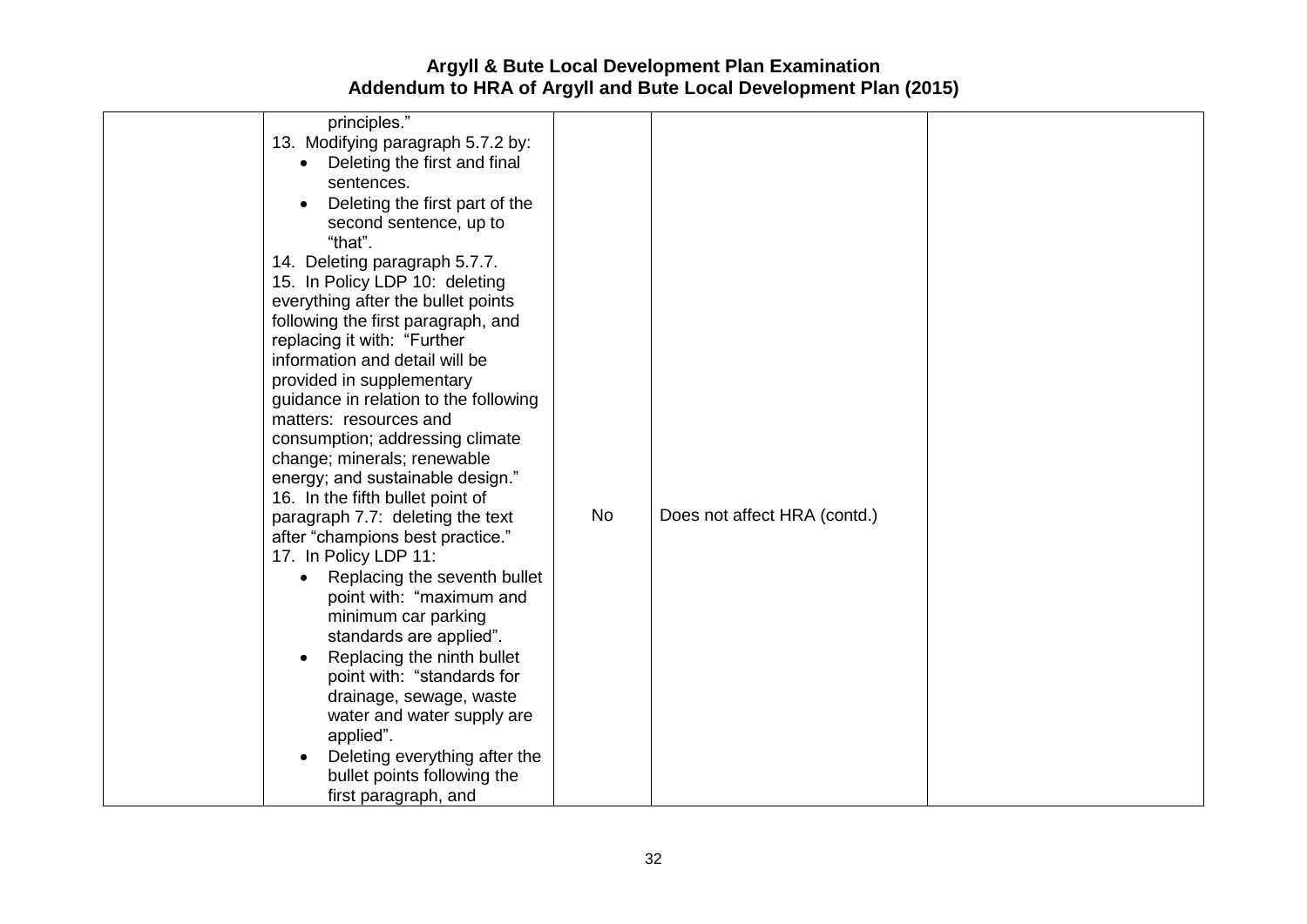|                                                                                                             | replacing it with: "Further<br>information and details will<br>be provided in<br>supplementary guidance in<br>relation to the following<br>matters: transport, including<br>core paths;<br>telecommunications; and<br>infrastructure."<br>18. In paragraph 7.8.8: deleting<br>the text in the second sentence<br>after " associated infrastructure".<br>19. In the Glossary's definition of<br>'local development plan': deleting<br>"linked to supplementary guidance". |           |                     |  |
|-------------------------------------------------------------------------------------------------------------|--------------------------------------------------------------------------------------------------------------------------------------------------------------------------------------------------------------------------------------------------------------------------------------------------------------------------------------------------------------------------------------------------------------------------------------------------------------------------|-----------|---------------------|--|
| ISS616 Chapter 3:<br>Protecting,<br>Conserving &<br>Enhancing Our<br>Outstanding<br>Environment<br>Together | Modify paragraph 3.6 by adding an<br>additional bullet point to read: "To<br>prepare a cumulative impact study<br>for on-shore wind renewable<br>energy."                                                                                                                                                                                                                                                                                                                | <b>No</b> | Does not affect HRA |  |
| ISS617 Chapter 2:<br>The Settlement &<br>Spatial Strategy &<br>Supplementary<br>Guidance                    | Modify the plan by inserting the<br>following paragraph after paragraph<br>2.1.3:<br>"The visions are not policies, rather<br>they are an expression of what the<br>four areas of Argyll and Bute could<br>be like in 2024. The spatial strategy<br>maps are indicative and aspirational<br>only. Detailed proposals where<br>relevant are either included in the<br>local development plan, or are<br>under the control of other bodies. In                             | <b>No</b> | Does not affect HRA |  |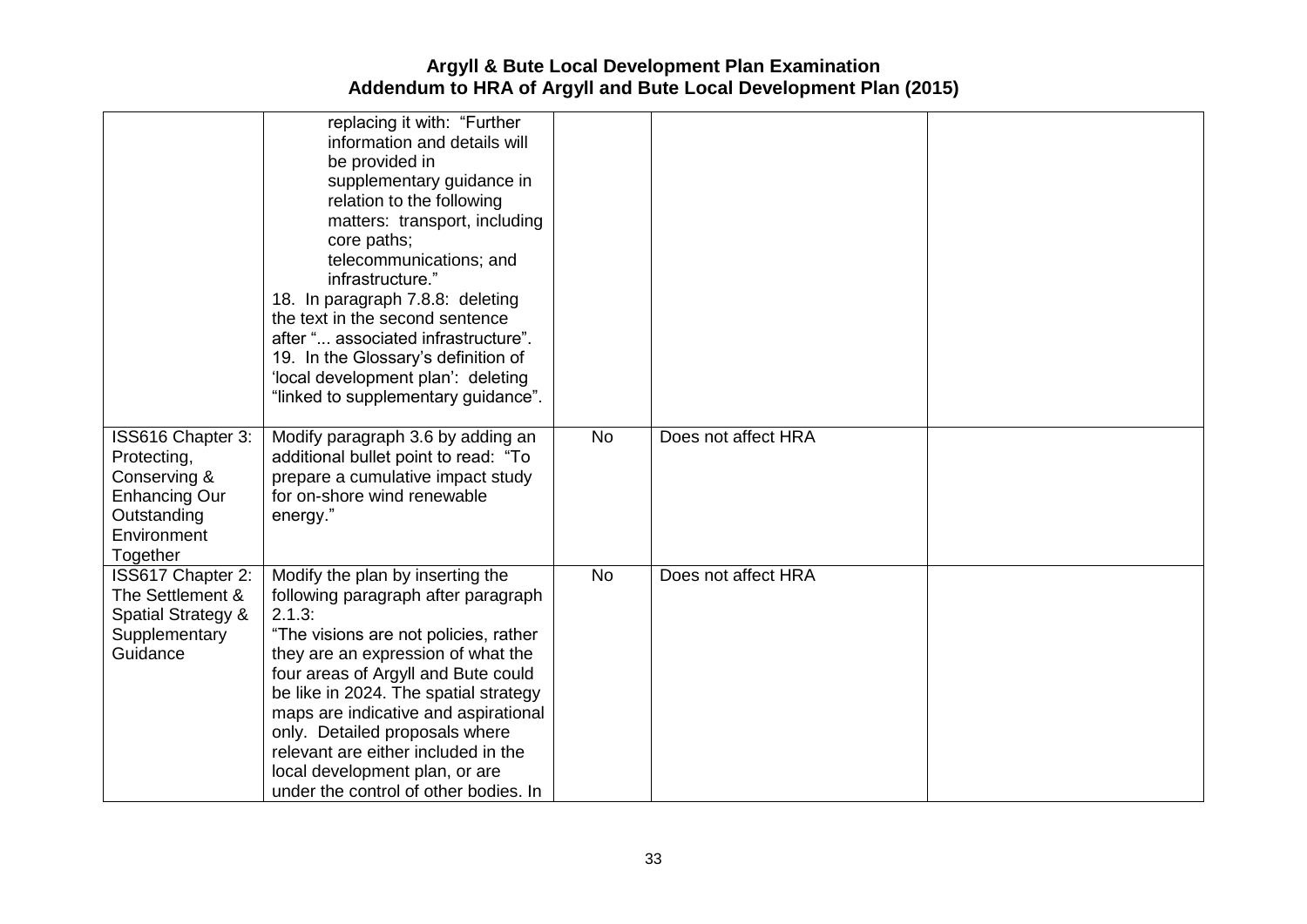|                                                                                         | all cases, projects forming part of<br>these spatial strategies will be<br>subject to the necessary<br>assessments, including a habitats<br>regulations appraisal where that is<br>necessary."                                                                                                                                                                                                                                                                                                                                                                     |           |                     |  |
|-----------------------------------------------------------------------------------------|--------------------------------------------------------------------------------------------------------------------------------------------------------------------------------------------------------------------------------------------------------------------------------------------------------------------------------------------------------------------------------------------------------------------------------------------------------------------------------------------------------------------------------------------------------------------|-----------|---------------------|--|
| ISS618 Chapter 1:<br>Introduction                                                       | 1. Modify paragraph 1.3.8 by<br>replacing "Argyll and Bute is an<br>internationally important area for<br>biodiversity " with "Argyll and<br>Bute contains many internationally<br>important areas for biodiversity "<br>2. Modify paragraph 1.6.1 by<br>inserting "to support the transition to<br>a low carbon economy;" after "to<br>help retain and improve essential<br>services;".<br>3. Modify Policy LDP STRAT 1 h)<br>by replacing "Conserve the natural<br>and built environment " with<br>"Conserve and enhance the natural<br>and built environment ". | <b>No</b> | Does not affect HRA |  |
| ISS619 Chapter 4:<br>Creating a<br>Sustainable &d<br><b>Growing Economy</b><br>Together | No modifications.                                                                                                                                                                                                                                                                                                                                                                                                                                                                                                                                                  | <b>No</b> | No change to LDP    |  |
| ISS620 Chapter 7:<br>Improving Our<br><b>Connectivity Map</b>                           | Modify the penultimate bullet point<br>in paragraph 7.7 by inserting<br>"(subject to no<br>adverse effect on the integrity of<br>any European site)" after "Oban,<br>Coll and Colonsay".                                                                                                                                                                                                                                                                                                                                                                           | <b>No</b> | Does not affect HRA |  |
| ISS700 Chapter 9:<br>Glossary, Key                                                      | No modifications.                                                                                                                                                                                                                                                                                                                                                                                                                                                                                                                                                  | <b>No</b> | No change to LDP    |  |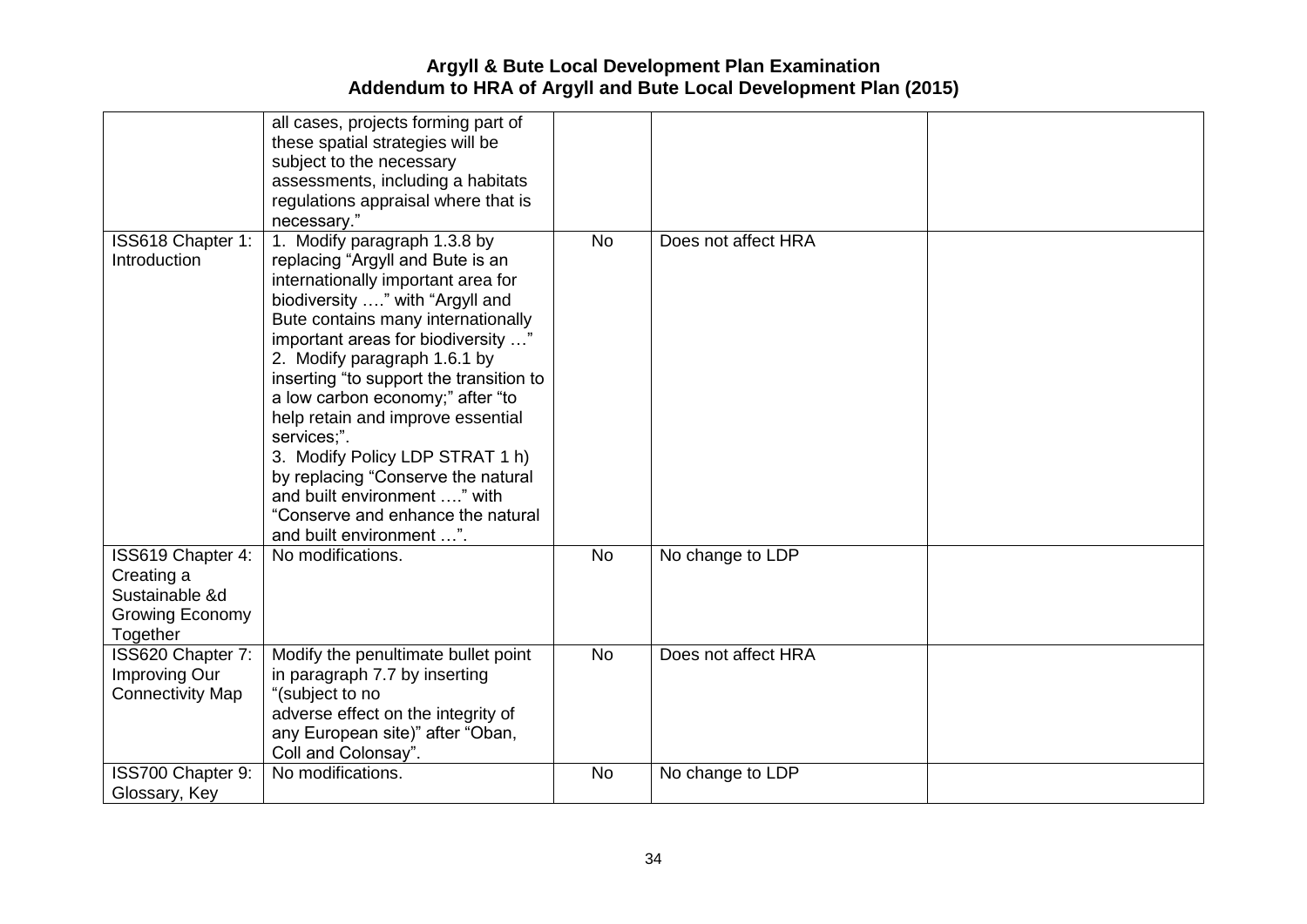| Environmental                     |  |  |
|-----------------------------------|--|--|
| :/Definition<br>$\sim$<br>atures/ |  |  |
| ∩t<br>auaculture.                 |  |  |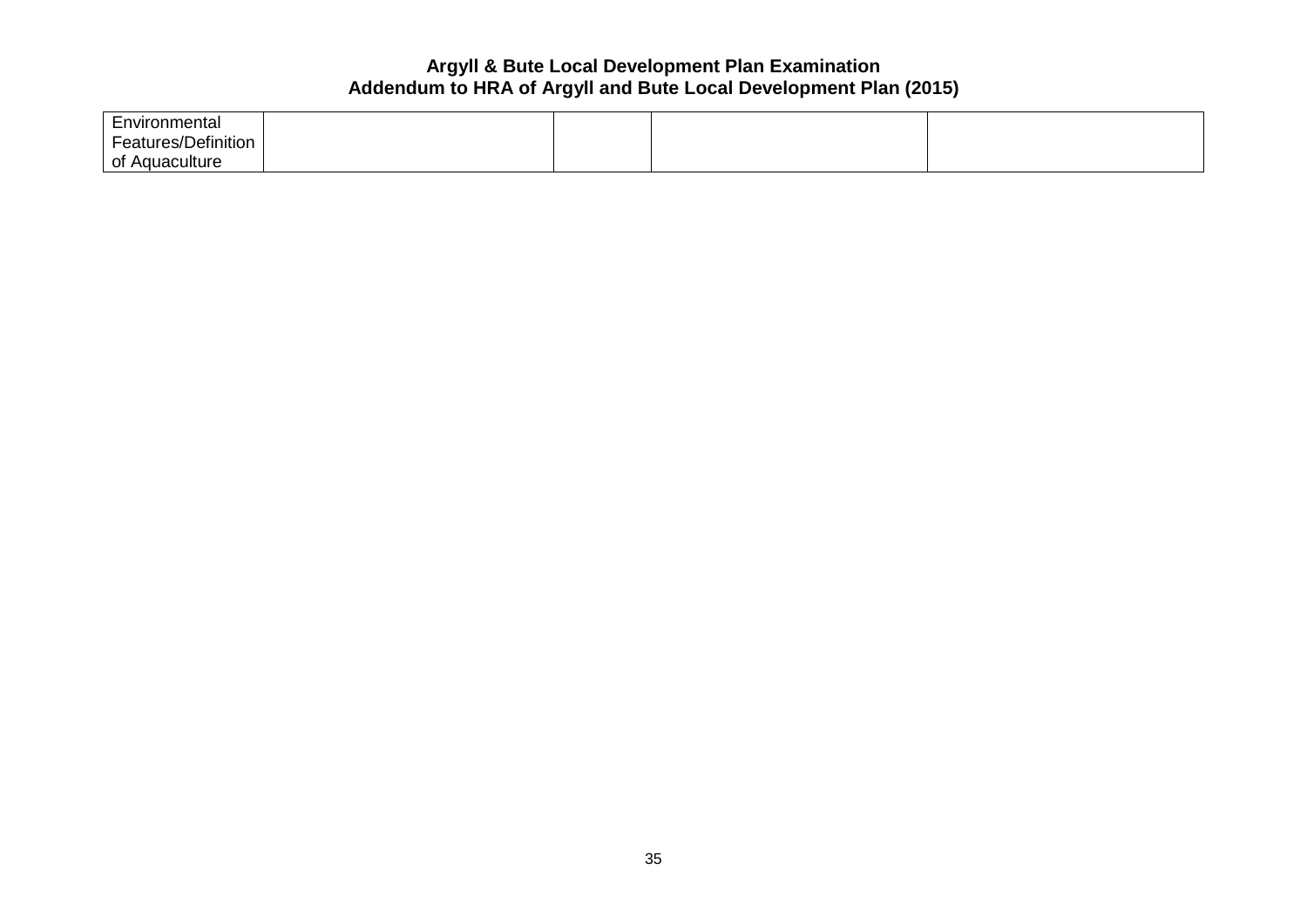The Modifications to the proposed LDP as set out above will not in most cases require additional Habitats Regulation Assessment for the reason set out. However, there are a number of modifications where additional screening is required as follows;

| <b>ISSUE</b>                                                                     | <b>MODIFICATION</b>                                                                                           | <b>NEAREST EUROPEAN SITE</b><br><b>AFFECTED</b> | <b>HRA REQUIRED/MITIGATION</b>                                                                                                                                                                                                                                                                                                                                                                                                                                                                                                                                                                                                                                                                                                                          |
|----------------------------------------------------------------------------------|---------------------------------------------------------------------------------------------------------------|-------------------------------------------------|---------------------------------------------------------------------------------------------------------------------------------------------------------------------------------------------------------------------------------------------------------------------------------------------------------------------------------------------------------------------------------------------------------------------------------------------------------------------------------------------------------------------------------------------------------------------------------------------------------------------------------------------------------------------------------------------------------------------------------------------------------|
| <b>ISS119 Housing</b><br>Land: Ardoch<br>(see map below)                         | Extend the settlement<br>boundary of Ardoch on the<br>proposals map.                                          | Inner Clyde SPA                                 | Mitigation of impacts on the adjacent SPA from<br>development within this extension to the settlement can be<br>achieved by ensuring that any development proposals are<br>subject to the following:<br>"For planning permission to be granted, development<br>must ensure that there would be no adverse effect on<br>the Inner Clyde Special Protection Area/Ramsar site,<br>either alone or in combination with other plans or<br>projects through factors such as construction and<br>operational disturbance (including noise, vibration,<br>timing of construction works relative to the bird<br>wintering period, and timing of construction works<br>relative to other projects that affect the SPA and<br>increased recreational disturbance". |
| ISS120 Area for<br><b>Action: Geilston</b><br>House, Cardross<br>(see map below) | New Area For Action                                                                                           | Inner Clyde SPA                                 | The proposed AFA is too remote from the SPA and would<br>therefore have no significant effect on the qualifying<br>interests of the Inner Clyde SPA, and as such can be<br>screened out.                                                                                                                                                                                                                                                                                                                                                                                                                                                                                                                                                                |
| <b>ISS304</b><br>Development<br>Land: Mull<br>(see map below)                    | <b>New Potential</b><br>Development Area (PDA)<br>at Fishnish, Mull.                                          | <b>Glas Eileanan SPA</b>                        | The proposed PDA is too remote from the SPA (4 Km<br>distant) and therefore development within the PDA would<br>have no significant effect on the qualifying interests of the<br>Glas Eileanan SPA, and as such can be screened out.                                                                                                                                                                                                                                                                                                                                                                                                                                                                                                                    |
| <b>ISS313</b><br>Development<br>Land: North<br>Connel<br>(see map below)         | <b>New Potential</b><br>Development Area (PDA)<br>for airport related<br>business/tourism at Oban<br>airport. | Firth of Lorne Marine SAC                       | The proposed PDA is too remote from the SAC and<br>therefore development within the PDA could have no<br>significant impact on the qualifying interests of the Firth of<br>Lorne Marine SAC, and as such can be screened out.                                                                                                                                                                                                                                                                                                                                                                                                                                                                                                                           |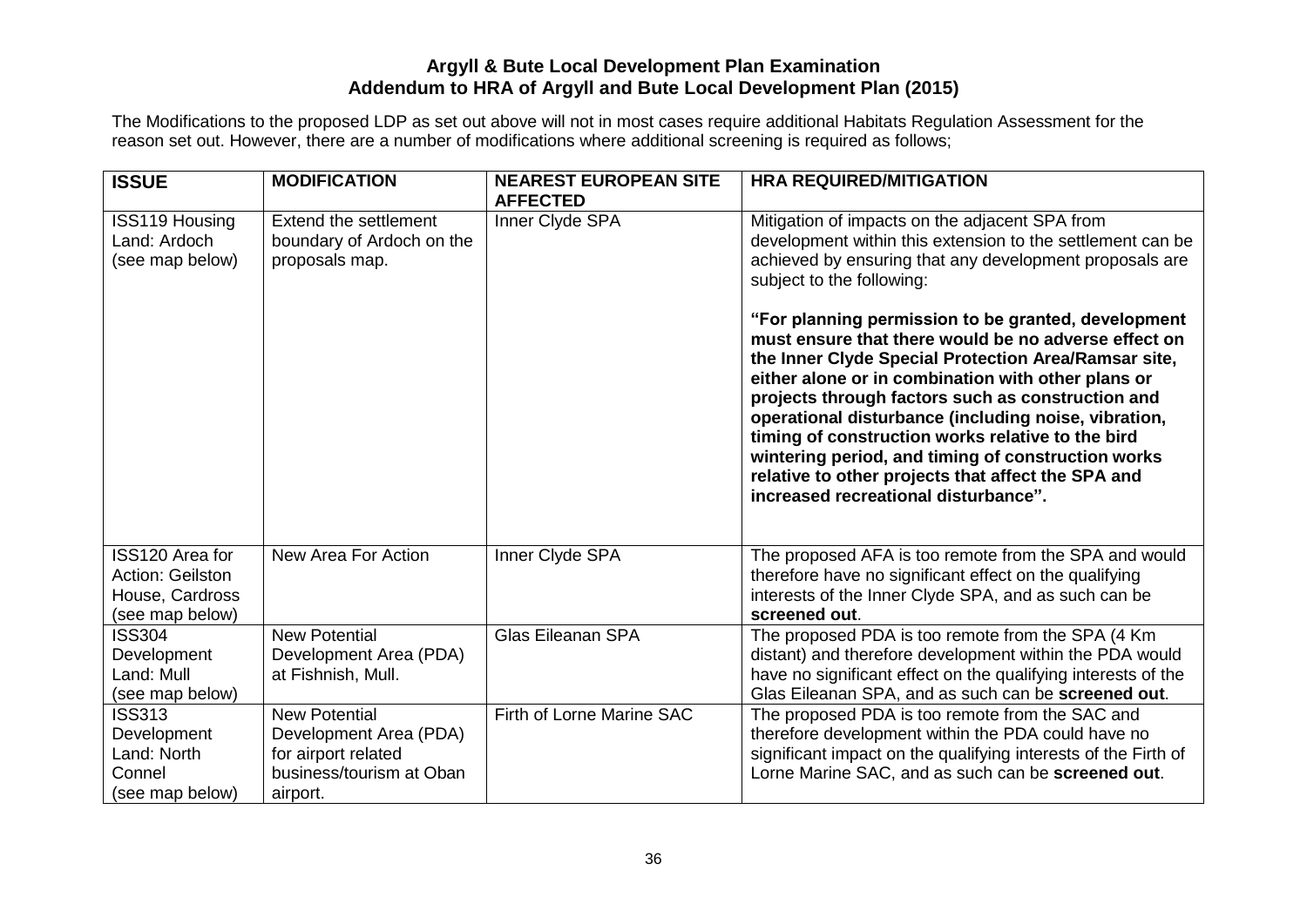| <b>ISSUE</b>                                                                     | <b>MODIFICATION</b>                                                                                                                                   | <b>NEAREST EUROPEAN SITE</b><br><b>AFFECTED</b> | <b>HRA REQUIRED/MITIGATION</b>                                                                                                                                                                                                                                |
|----------------------------------------------------------------------------------|-------------------------------------------------------------------------------------------------------------------------------------------------------|-------------------------------------------------|---------------------------------------------------------------------------------------------------------------------------------------------------------------------------------------------------------------------------------------------------------------|
| <b>ISS316</b><br>Development<br>Land: Kerrera<br>(see map below)                 | <b>Potential Development</b><br>Area (PDA) for mixed use<br>development on Kerrera.                                                                   | Firth of Lorne Marine SAC.                      | The proposed PDA is too remote from the SAC and<br>therefore development within the PDA could have no<br>significant impact on the qualifying interests of the Firth of<br>Lorne Marine SAC, and as such can be screened out.                                 |
| ISS402 LDP 6:<br>Supporting the<br>Sustainable<br>Growth of<br><b>Renewables</b> | Modify the plan by:<br>1. Deleting the Wind Farm<br>Policy Map<br>2. Replacing Policy LDP 6<br>with:<br>"The Council will support<br>renewable energy | None directly or specifically.                  | The original HRA of the proposed LDP prior to<br>examination stated in respect of Policy LDP 6;<br>"The effects of Policy LDP 6 on any particular<br>European site cannot be identified because the policy<br>itself is too general and can be screened out." |
|                                                                                  | developments where these<br>are consistent with the<br>principles of sustainable<br>development and it can be<br>adequately demonstrated              |                                                 | The changes made by the Reporters to LDP Policy LDP 6<br>reflect the approach suggested in the latest SPP which<br>post dated the publication of the proposed LDP and the<br>subsequent examination.                                                          |
|                                                                                  | that there would be no<br>unacceptable significant<br>adverse effects, whether<br>individual or cumulative,                                           |                                                 | The Council remains of the view that the revised policy<br>wording remains too general and can therefore be<br>screened out.                                                                                                                                  |
|                                                                                  | including on local<br>communities, natural and                                                                                                        |                                                 | <b>NOTE:</b>                                                                                                                                                                                                                                                  |
|                                                                                  | historic environments,<br>landscape character and<br>visual amenity, and that<br>the proposals would be<br>compatible with adjacent<br>land uses.     |                                                 | Further HRA will be required when SG LDP REN 1 and<br>SG LDP REN 2 and the Spatial Framework map are<br>amended.                                                                                                                                              |
|                                                                                  | A spatial framework for<br>wind farms and wind<br>turbine developments over                                                                           |                                                 |                                                                                                                                                                                                                                                               |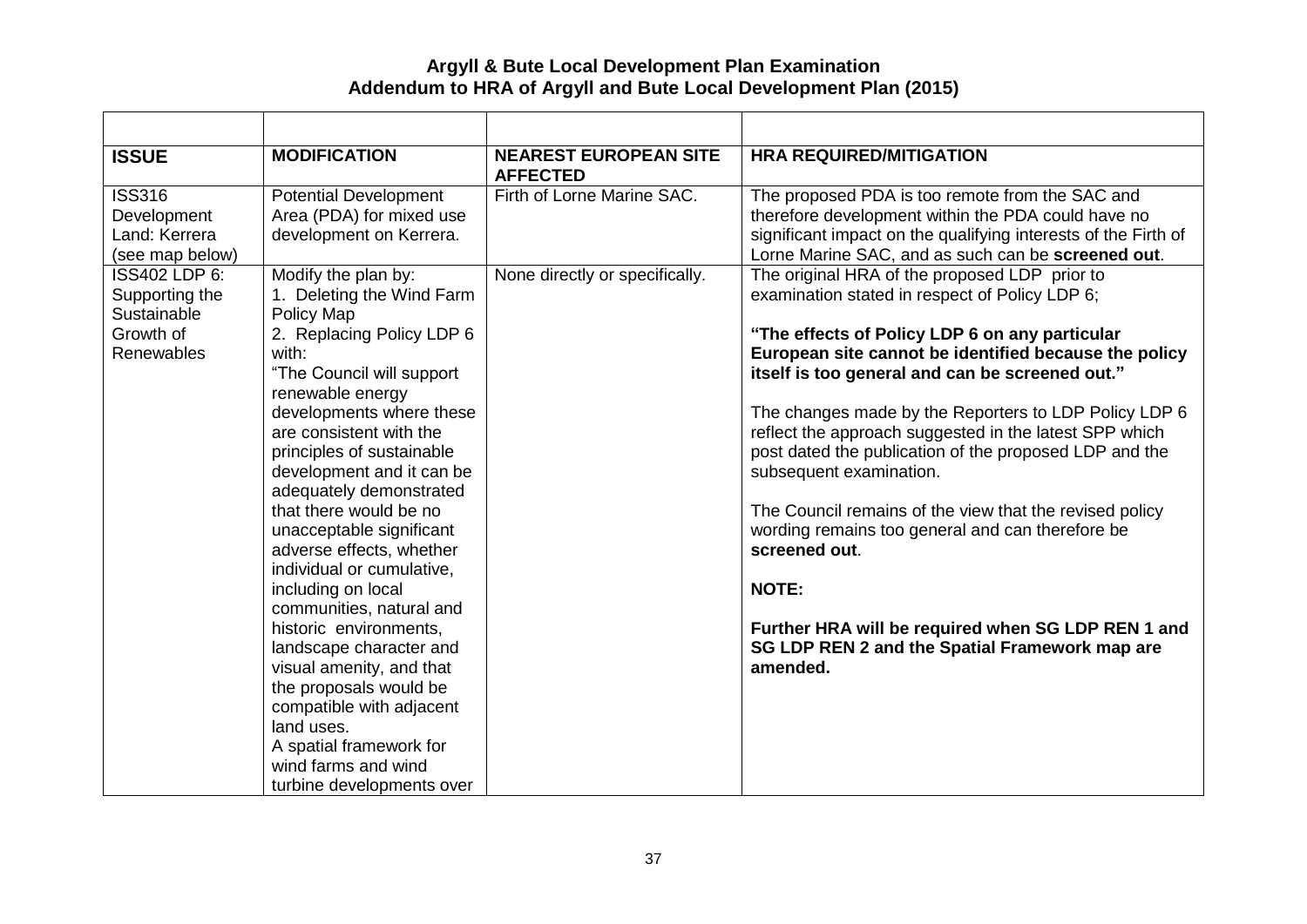| 50 metres high in line with     |  |  |
|---------------------------------|--|--|
| <b>Scottish Planning Policy</b> |  |  |
| will be prepared as             |  |  |
| supplementary guidance.         |  |  |
| This will identify:             |  |  |
| Areas where<br>$\bullet$        |  |  |
| wind farms will                 |  |  |
| not be                          |  |  |
| acceptable                      |  |  |
| Areas of<br>$\bullet$           |  |  |
| significant                     |  |  |
| protection                      |  |  |
| Areas which<br>$\bullet$        |  |  |
| may have                        |  |  |
| potential for                   |  |  |
| wind farm                       |  |  |
| development.                    |  |  |
| All applications for wind       |  |  |
| turbine developments will       |  |  |
| be assessed against the         |  |  |
| following criteria:             |  |  |
| • net economic                  |  |  |
| impact, including               |  |  |
| local and                       |  |  |
| community socio-                |  |  |
| economic benefits               |  |  |
| such as                         |  |  |
| employment,                     |  |  |
| associated                      |  |  |
| business and                    |  |  |
| supply chain                    |  |  |
| opportunities;                  |  |  |
| • the scale of                  |  |  |
| contribution to                 |  |  |
| renewable energy                |  |  |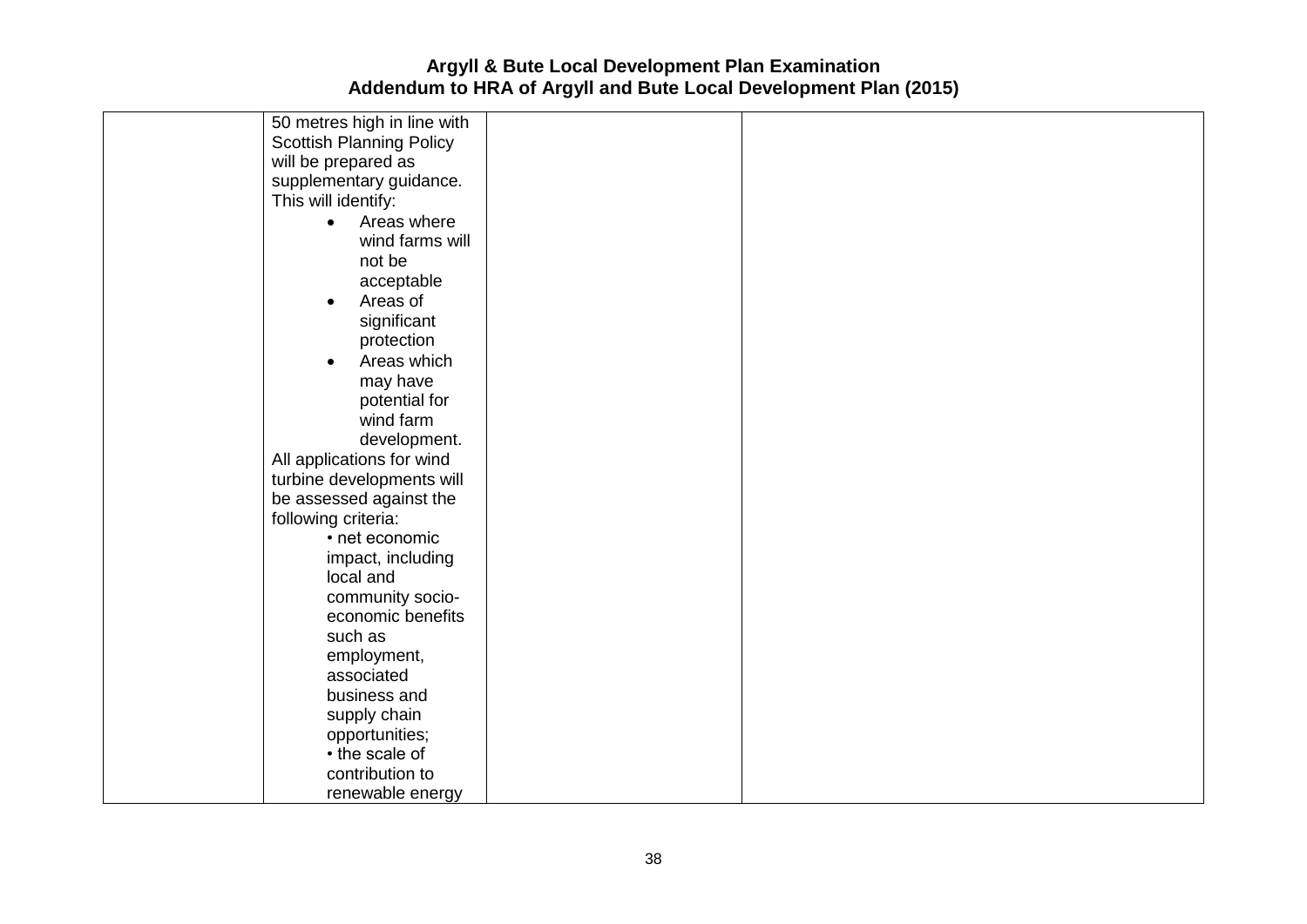| generation targets;   |  |  |
|-----------------------|--|--|
| • effect on           |  |  |
| greenhouse gas        |  |  |
| emissions;            |  |  |
| • cumulative          |  |  |
| impacts arising       |  |  |
| from all of the       |  |  |
| considerations        |  |  |
| below;                |  |  |
| • impacts on          |  |  |
| communities and       |  |  |
| individual dwellings, |  |  |
| including visual      |  |  |
| impact, residential   |  |  |
| amenity, noise and    |  |  |
| shadow flicker;       |  |  |
| · landscape and       |  |  |
| visual impacts,       |  |  |
| including effects on  |  |  |
| wild land;            |  |  |
| • effects on the      |  |  |
| natural heritage,     |  |  |
| including birds;      |  |  |
| · impacts on carbon   |  |  |
| rich soils, using the |  |  |
| carbon calculator;    |  |  |
| · public access,      |  |  |
| including impact on   |  |  |
| long distance         |  |  |
| walking and cycling   |  |  |
| routes and those      |  |  |
| scenic routes         |  |  |
| identified in the     |  |  |
| NPF;                  |  |  |
| • impacts on the      |  |  |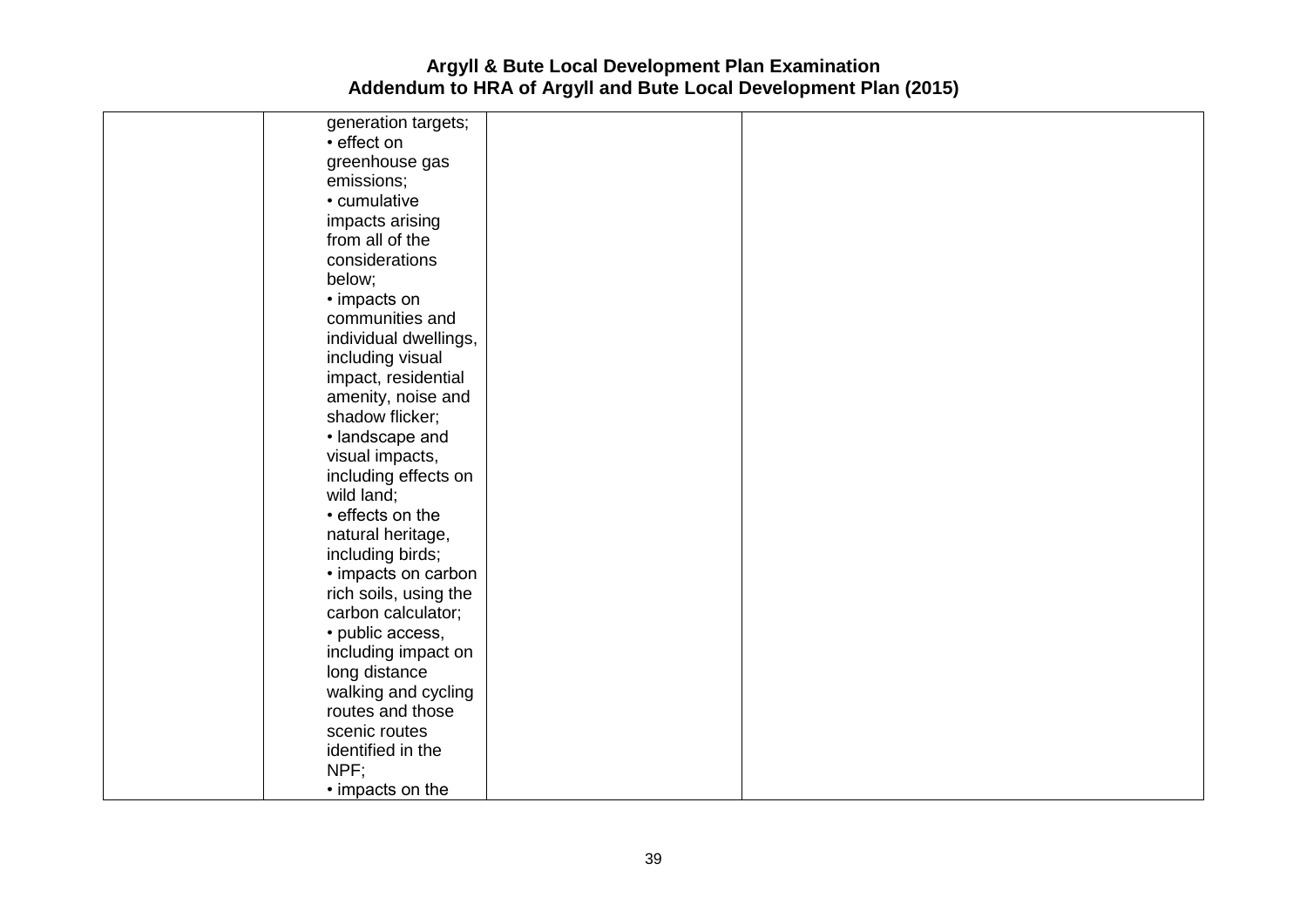| historic            |  |
|---------------------|--|
| environment,        |  |
| including scheduled |  |
| monuments, listed   |  |
| buildings and their |  |
| settings;           |  |
| • impacts on        |  |
| tourism and         |  |
| recreation;         |  |
| • impacts on        |  |
| aviation and        |  |
| defence interests   |  |
| and seismological   |  |
| recording;          |  |
| • impacts on        |  |
| telecommunications  |  |
| and broadcasting    |  |
| installations,      |  |
| particularly        |  |
| ensuring that       |  |
| transmission links  |  |
| are not             |  |
| compromised;        |  |
| • impacts on road   |  |
| traffic;            |  |
| • impacts on        |  |
| adjacent trunk      |  |
| roads;              |  |
| · effects on        |  |
| hydrology, the      |  |
| water environment   |  |
| and flood risk;     |  |
| • the need for      |  |
| conditions relating |  |
| to the              |  |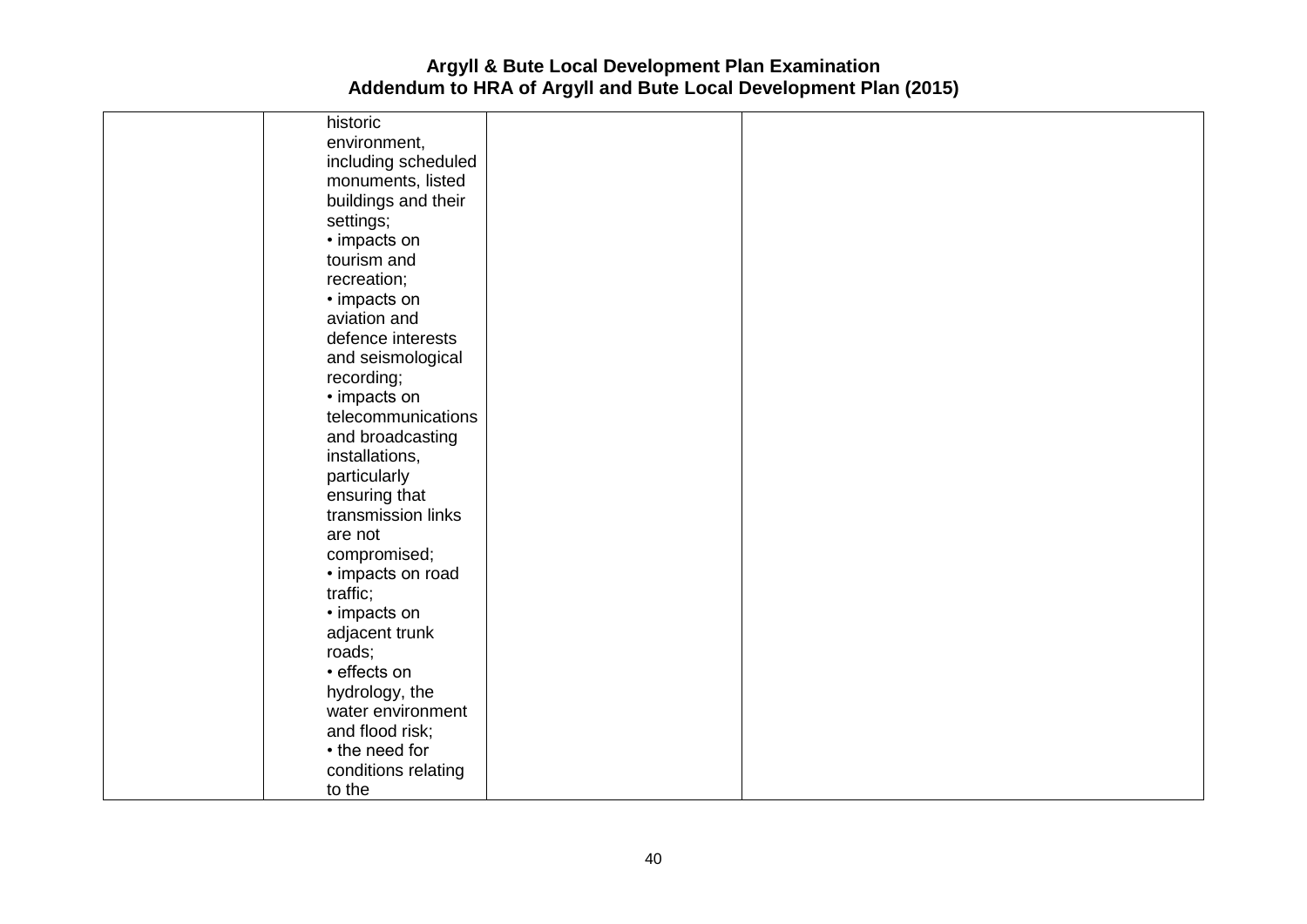| decommissioning of              |  |
|---------------------------------|--|
| developments,                   |  |
| including ancillary             |  |
| infrastructure, and             |  |
| site restoration;               |  |
| • opportunities for             |  |
| energy storage;                 |  |
| and                             |  |
| • the need for a                |  |
| robust planning                 |  |
| obligation to ensure            |  |
| that operators                  |  |
| achieve site                    |  |
| restoration.                    |  |
| Further information and         |  |
| detail on matters relating to   |  |
| the growth of renewables,       |  |
| including a spatial             |  |
| framework for onshore           |  |
| wind energy                     |  |
| developments, will be           |  |
| provided in supplementary       |  |
| guidance."                      |  |
| 3. In the first sentence of     |  |
| paragraph 4.11.4,               |  |
| replacing 'potential            |  |
| adverse impacts' with           |  |
| 'unacceptable significant       |  |
| adverse effects'.               |  |
| 4. At section 4.12,             |  |
| amending the reference to       |  |
| <b>Scottish Planning Policy</b> |  |
| from paragraphs 182 to          |  |
| 185, to paragraphs 152 to       |  |
| 174.                            |  |